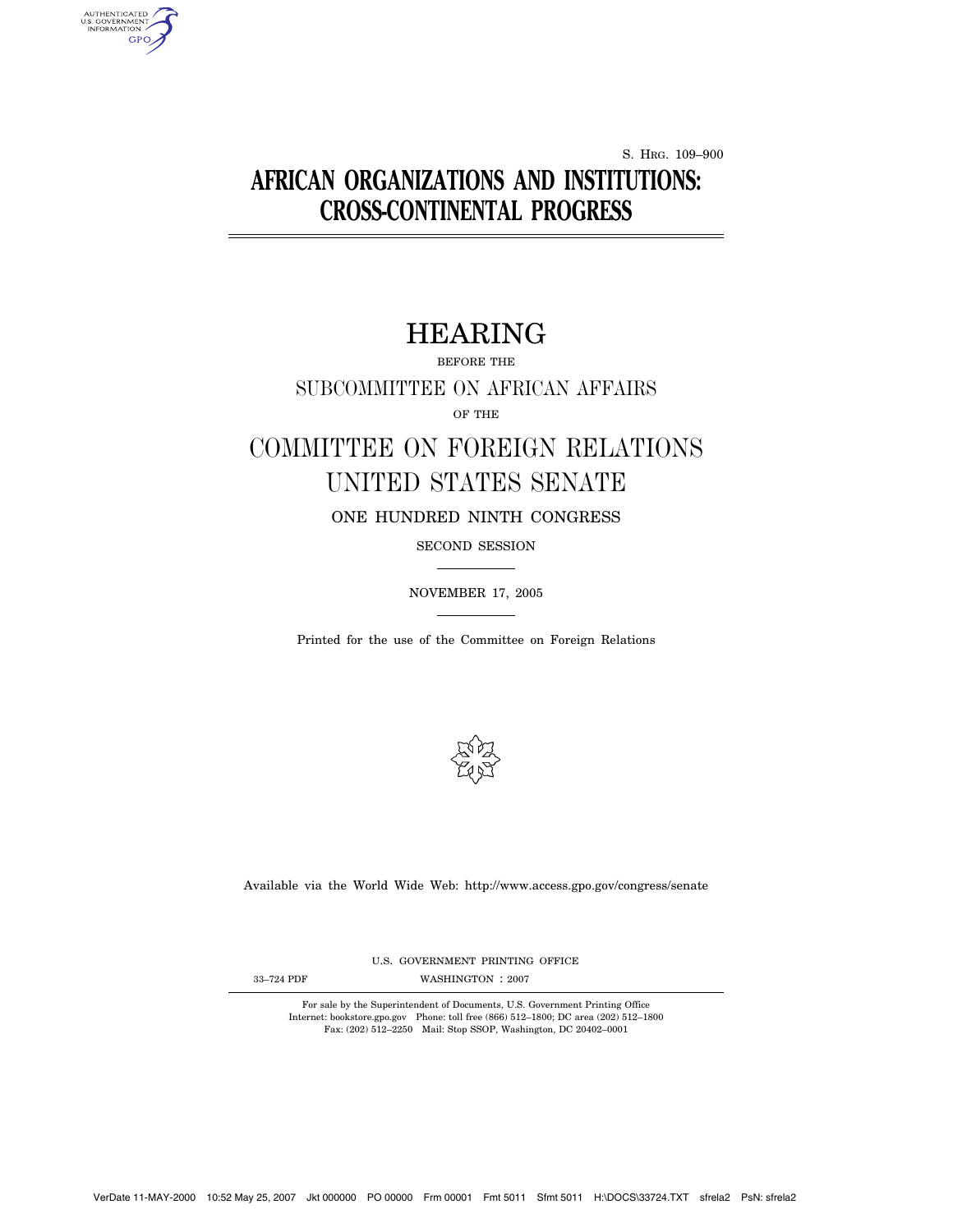## COMMITTEE ON FOREIGN RELATIONS

RICHARD G. LUGAR, Indiana, *Chairman*

CHUCK HAGEL, Nebraska LINCOLN CHAFEE, Rhode Island GEORGE ALLEN, Virginia NORM COLEMAN, Minnesota GEORGE V. VOINOVICH, Ohio LAMAR ALEXANDER, Tennessee JOHN E. SUNUNU, New Hampshire LISA MURKOWSKI, Alaska MEL MARTINEZ, Florida

JOSEPH R. BIDEN, Jr., Delaware PAUL S. SARBANES, Maryland CHRISTOPHER J. DODD, Connecticut JOHN F. KERRY, Massachusetts RUSSELL D. FEINGOLD, Wisconsin BARBARA BOXER, California BILL NELSON, Florida BARACK OBAMA, Illinois

KENNETH A. MYERS, JR., *Staff Director* ANTONY J. BLINKEN, *Democratic Staff Director*

## SUBCOMMITTEE ON AFRICAN AFFAIRS

MEL MARTINEZ, Florida, *Chairman*

LAMAR ALEXANDER, Tennessee NORM COLEMAN, Minnesota JOHN E. SUNUNU, New Hampshire LISA MURKOWSKI, Alaska

RUSSELL D. FEINGOLD, Wisconsin PAUL S. SARBANES, Maryland CHRISTOPHER J. DODD, Connecticut BARACK OBAMA, Illinois

(II)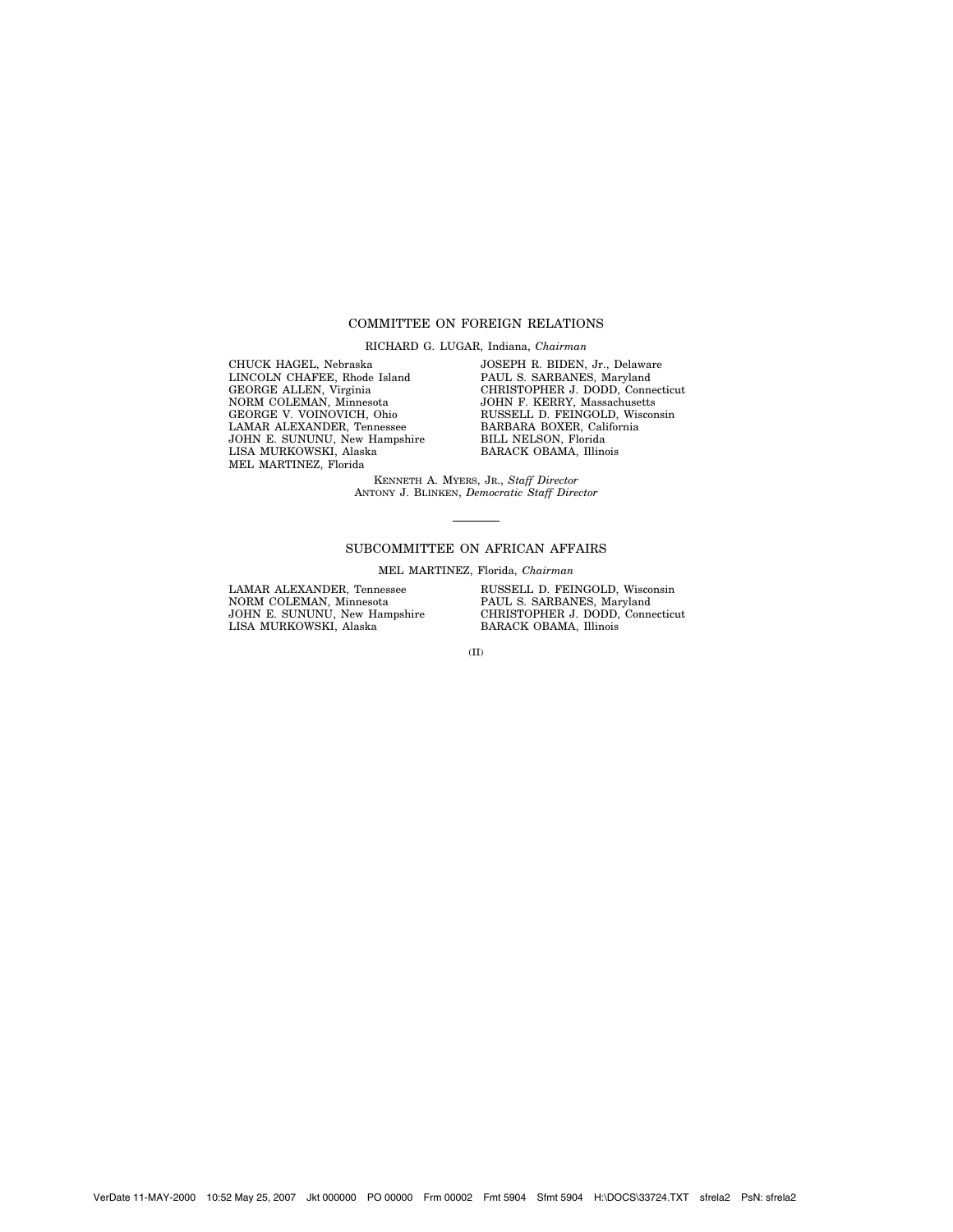## CONTENTS

|                                                                              | Page |
|------------------------------------------------------------------------------|------|
| Cooke, Jennifer, G., co-director, Africa Program, Center for Strategic and   | 26   |
|                                                                              | 28   |
| Frazer, Hon. Jendayi E., Assistant Secretary for African Affairs, Department |      |
|                                                                              | 3    |
|                                                                              | -6   |
| Holt, Victoria K., senior associate, the Henry L. Stimson Center             | 33   |
|                                                                              | 35   |
| Martinez, Hon. Mel, U.S. Senator from Florida, opening statement             | 1    |
| Pierson, Hon. Lloyd O., Assistant Administrator for Africa, U.S. Agency for  |      |
|                                                                              | 11   |
|                                                                              | 12   |
|                                                                              |      |
|                                                                              |      |

## ADDITIONAL MATERIAL SUBMITTED FOR THE RECORD

Response of Hon. Jendayi Frazer to written questions submitted by Senator Richard Lugar ...................................................................................................... 45

(III)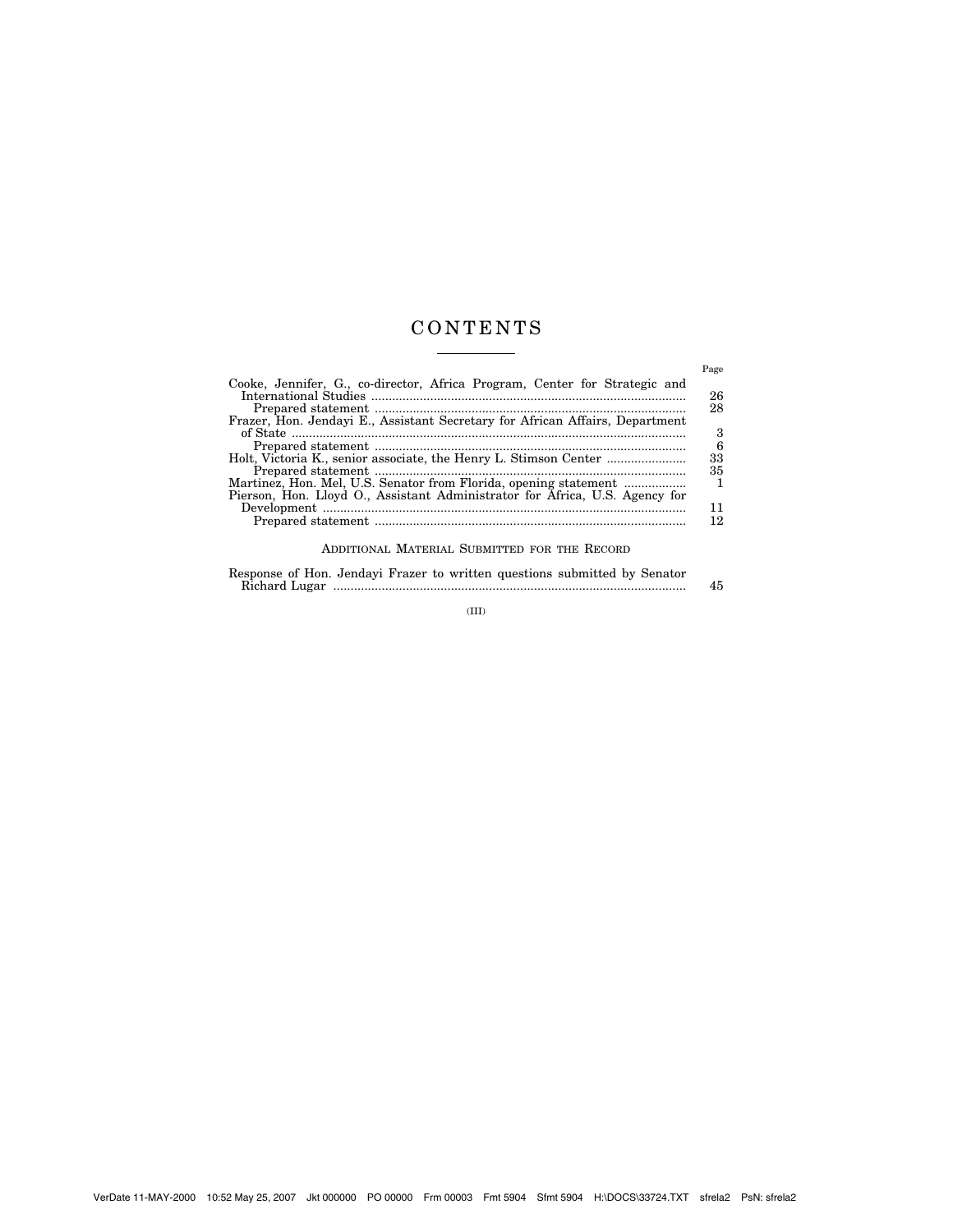VerDate 11-MAY-2000 10:52 May 25, 2007 Jkt 000000 PO 00000 Frm 00004 Fmt 5904 Sfmt 5904 H:\DOCS\33724.TXT sfrela2 PsN: sfrela2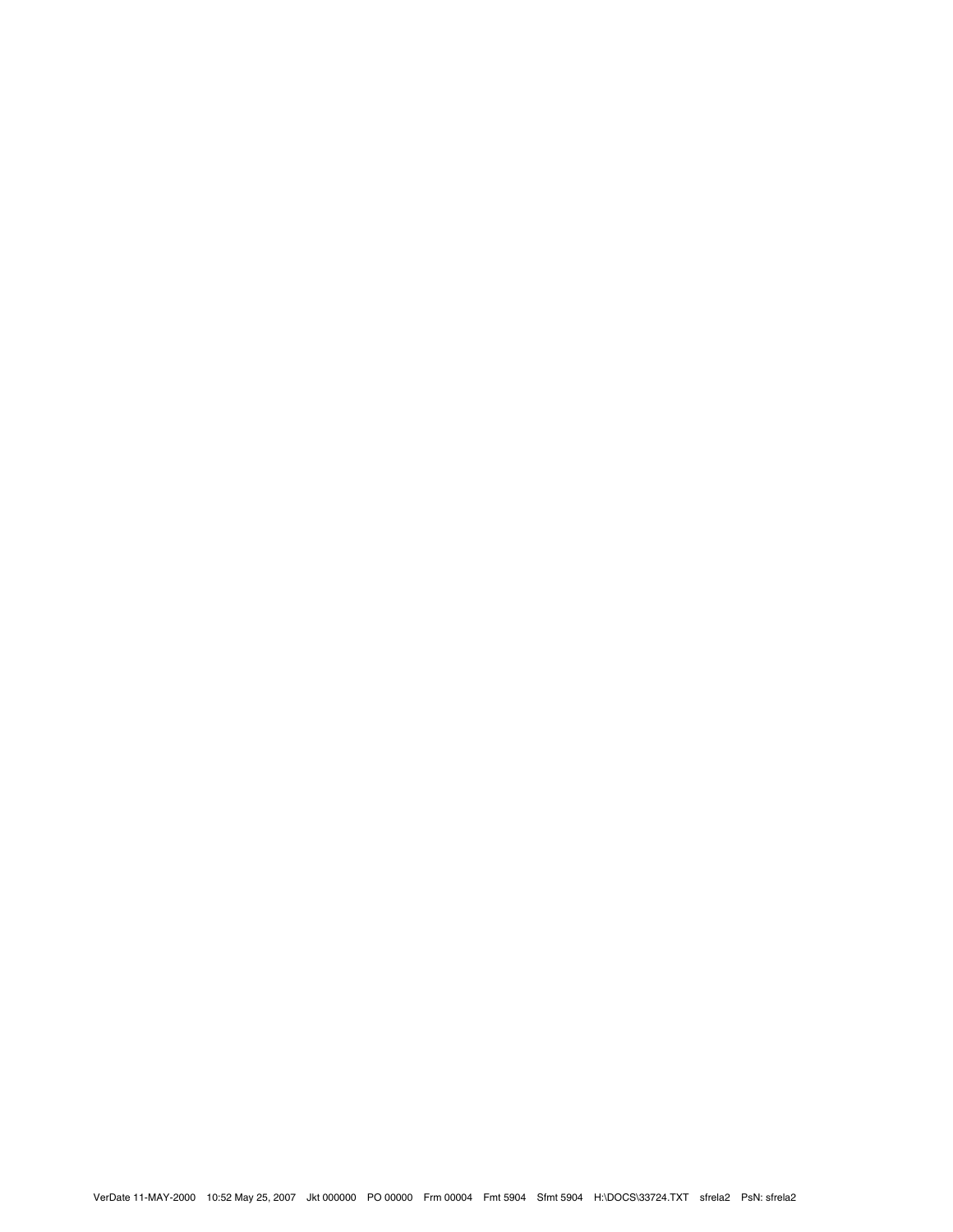## **AFRICAN ORGANIZATIONS AND INSTITUTIONS: CROSS-CONTINENTAL PROGRESS**

## **THURSDAY, NOVEMBER 17, 2005**

U.S. SENATE, SUBCOMMITTEE ON AFRICAN AFFAIRS, COMMITTEE ON FOREIGN RELATIONS, *Washington, DC.*

The subcommittee met, pursuant to notice, at 2:32 p.m. in room SD–419, Dirksen Senate Office Building, Hon. Mel Martinez (chairman of the subcommittee) presiding.

Present: Senators Martinez, Feingold, and Obama.

## **OPENING STATEMENT OF HON. MEL MARTINEZ, U.S. SENATOR FROM FLORIDA**

Senator MARTINEZ. I call this subcommittee hearing to order and thank all of you for coming. This is a hearing of the Subcommittee on African Affairs of the Senate Foreign Relations Committee. We want to welcome to the subcommittee hearing this afternoon, all of you, especially my ranking member, Senator Feingold.

Let me first thank our distinguished witnesses who have joined us today for coming. Last month we unexpectedly had to postpone the hearing because of the terrible storms that we had in Florida, and I had to return home to see about those. But I appreciate your understanding that situation and your flexibility in rescheduling it for today, and I want also to thank the ranking member for his flexibility and very much thank you for coming today.

This afternoon our focus is on African organizations and institutions, looking at cross-continental progress. By cross-continental progress, we are talking about the positive trend we have seen in recent years with African initiative, the commitment and consistency of African leadership, the development and demonstration of African resolve.

As our panelists will discuss this afternoon, this initiative and this resolve have led to the formation of unprecedented and historic African-led organizations and institutions, most notably the establishment of the African Union. In just a few short years, the AU has emerged as the leading pan-African organization of states, comprised of all states in Africa with the exception of Morocco.

At its core, the AU is about African leadership and African resolve. It is about the potential and promise for African nations to collectively increase good governance, democracy, stability, and economic growth. The shared goals and shared ambitions embodied in

(1)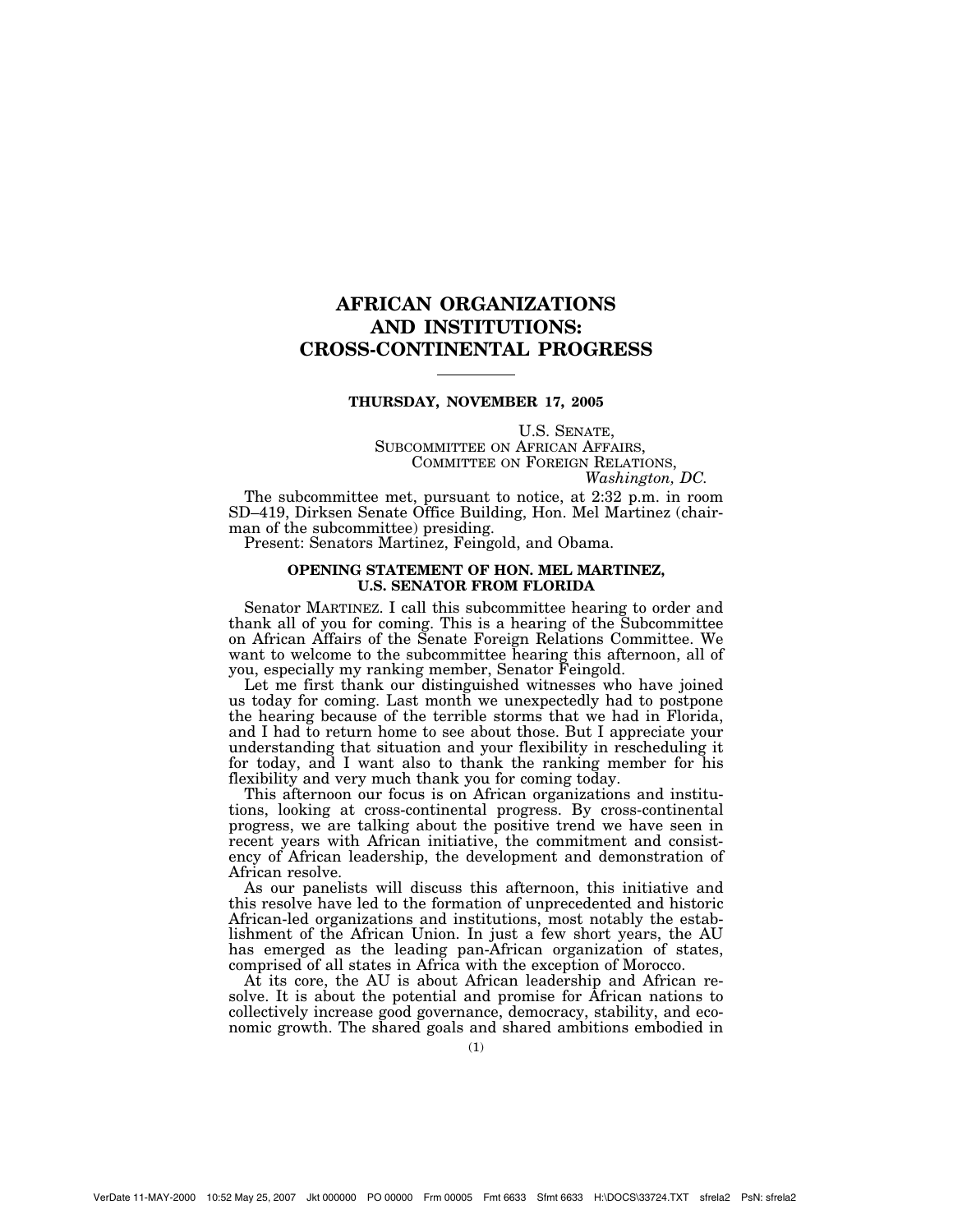the AU are extremely valuable and commendable. I am confident the AU will increasingly play a leading role in addressing and advancing key priorities facing the continent.

Equally positive are the efforts and initiatives being advanced by the regional economic communities. Initially established as economic bodies, several of the regional economic communities have launched conflict resolution and peacekeeping operations. For example, the Economic Community of West African States has played a central mediating role in nearly every civil war in West Africa since its creation.

An additional positive development is the innovation being advanced by the New Partnership for Africa's Development. In its initial years, NEPAD has successfully identified projects and programs aimed at spurring economic growth, political-economic integration, as well as good governance and security. Collectively, these African-led organizations and institutions hold great promise for the future.

Together these organizations can truly advance and sustain good governance, democracy, stability, and prosperity. At the same time, however, these organizations and their leadership are encountering great challenges. Despite laudable and commendable success, these institutions are being tested. Their leaders are being tested. From institutional capacity to leadership difficulties and resource constraints, there are real hurdles.

There are also credible concerns about the apparent multiplicity of organizations, their overlapping memberships, and seemingly conflicting areas of responsibility. These are hurdles and questions that require urgent attention for continental progress and advancement to continue, and that is what I encourage our distinguished witnesses to outline and discuss this afternoon.

Africa is at a crucial and critical crossroads. The challenges and opportunities are immense. I encourage our panelists to address where things are going, where they are working, why they are working, look at where U.S. priorities and resources are assigned, and why, and finally outline prospects for the future and how we can help. Long-term sustainable success in Africa will undoubtedly depend on the strength and resolve of African leadership and African initiative. Our challenge is to provide the right kind of support and the right kind of assistance, targeted in meaningful, balanced, and welcomed areas.

Now, I would like to briefly introduce our witnesses. We have two very distinguished panels before us. We will hear from two administration officials, Ms. Jendayi Frazer, Assistant Secretary of State for African Affairs, and Mr. Lloyd Pierson, Assistant Administrator of the U.S. Agency for International Development for African Affairs.

In our second panel, we are pleased to have Ms. Jennifer Cooke, co-director of the Africa Program at the Center for Strategic and International Studies. We also welcome Ms. Victoria Holt, senior associate at the Henry L. Stimson Center here in Washington. We look forward to a lively discussion. We welcome all of you, and before turning it over to our witnesses, I would like to invite my distinguished colleague and ranking member for his opening remarks.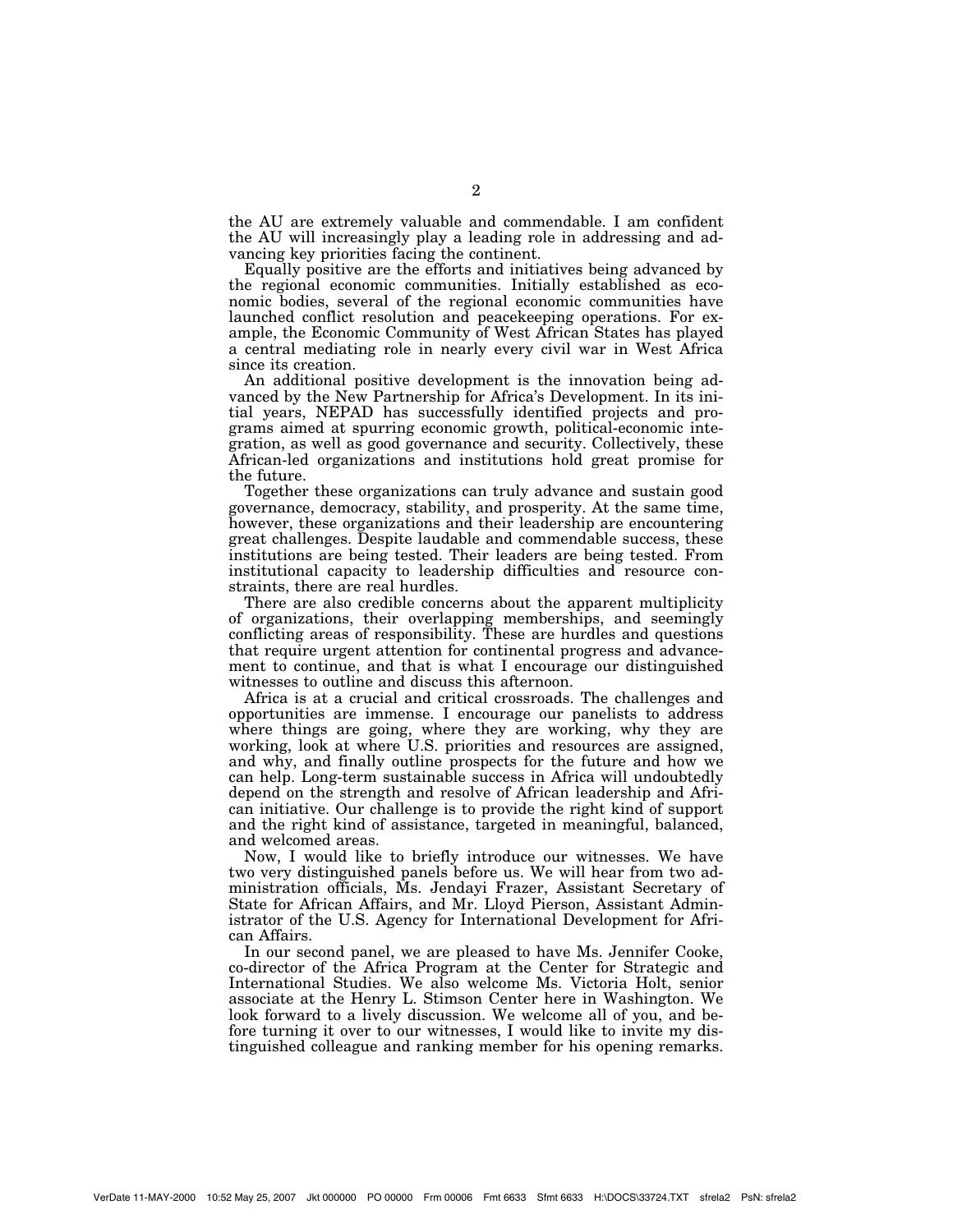Senator FEINGOLD. Thank you, Mr. Chairman, first, for your excellent leadership of the subcommittee, and second, for your kind words about me and our work together. I will forgo a formal opening statement because we want to hear from you. We have four votes starting I think at 3:30.

Senator MARTINEZ. That is right.

Senator FEINGOLD. But let me just quickly say that I have been on this subcommittee for 13 years. I have been a chairman for those wonderful 18 months when we were in the majority, ranking member the rest of the time.

I see these organizations as some of the most interesting, exciting, and challenging aspects of work on Africa. It holds great hope for the future, but there are enormous challenges and this is an important subject to take up, and I look forward to hearing the testimony and hopefully having time to ask some questions.

Thank you, Mr. Chairman.

Senator MARTINEZ. Thank you.

At this time we would call on Secretary Frazer for your opening comments.

### **STATEMENT OF HON. JENDAYI E. FRAZER, ASSISTANT SECRETARY FOR AFRICAN AFFAIRS, DEPARTMENT OF STATE**

Secretary FRAZER. Thank you, Mr. Chairman and members of the subcommittee. Thank you for the opportunity to appear before you along side my colleague, Lloyd Pierson, at this hearing to discuss our work with the African Union and subregional organizations to advance freedom, peace and prosperity in Africa.

It is my first Senate testimony as Assistant Secretary of State for African Affairs. I am very pleased to be here, especially on this important topic.

I have a longer written statement, Mr. Chairman, and ask that I be allowed to submit it for the record.

Senator MARTINEZ. Without objection.

Ms. FRAZER. Thank you. I firmly believe there has never been a more auspicious time than now to consolidate the progress and promise of the continent. The emergence of an activist African Union with a modern, forward-looking agenda is one of the most important developments on the continent in decades. We have embraced a U.S.-Africa partnership that will allow the United States and the African Union to jointly advance our many shared key goals, including promoting good governance, social and economic development, combatting terrorism, and ending and preventing conflict. Most importantly, the African Union and some of the regional and subregional organizations in Africa are demonstrating increasingly effective leadership in advancing these goals.

Helping to strengthen further those organizations to prepare them to be fully effective for the 21st century, so they can address Africa's challenge is vital to U.S. interests.

Our cooperative efforts with the African Union and subregional organizations generally focus on the following key areas: First, diplomatic cooperation to prevent conflicts when possible and to resolve conflicts that have broken out; second, support for regional or subregional military interventions when there is no other alternative to end violence; third, assistance for capacity-building and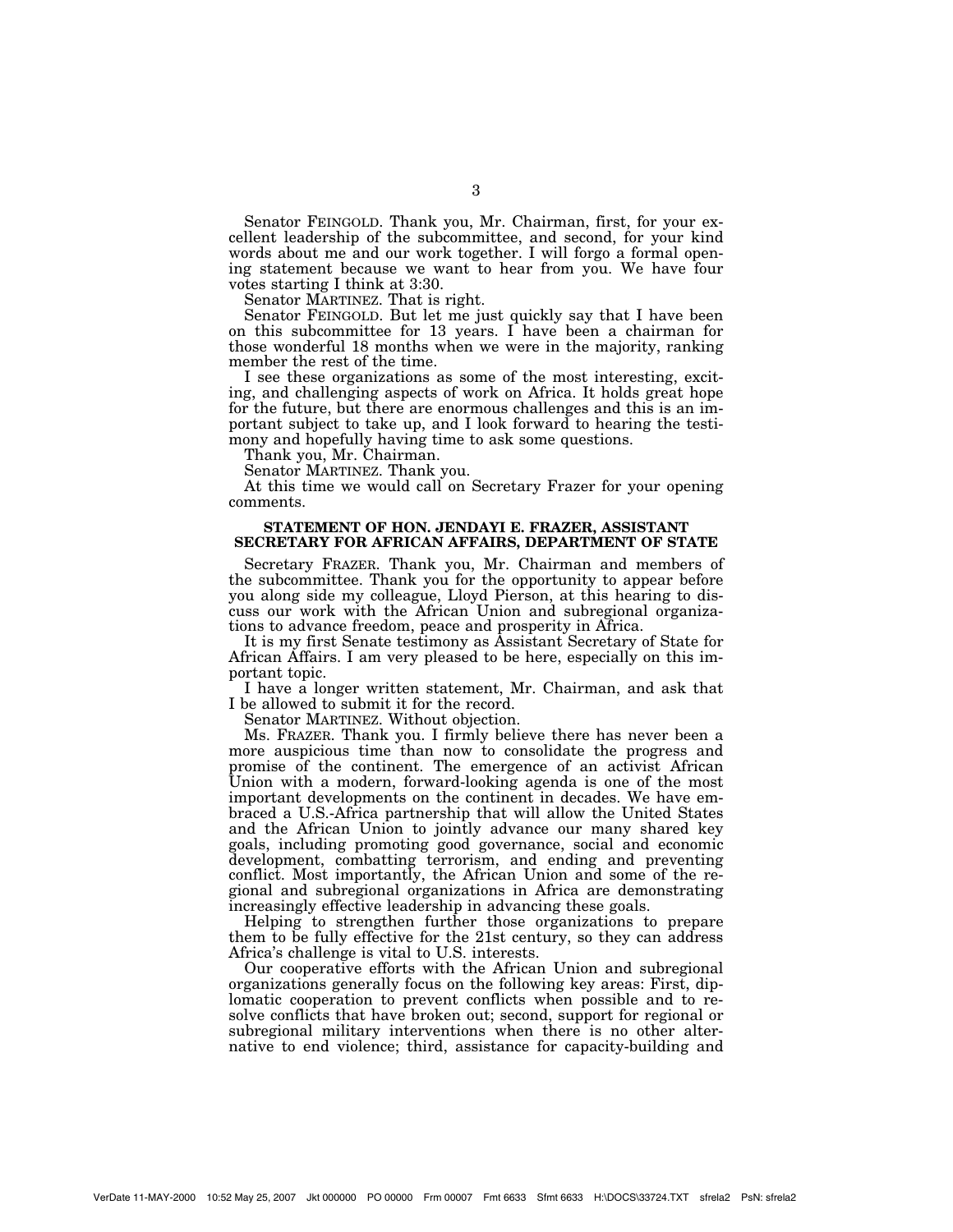institution-strengthening; fourth, support for efforts to promote trade, economic growth and development; and fifth, increasing cooperation in other areas ranging from counterterrorism to disease eradication to the promotion of good governance.

I would like to very briefly review the efforts made by the African Union and subregional organizations, the support we have provided, and areas of needed future focus.

The African Union and some of the subregional organizations, particularly the Economic Community of West African States, have joined in mitigating conflicts through peace support operations and diplomatic missions. African nations already provide close to 30 percent of United Nations peacekeeping forces worldwide, with 4 African countries—Ethiopia, Nigeria, Ghana, and South Africa among the top 10 UN troop contributors. In peacekeeping, African forces, rather than non-African ones, are more easily deployed in African states.

In cases where political agreement and preparations for a UN mission oftentimes involve months of delay, a deployment by peacekeeping forces from the African Union or subregional organizations like ECOWAS is often a vital response tool. The United States supports African peacekeeping in two major ways, through direct assistance to ongoing operations and through programs to enhance the capacity of African peacekeepers.

The Bush administration has assisted the African Union with operations first in Burundi and more recently in Darfur, Sudan. We also supported ECOWAS in Liberia in 2003. In Burundi, we supported the African Union's first operation, which was called AMIB, contributing some \$11 million to the AU mission as it monitored peace agreements reached between the former Tutsi-dominated government and its three main Hutu rebel groups. The United States has provided a major share of the African Union mission in Darfur, known as AMIS, funding over \$160 million. We have also provided over \$768 million in humanitarian relief in Darfur.

In Darfur, the AU forces have much reduced large-scale organized violence in areas where they are deployed. Some violence continues as a result of banditry, rebel attacks, and janjaweed actions. But among those options that we must consider in Darfur is clearly the possibility of increased support by the United Nations or perhaps a transition to a UN mandate.

We are consulting with the African Union and our partners closely on such options. We expect to support logistics, communications, training, and other assistance to the AU and the regional peacekeeping standby brigades. For example, over the past 4 years, we have provided over \$11 million in equipment to set up an ECOWAS peacekeeping logistics depot in Freetown, Sierra Leone. Equipment from this depot has been vital in supplying ECOWAS and UN forces in Liberia, Cote d'Ivoire, as well as the AU forces in Darfur, and we are now working on provision of equipment for an AU depot as well. We are strengthening AU and ECOWAS communications capacity. The United States has provided over \$10 million worth of computer, radio, and other communications links to help ensure that ECOWAS member states can communicate smoothly and that the AU forces have the radio equipment they need to be effective.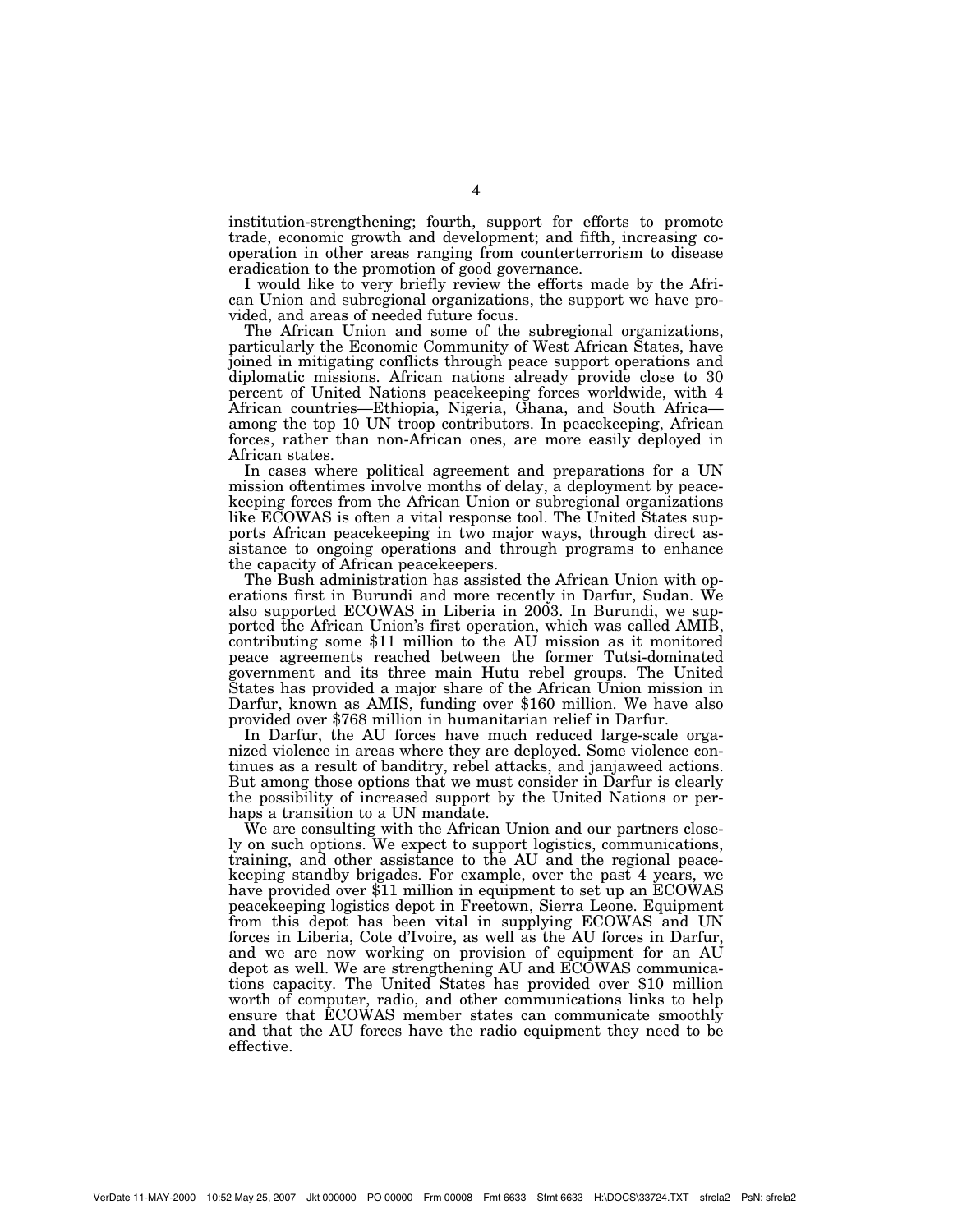We also support the efforts of the African Union to boost its counterterrorist capabilities. We will be working with our African partners to encourage the provision of adequate funding, personnel, and support to the regional counterterrorism training at the African Union's African Center for the Study and Research on Terrorism in Algiers, Algeria, and the AU's planned early warning center to counter terrorist threats.

We are increasing our engagement with subregional organizations based on the regional economic communities. These regional organizations are recognized by the African Union as pillars of a continental architecture. They play a lead role in regional stability and will be the focus for regional African peacekeeping brigades of the AU's African standby force. Sub-regional organizations can apply neighborly persuasion and even military force to stabilize a country before it slips into conflict. An important factor in the work of subregional organizations is leadership by a strong regional country, such as South Africa in the Southern African Development Community, or Nigeria in ECOWAS, two countries which combined have 50 percent of sub-Saharan Africa's GDP. A strong lead nation seems to ensure a more effective subregional organization, although, at times, it may also inhibit open and thorough discussion and examination of alternative policies. We will support rationalizing Africa's subregional organizations to eliminate overlapping memberships and responsibilities and reduce costs of maintaining headquarters and staff. We will also support efforts by the AU and subregional organizations to speed up conclusion of the operational agreements. ECOWAS, the Economic Community of the West African States, has one of the continent's most effective military arms. Its deployments have served as precursors to UN peacekeeping missions in Liberia, Cote d'Ivoire, and Sierra Leone, with ECOWAS still retaining a presence in both Liberia and Cote d'Ivoire. In addition to the funds contributed to the ECOWAS efforts in Cote d'Ivoire, we contributed over \$90 million to ECOWAS for its outstanding efforts in Liberia.

In Southern Africa, we look to the Southern Africa Development Community to continue regional economic growth, stability, and prosperity; and we are looking at efforts to re-engage with the SADC troika in the near future.

In East Africa, our work with Kenya and Uganda on a northsouth peace agreement in Sudan is a model for what can be accomplished by U.S. engagement with Africa's subregional organizations. We are also increasing our work with the AU's New Partnership for Africa's Development, NEPAD, and the subregional organizations to support regional economic integration, good governance, and prosperity throughout the continent.

Regional economic integration is crucial to increasing trade and investment and to breaking down barriers to trade and investment in order to drive growth and prosperity. In fiscal years 2002 to 2005, we have provided nearly \$5 million to the African Union and to subregional organizations to advance regional trade and investment, to advance climate reform practices, to develop regional financial markets, and to provide technical assistance to increase trade and the free flow of goods, services, and capital.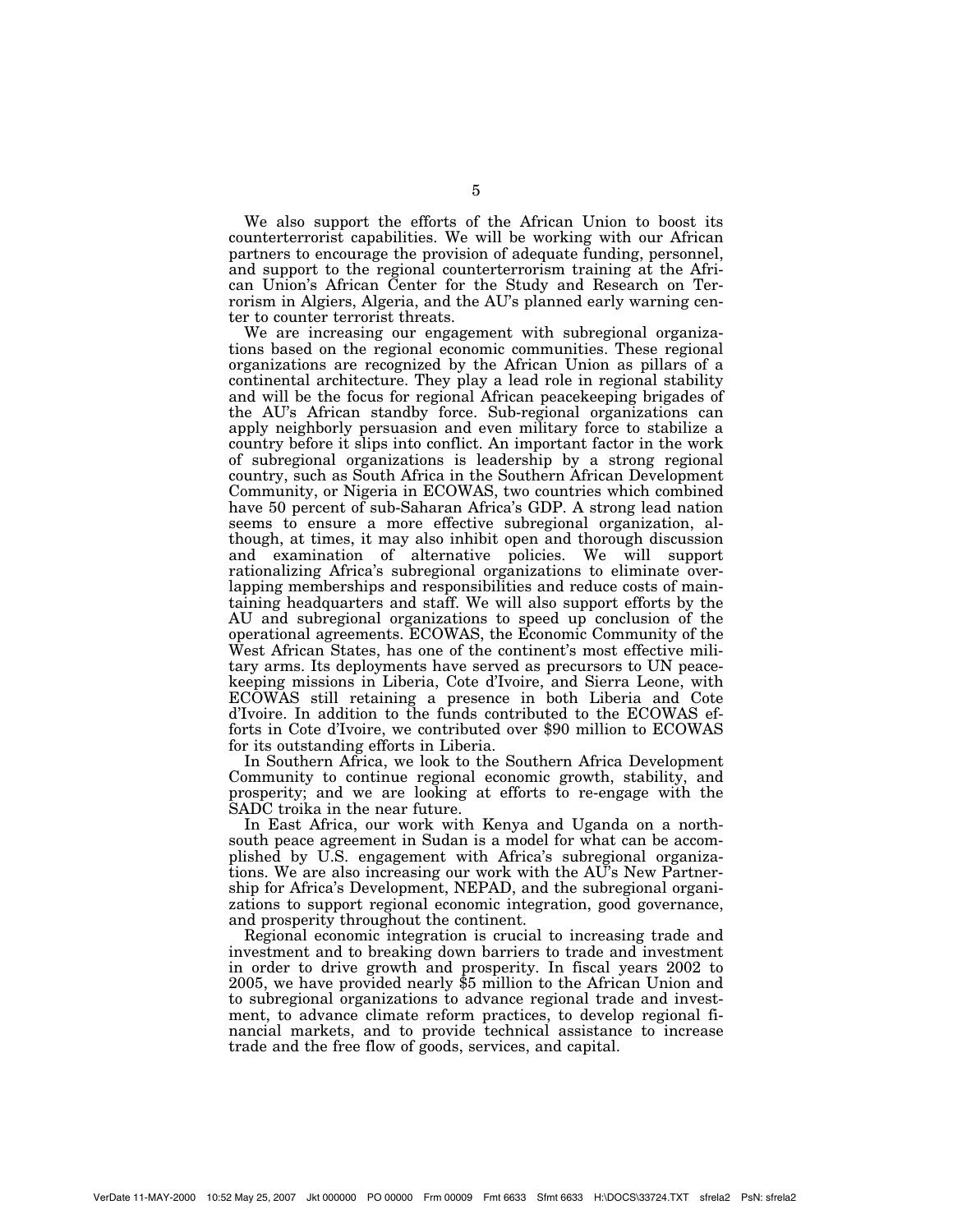We provide over \$100 million a year in funding for the African Development Bank, which promotes economic development and regional integration across Africa. The African Union and the subregional organizations have made major progress in the past 5 years. We will continue our work with the UN to help us strengthen the AU as an institution and as a continental actor and to support Africa's subregional organizations. We will also work to support commitments by African governments, organizations, and non-African partners to ensure stability, development, and good governance.

In conclusion, our vision is that African nations and peoples can enjoy the fruits of peace, democracy, and prosperity and good health working through the African regional and subregional organizations. Mr. Chairman and members of the subcommittee, I look forward to answering any of your questions.

## [The prepared statement of Secretary Frazer follows:]

#### PREPARED STATEMENT OF JENDAYI E. FRAZER, ASSISTANT SECRETARY OF STATE FOR AFRICAN AFFAIRS

Mr. Chairman and members of the committee,

I am delighted to have the opportunity to appear before you today, in my first Senate testimony as Assistant Secretary of State for African Affairs, to discuss our work with the African Union and African subregional organizations to advance freedom, peace, and prosperity in Africa.

I firmly believe there has never been a more auspicious time than now to consolidate the progress and promise of the continent. The emergence of an activist African Union (AU) with a modern, forward-looking agenda is one of the most important developments on the continent in decades. The AU offers a considerably more dynamic vision of the future than did its predecessor, the Organization of African Unity. The timing could not be better, coming as it does when we have embraced a U.S.-Africa partnership that will allow the United States and the AU to jointly advance our many shared key goals including promoting prosperity, good governance, social and economic development, and combating terrorism.

Most importantly, the African Union and some of the regional and subregional organizations in Africa are demonstrating increasingly effective leadership in advancing these goals. Helping to strengthen further those organizations—to prepare them to be fully effective for the 21st century so they can address Africa's challengesis vital to U.S. interests.

Our cooperative efforts with the AU and subregional organizations generally focus on the following key areas:

• Diplomatic cooperation to prevent conflicts when possible, and to resolve conflicts that have broken out.

• Support for regional or subregional military interventions when there is no other alternative to end violence.

- Assistance for capacity building and institution-strengthening.
- Support for efforts to promote trade, economic growth and development.

• Increasing cooperation in a broad range of areas key to achieving peace and prosperity in Africa, ranging from counter-terrorism, to disease eradication, to promotion of good governance.

Let me review briefly the efforts made by the AU and the subregional organizations, the support we have provided, and areas of needed future focus:

#### CONFLICT RESOLUTION

The African Union and some of the subregional organizations, particularly the Economic Community of West African States (ECOWAS), have joined in mitigating conflicts through peace support operations and diplomatic missions. African states have the capacity to staff peace support operations: many do not realize that African nations already provide close to 30 percent of United Nations peacekeeping forces worldwide, with four African countries—Ethiopia, Nigeria, Ghana, and South Africa—among the top ten U.N. troop contributors.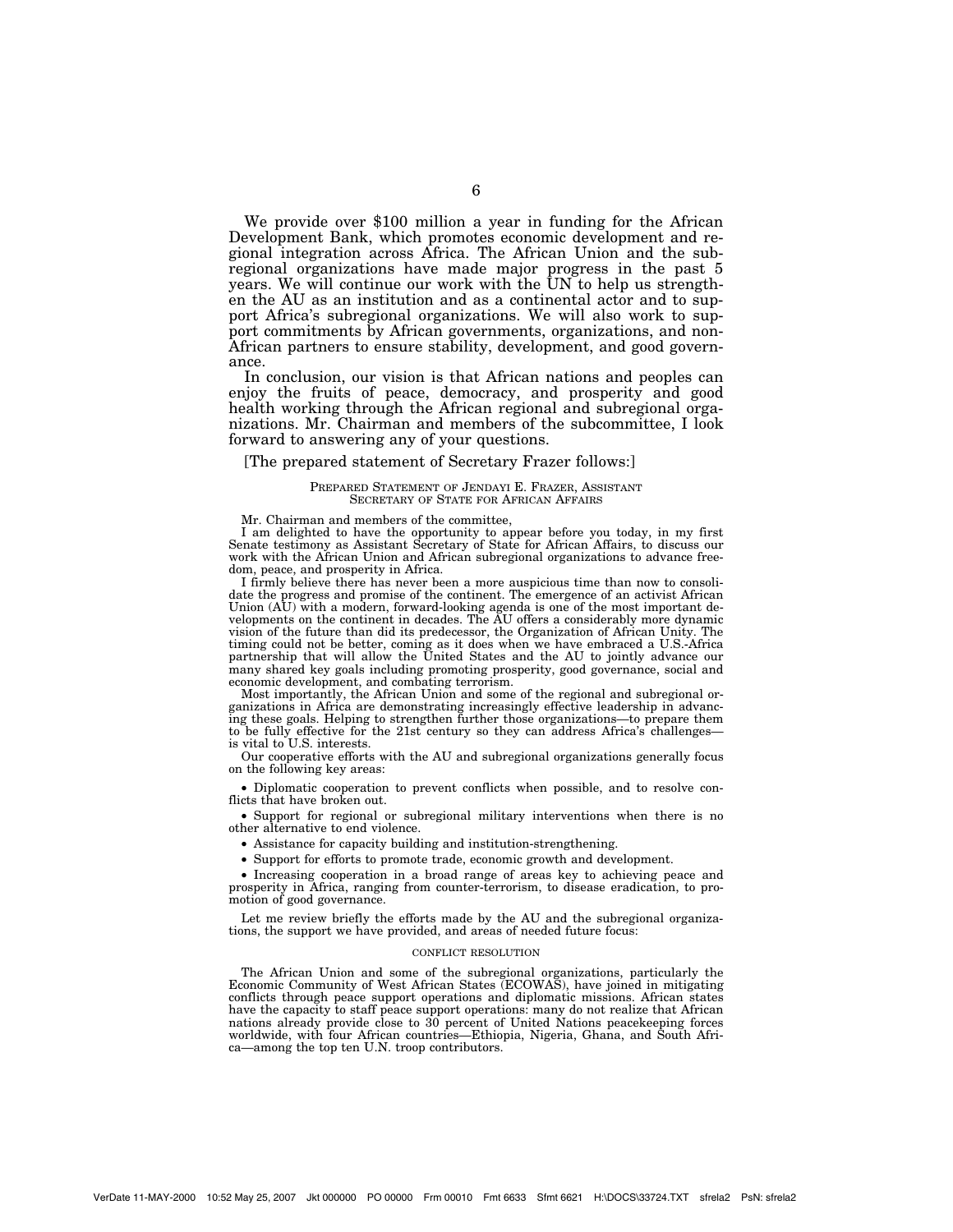African states and organizations quite reasonably prefer that African forces, rather than non-African intervention, be the first approach to conflict response on the continent and we support that. In fact, in cases where political agreement and preparations for a U.N. Mission oftentimes involve months of delay, a deployment by peacekeeping forces from the African Union or other subregional organization is often the only response tool available.

The United States supports Africa peacekeeping in two major ways: through direct assistance to ongoing operations and through programs to enhance the capacity of African peacekeepers. In addition to U.S. support for global U.N. peacekeeping operations—where the United States currently provides 27 percent of the funding for such operations—the United States has assisted the African Union to stand up operations first in Burundi and more recently in Darfur, Sudan. We also supported ECOWAS in Liberia in 2003 and Sierra Leone in 1998–2000.

In Burundi, we supported the AU's first such operation (AMIB), which was crucial in advancing the peace process and monitoring peace agreements reached between the former Tutsi-dominated government and three main Hutu rebel groups. That Burundi operation transitioned into a United Nations peacekeeping operation, which successfully paved the way for elections that have installed a new government and Parliament. We contributed some \$11 million to the AU's Burundi effort, in addition to the money provided in support of the U.N. operation once the U.N. took charge. The AU did a good job in this first effort, but could not have succeeded

in this very important endeavor without donor support. In Darfur, Sudan, the AU has taken the next big step by taking on the daunting task of managing the deployment needed to seek peace in Darfur. Its staff and officials clearly have learned important lessons from their Burundi experience and their capabilities have improved. Still, they cannot do this put forward a major share of the funding needed to bring peace to Darfur, including providing over \$160 million in funding to support the AU deployment in Darfur. To date, we have provided over \$768 million in humanitarian relief in Darfur. It is vital that the AU effort succeed, and we are helping to ensure that it does. Our logistics support for the African Union Mission in Sudan (AMIS) is key to its success, and we will not halt our PKO-funded support.

Separately, we are providing expertise in ways that help enhance the AU's capac-ity. The AU welcomes the opportunity for its staff to develop cooperative working relationships with non-African governments and organizations, such as the U.S. and NATO. Through NATO, we and our NATO partners are providing training expertise

and airlift that are vital to the AU operation. The African Union effort in Darfur has demonstrated why deployment of African troops is a viable option. It has also underscored the need for us to continue to work closely with the African Union to address continuing needs related to command and control that must be addressed to increase the effectiveness of AU interventions. The African Union showed that its majority Muslim (three of four major troop contributors have heavily Muslim forces—Nigeria—50 percent of its contingent, Gambia—95 percent, Senegal—90 percent; Rwanda is only 1 percent) forces are best suited to address the complex social and political issues, in a context in which virtually all of the population is Muslim. The result has been impressive: where the African Union forces are deployed, large-scale organized violence has largely diminished. In many cases, the African Union commanders are also engaged in mitigating local disputes and in facilitating urgently needed humanitarian relief. While violence continues as a result of banditry, rebel attacks, and janjaweed actions, the African Union forces are playing a crucial role to help bring about an end to violence. To help ensure greater peace and stability in Darfur, we must simultaneously increase our support to the African Union forces in Darfur (AMIS) while working closely with the AU and other donors to press the parties to make additional political progress and determine next steps. Among those options that must be considered is a possible increased support role for the United Nations, or perhaps a transition to a U.N. mandate. We are consulting with the AU and our partners closely on such options.

The African Union's ongoing mediation of talks between the Sudanese government and the Darfur rebels also highlights the value of the AU's dynamic, holistic approach to conflict resolution. African Union political offices and missions also have had some success in dealing with crises and helping to advance development of democracy in the region. For example, the AU is committed to sustaining the peace process in Cote d'Ivoire, begun earlier by ECOWAS and to which, I might add, the United States contributed over nine million dollars.

A key element of building capacity for the AU flows from our intended support for the AU's Africa Standby Force (ASF) and the national militaries that will make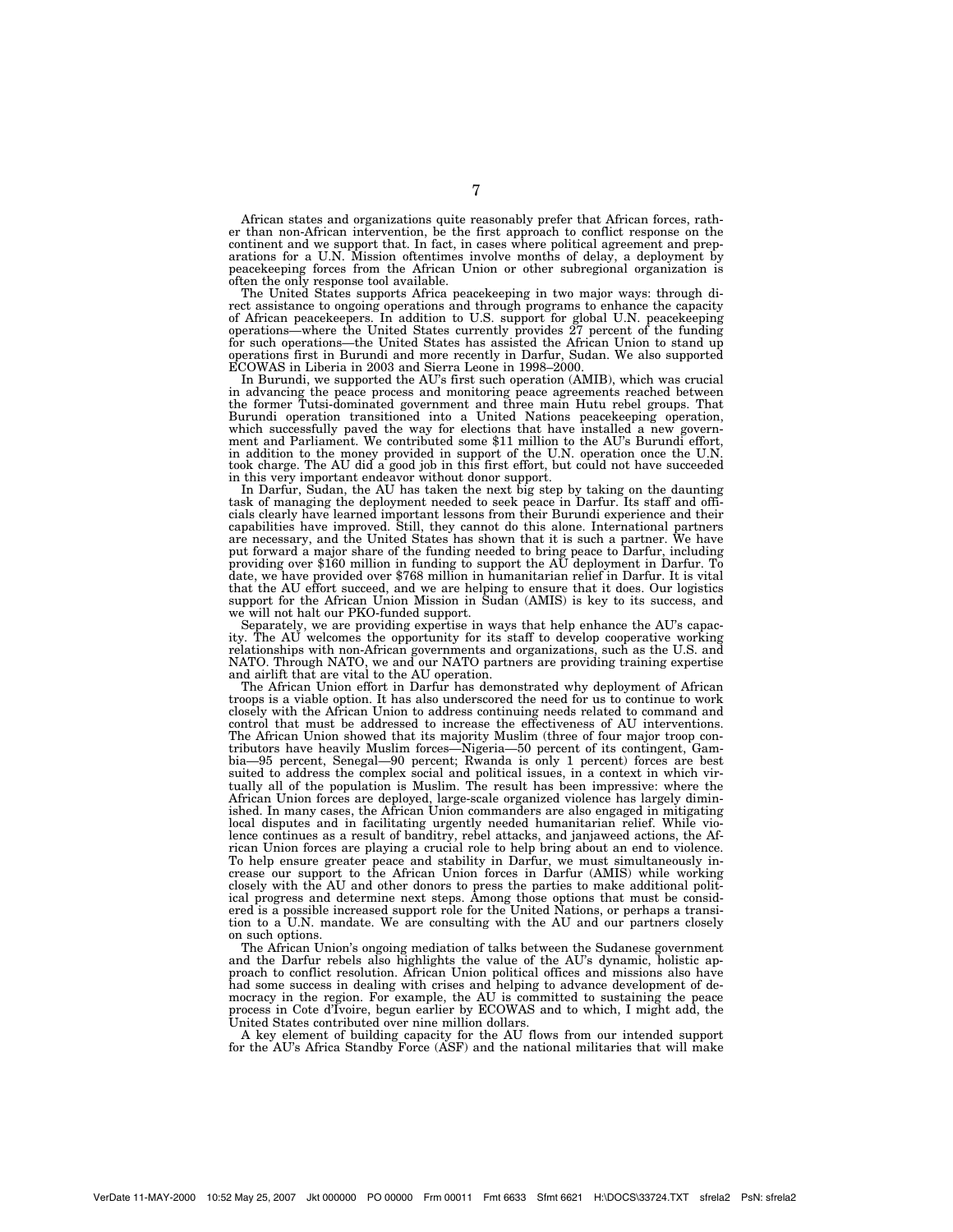up that force. The AU plans for the ASF to provide both a rapid deployment capability to prevent mass violence or a longer-term force to sustain a peace agreement. Primary to our efforts is the African Contingency Operations Training and Assistance (ACOTA) program that provides training to African regional organizations and national peacekeepers. ACOTA training activities will continue with Ghana, Senegal, Kenya, Mozambique, Gabon and others, while adding additional partner countries via funding through the Global Peace Operations Initiative. As part of the worldwide GPOI effort, the United States expects to provide training to at least 40,000 African peacekeepers over 5 years.

Training peacekeepers is not enough, so we will also support logistics, communications, training and other assistance to the AU and standby brigades. For example, over the past 4 years we have provided over \$11 million in equipment to establish and stock an ECOWAS peacekeeping logistics depot in Freetown, Sierra Leone. Equipment from the depot in turn has been vital in supplying ECOWAS and U.N. forces in Liberia, and Cote d'Ivoire, as well as AU forces in Darfur. The demonstrated value of that depot has shown that it will be worthwhile to provide equipment for the AU depot as well.

Additionally we are strengthening AU and ECOWAS communications capacity. The United States has provided some \$10 million worth of computer, radio, and other communications links to help ensure that ECOWAS member states can communicate smoothly, and that AU forces have the radio equipment they need to be effective. On the training front, we look forward to extending ACOTA multinational exercises to willing regional organizations in the near future and have recently provided support to peacekeeping training centers in Ghana and Mali.

Our ties with the African Union are growing stronger. We currently coordinate with the AU office in New York, including on U.N. matters. Congressional action and an Executive Order by President Bush have placed the AU on the list of Public International Organizations, entitled to official G visas and civil immunity for official acts, and the AU plans to open a Washington office this year. We plan to assist the AU in that effort as much as possible. The AU office will expedite and enhance contacts between the AU and Congress and with executive branch agencies. The AU also plans to have the staff of its Washington office reach out to the African diaspora and to the business community, and engage groups with a focus on Africa.

The Director of the Secretary's Policy Planning Staff, Dr. Stephen D. Krasner, hosted the first Planning Policy Talks with the AU on July 29, 2005 to help identify policy challenges and capacity needs. The talks covered a broad range of topics under the headings of democracy and governance, the Millennium Challenge Account, post-conflict reconstruction, and counter terrorism. The talks, which we hope will occur biannually, provide another vehicle for policy exchanges and information exchanges on sharing how we can support capacity building within the AU and among the member states.

We fully support the efforts of the AU to boost its counter terrorism (CT) capabilities. The AU has developed a strategy to create both an early warning center to counter terrorist threats and a regional CT training center as part of their CT center's mission. We support these goals, and are exploring ways to support these efforts with training opportunities, resources to increase CT cooperation in the region, and the provision of expert advice and guidance. We already have provided some \$250,000, for example, to help set up an anti-money laundering and anti-terrorist finance assistance program in West Africa through West Africa's Inter-Governmental Anti-Money Laundering Group. Most important, we will be working with our African partners to encourage the provision of adequate funding, personnel and support to the African Center for the Study and Research on Terrorism in Algiers. The Department will be supporting a conference in February at the AU Center that will draw resources from trans-Saharan countries into the Center's mission.

#### SUB-REGIONAL ORGANIZATIONS AND CONFLICT PREVENTION

As we work with the African Union and subregional organizations to accelerate economic progress, we will support the development of African mechanisms that help to mitigate crises before they fester and erupt into conflict. Prevention and mitigation are ultimately far less costly to both the people of Africa and to their partners working with them toward a safe and free continent. The AU has several mechanisms to address this, including eminent persons who work to mediate crises; regional workshops on best practices in democracy and elections; and training and deployment of AU election monitors. As a result, the United States has the opportunity to work with the AU and subregional organizations to bring an end to conflict on the continent.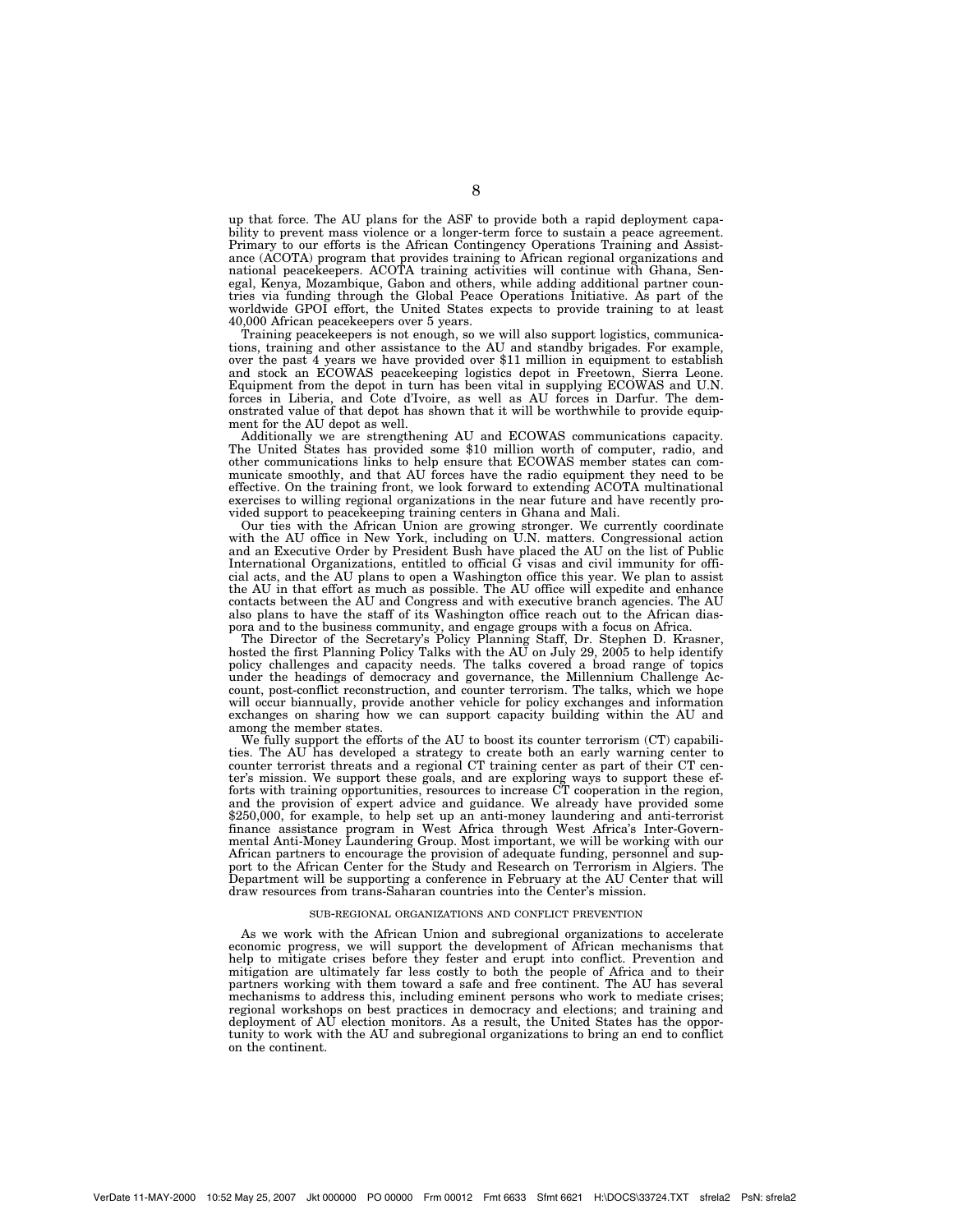The administration's approach to work with lead African mediators and multilaterally with the United Nations, African Union, and subregional organizations like ECOWAS has worked. As the member states demonstrate buy-in, I strongly support increasing our engagement with subregional organizations in the four distinct subregions of sub-Saharan Africa—Central, Western, Eastern and Southern Africa. The subregional organizations based on the Regional Economic Communities (RECs) are recognized by the African Union as pillars of a continental architecture. They play a lead role in regional stability and will be the focus for regional African peacekeeping brigades of the AU's ''African Stand By Force.''

Sub-regional organizations can apply neighborly persuasion and even military force to stabilize a country before it slips into conflict. There are disadvantages, however, when affected states feel their neighbor has taken too much interest in their internal affairs. Another important factor in the work of subregional organizations is leadership by a strong regional country, such as South Africa in the Southern African Development Community (SADC) or Nigeria in ECOWAS (two countries which combined have 50 percent of sub-Saharan Africa's GDP.) A strong lead nation seems to ensure a more effective subregional organization, but at times could also inhibit open and thorough discussion and examination of alternative policies.

We will support efforts by the AU and subregional organizations to speed up conclusion of their operational agreements, to clarify responsibilities and reduce costs while sharpening their focus.

The activities of three of the more developed subregional organizations illustrate issues they are tackling and the character of our engagement and partnership:

#### ECOWAS—THE ECONOMIC COMMUNITY OF WEST AFRICAN STATES

Nigeria plays a lead role, with French-speaking Senegal senior among ECOWAS's Francophone members. ECOWAS has one of the continent's most effective military arms. Its deployments have served as precursors to U.N. peacekeeping missions in Liberia, Cote d'Ivoire, and Sierra Leone, with ECOWAS still retaining a presence in both Liberia and Cote d'Ivoire. President Obasanjo of Nigeria has both a role within ECOWAS and within the African Union (as Annual Chair of the AU Assembly), which has illuminated some policy disconnects, particularly between the AU's Peace and Security Commission and ECOWAS, and between Nigeria and the office of the ECOWAS Executive Secretary. In addition to the funds contributed to the ECOWAS effort in Cote d'Ivoire, we contributed over \$19 million to ECOWAS for its outstanding effort in Liberia.

#### SADC—THE SOUTHERN AFRICAN DEVELOPMENT COMMUNITY

South Africa, the economic powerhouse of the continent, is the dominant player in SADC. The United States and South Africa have a shared interest in promoting peace and stability on the continent. Our already strong bilateral relationship is expanding to include greater military-to-military cooperation, including planning for training for peacekeeping operations. Our Ambassador to Botswana, where SADC has its headquarters, also serves as the Secretary of State's Representative to SADC and works closely with the organization. An effective SADC, working to enhance peace, stability, and prosperity in the continent is vital to U.S. national interests.

#### IGAD—THE INTER GOVERNMENTAL AUTHORITY ON DEVELOPMENT

Somalia continues to be a significant concern for the IGAD member-states of East Africa, particularly Ethiopia, Djibouti and Kenya. The government of Kenya, under the auspices of IGAD, chaired the Somalia National Reconciliation Conference, which concluded in October 2004 following the formation of a national parliament, election of a transitional president and formation of a transnational cabinet—collectively known as the Somalia Transitional Federal Institutions (TFls). Although Somali parties remain divided by key issues that have prevented further progress in establishing the TFls inside Somalia, IGAD member states continue to play a significant role in the ongoing political process. The international community, including the United States, is urging Somali leaders to reach a consensus agreement on these key issues, including how to address continued insecurity throughout Somalia, through dialog at the cabinet and parliamentary levels. The United States has contributed some \$750,000 to IGAD's efforts to bring peace to Somalia. There is much yet to be done, but we will continue to coordinate our engagement in Somalia with our regional and international partners to support the establishment of effective governance in Somalia. IGAD also played a key mediation role in the Sudan North-South peace process.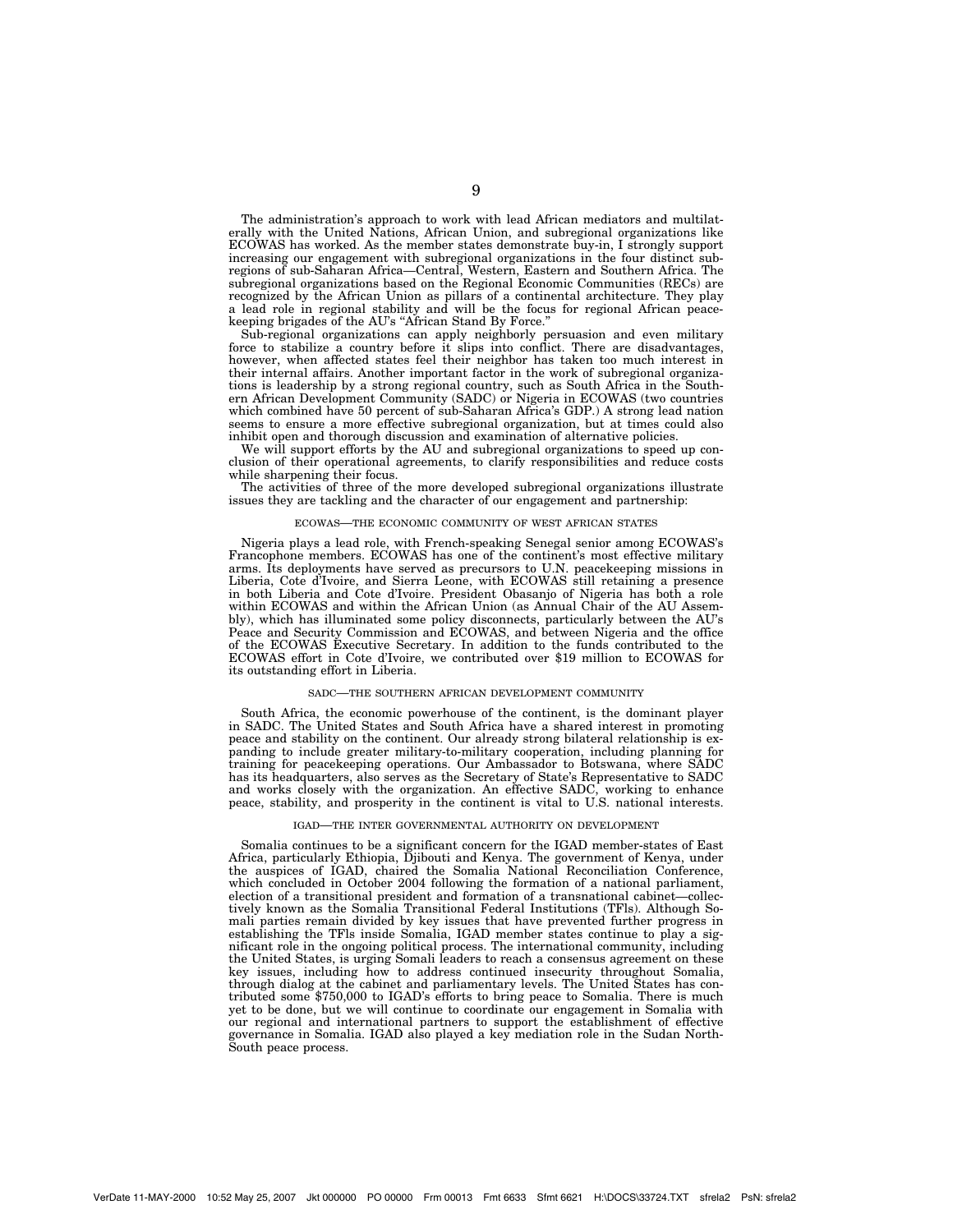#### ENGAGING WITH AU INSTITUTIONS ON SUSTAINABLE DEVELOPMENT

Africa is not a continent of conflicts, despair, and disease. The bulk of the continent is *not* in crisis. Democratic elections are increasingly the norm, and economic growth is at its highest levels in nearly a decade. We are deeply engaged with African countries and institutions to support Africa's efforts to consolidate and build on the remarkable progress of recent years, as well as to prevent the outbreak of new conflict. Most of the more than three billion dollars in assistance that we provided to Africa last year supported bilateral programs at the country level. We also are working with the AU's New Partnership for Africa's Development (NEPAD) and the RECs in support of their programs to promote regional economic integration, good governance, and prosperity throughout the continent.

The RECs have a major role to play, not only in peace support operations, but also in promoting the regional economic integration that is so crucial to increasing trade and investment, which will drive growth and prosperity. In many respects the RECs have not advanced as far on the economic front as on the peace and security front, and further progress could be enhanced were there to be some rationalization of the current overlapping REC structure. However, we are seeing sustained efforts to break down barriers to trade and investment through, for example, customs unions and trade agreements by the Common Market for East and Southern Africa (COMESA), the East African Community (EAC), and others. Another example is the West African Economic and Monetary Union (WAEMU). Historically this was just a monetary union made up of the countries with currencies tied to the French Franc. In recent years, however, these countries have begun to work together in other ways as well. In fiscal year 2003, the United States contributed \$250,000 to help the WAEMU improve its member countries' government debt issuance practices, and in recent years, FY2002–FY2005, we have provided nearly \$5 million to the AU and to subregional organizations—WAEMU, COMESA, and the EAC—to advance regional trade and investment climate reform practices, develop regional financial markets, and provide technical assistance to increase trade and the free flow of goods, services and capital.

At the continent-wide level, we provide over \$100 million a year in funding for the African Development Bank, which in turn promotes economic development across Africa, giving special attention to national and multinational projects that promote regional integration.

We hope to increase our engagement with both the AU and RECs to help build their capacity to accelerate economic growth and poverty alleviation through strategically targeted financial and technical support for their programs to promote trade, investment climate reform, transparency and good governance, sound management of natural resources, and social development.

The United States and its G8 partners have an ongoing dialog with NEPAD and have made far-reaching commitments to develop enhanced partnerships with those countries that demonstrate commitment to AU/NEPAD's principles of sound economic, political, and social governance. In addition to our many bilateral programs that support the goals and objectives of the AU and NEPAD at a country level, we are supporting the realization of NEPAD programs such as the Comprehensive African Agricultural Development Plan and NEPAD's efforts to facilitate and accelerate regional infrastructure development. Through the Africa Partnership Forum, which includes all of the major African institutions as well as development partners, we are developing a process to hold each other mutually accountable for fulfillment of our many respective commitments.

Africans themselves are also increasingly seeking to hold each other accountable. The NEPAD African Peer Review Mechanism (APRM) is a bold undertaking by and for African countries to review a country's economic, political and corporate governance in a manner based on clear standards and criteria that reflect best practice. Nearly two dozen countries have signed up to be reviewed, and the first two reviews, of Ghana and Rwanda, including associated national action plans to address shortcomings, have been discussed at high levels and should be finalized by the end of the year.

Working with the AU through enhanced relationships, and with stronger subregional organizations, I believe we can secure the progress already underway. The AU and the subregional organizations have made major progress in the past 5 years, and the United States has made a major contribution to advancing stability and prosperity in Africa. Yet more needs to be done. We will continue our efforts to work with the U.N. to help us strengthen the AU as an institution and as a continental actor, and to support Africa's subregional organizations. We will also work to ensure that Africa and its people have a future which is not shadowed by images of conflict, refugees and corruption, but which, rather, is buoyed by commitments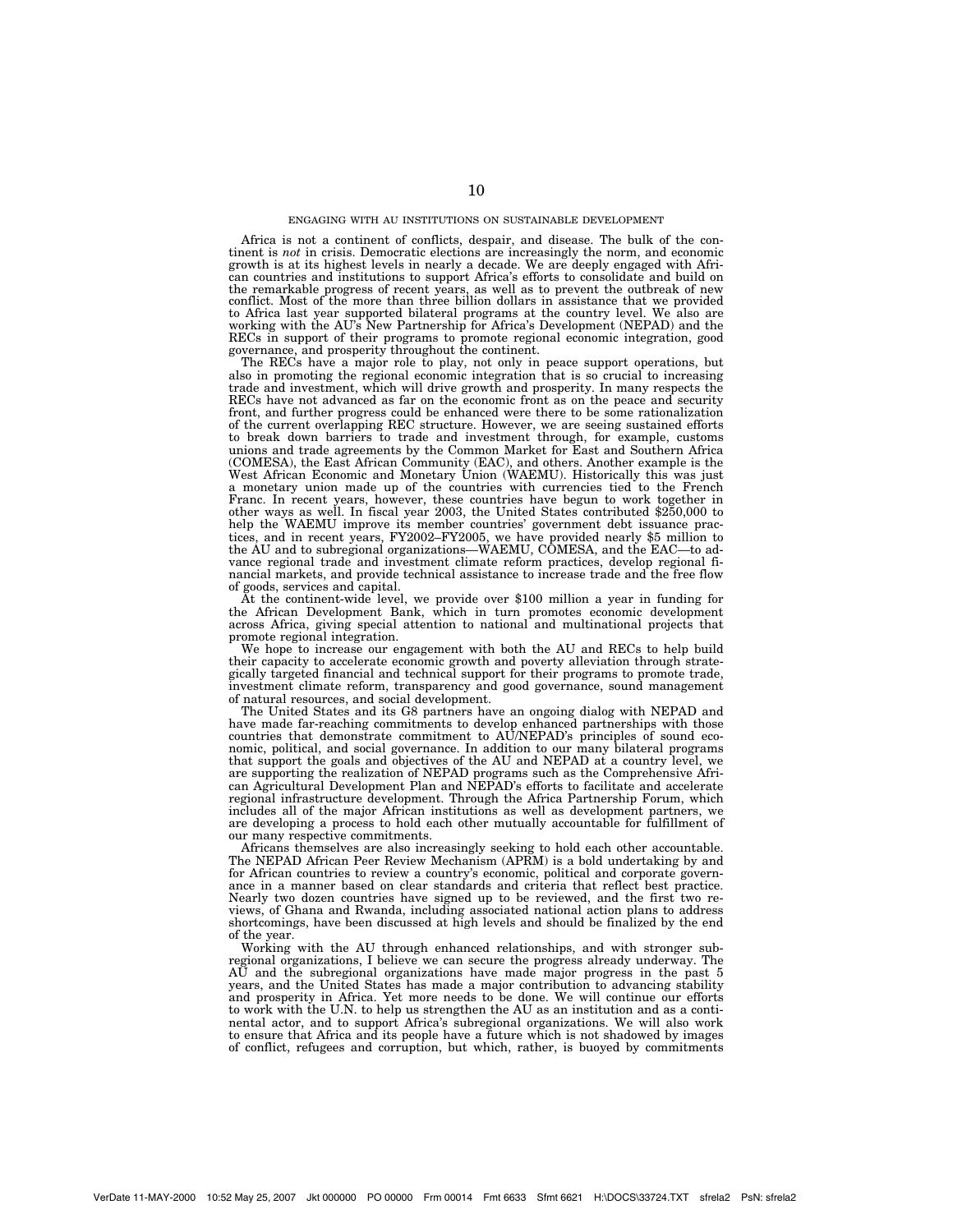by African governments, organizations and non-African partners to ensure stability, development and good governance. Our vision is that African nations and peoples can enjoy the fruits of peace, democracy, prosperity, and good health. With your help, we will help make that vision a reality.

Senator MARTINEZ. Madam Secretary, I thank you very much for your remarks.

We also welcome the distinguished Senator from Illinois to the hearing.

We want to now hear from Administrator Pierson.

## **STATEMENT OF HON. LLOYD O. PIERSON, ASSISTANT ADMIN-ISTRATOR FOR AFRICA, U.S. AGENCY FOR INTERNATIONAL DEVELOPMENT**

Mr. PIERSON. Thank you very much, Mr. Chairman, Senator Feingold, Senator Obama. I have a brief opening statement I would like to read, but a longer statement for inclusion in the record.

Senator MARTINEZ. Your statement will be included in the record. Thank you.

Mr. PIERSON. I am pleased to have the opportunity to appear before you once again as Assistant Administrator for Africa.

At the request of the subcommittee, I am here to update you on our work at the United Nations Agency for International Development to support development and peace and security efforts in sub–Sahara Africa, in particular as they relate to areas of democracy and governance, trade and economic development, and security sector reform.

As the G–8 summit in Gleneagles, Scotland, in July demonstrated, there is a general consensus among world leaders to focus more attention on Africa and African development needs. The United States has been and will remain a leader in this effort. I believe that it is our role at USAID to work with our African partners to hasten the advent of peace, democracy, good governance, security, and quality of life on the continent, as well as address major humanitarian crises such as the potential spread of Avian influenza. Bilateral country programming is the central avenue for U.S. assistance, but in Africa many of the most complex development challenges do not respect national boundaries.

Many important issues can best be solved on a regional basis. Thus, we are giving priority to funding selected regional programs and initiatives that have achieved impact by addressing regional conditions. USAID programs promote and endeavor to enhance partnerships between African leaders, governments, multilateral development institutions, business, universities, and other nongovernmental organizations.

We also value the principle of ownership and attempt to build on the leadership, participation, and commitment of countries and their peoples. One of the ways we do this is by supporting and strengthening African subregional organizations as well as organizations such as the New Partnership for Africa's Development that cover all regions of Africa. Organizations such as this are key partners and stakeholders in the work that we do.

This past year, USAID through the President's initiative to end hunger in Africa actively facilitated NEPAD's leadership to organize five regional meetings along with a continent-wide summit.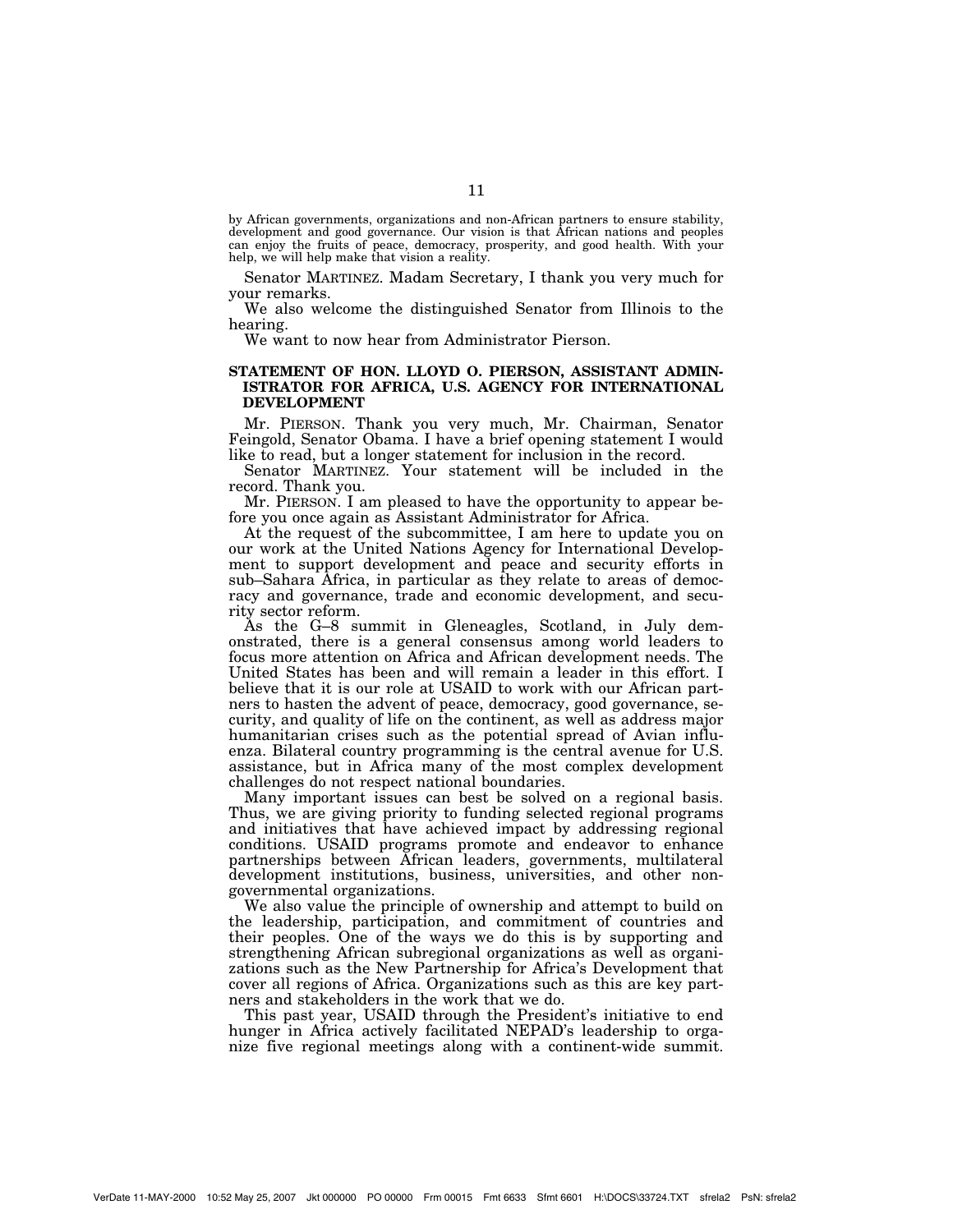The meetings engaged most African countries and over 1,000 stakeholders took part. Subsequently, the G–8 members at Gleneagles committed to supporting the CAADP, which is the Comprehensive Africa Agricultural Development Program.

Other key regional organizations with whom we work include COMESA and ECOWAS, and my written statement provides details about the extent of our work, the work of USAID, with these organizations. As the largest bilateral donor in sub–Saharan Africa, we must actively collaborate with our African counterparts in order to achieve common goals.

Mr. Chairman, I sincerely appreciate this subcommittee's continuing interest in Africa and USAID's critical role on the continent. I would be happy to take your questions at this time.

### [The prepared statement of Mr. Pierson follows:]

#### PREPARED STATEMENT OF LLOYD O. PIERSON, USAID ASSISTANT ADMINISTRATOR FOR AFRICA

#### I. INTRODUCTION

Mr. Chairman and members of the committee, I am pleased to have the opportunity to appear before you once again as Assistant Administrator for Africa to update you on our work at the United States Agency for International Development (USAID) to support development and peace and security efforts in sub-Saharan Africa. In today's testimony, I'd like to address the importance of African ownership of regional development and humanitarian efforts and the critical role of African regional and subregional organizations, in the areas of democracy and governance, trade and economic development, and security sector reform.

As the G–8 summit in Gleneagles, Scotland in July demonstrated, there is a general consensus among world leaders to focus more attention on African development needs. The United States has been and will remain a leader in this effort. It is our role at USAID to work with our African partners to support the advent of peace, democracy, good governance and security on the continent, as well as help ensure the conservation of Africa's natural resource base and address major humanitarian crises such as the potential imminent spread of Avian Influenza.

As you are aware, sub-Saharan Africa is the world's poorest region: over half of its 700 million people live on less than \$1 per day. Rapid urbanization poses new and difficult challenges as the demographic landscape changes and cities struggle to provide sufficient jobs and services, particularly for the young, who can become easy targets for extremists, criminal gangs or armed militias. The HN/AIDS pandemic has completely overwhelmed many health systems and impoverished families. The aftermath of lingering conflicts and armed strife have exacted a huge toll on economic growth. And, if not averted, Avian Influenza could have a similarly disastrous effect on the region.

Yet despite these challenges, significant progress has been made on several fronts. The number of free democracies in Africa has almost tripled from four to 11 over the past decade and more than half of the remaining countries in the region are in the transition process toward transparent and free democracy. The number of conflicts in sub-Saharan Africa has decreased in recent years, signaling achievements in conflict mitigation and resolution. Liberia, Angola, and Sierra Leone have restored peace after years of civil war. And the peace agreements in Congo and the Sudan give rise to renewed hope that an end to these prolonged conflicts is in sight.

Furthermore, sub-Saharan Africa posted its strongest level of overall GDP growth in 8 years in 2004, topping 5 percent. Mozambique, Tanzania, and Senegal are among countries with robust growth rates. However average GDP per capita in Africa is still only \$500, less than one-tenth the global average of \$5,510, meaning that much work remains.

During President Bush's June 10, 2005 speech, he noted that the link between democracy and development is critical as experience has shown that ''aid works best when certain conditions are in place such as a commitment to just governance, respecting the rule of law, investing in citizens' health and education, and opening up economies.'' The number of African countries that pass the Millennium Challenge Account (MCA) indicator test is a clear indication of the continent's progress and potential. As you know, the MCA funds only countries that have demonstrated a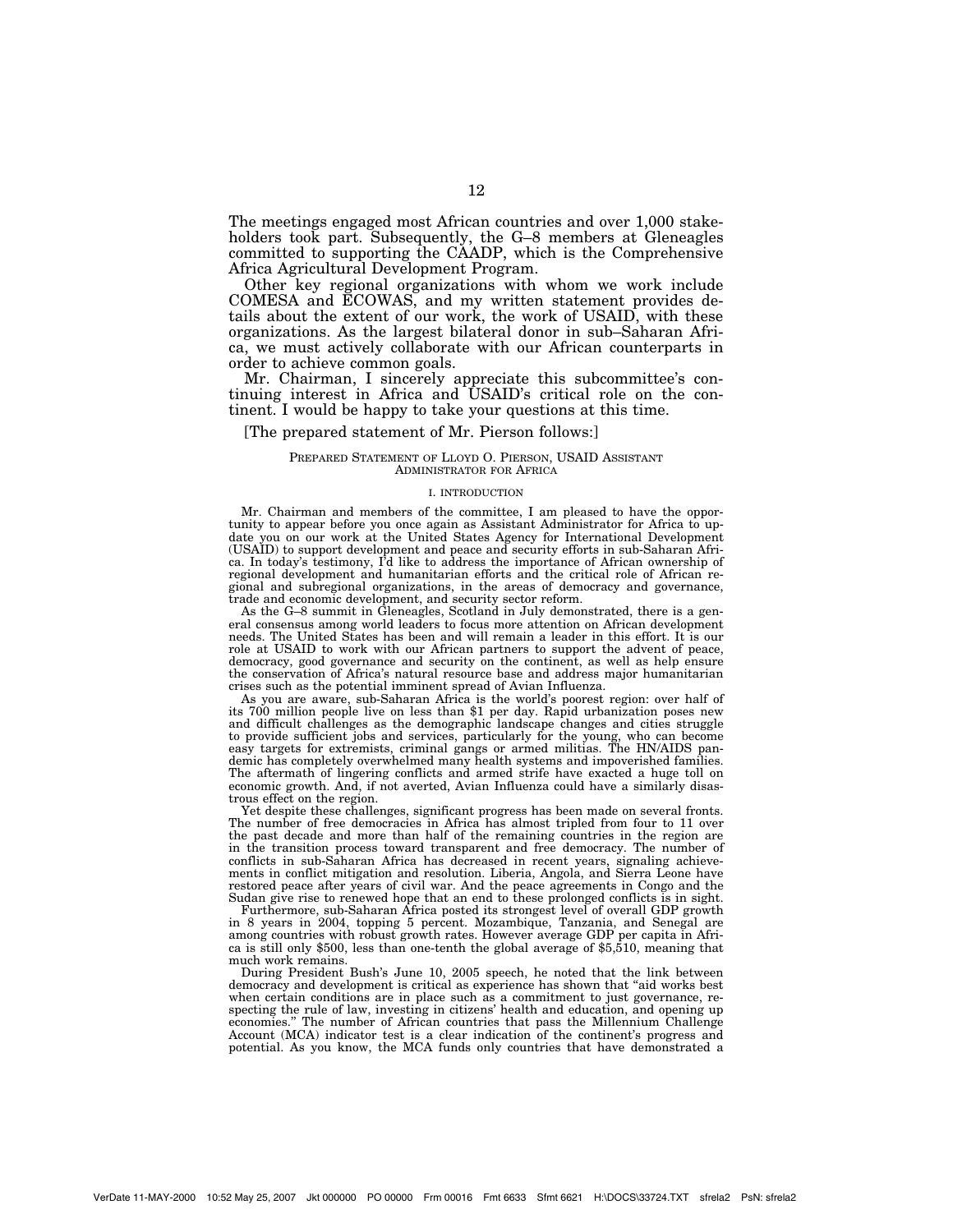commitment to democracy and good governance, investing in people and economic freedom. In FY06, twelve of the twenty-three countries that are fully eligible for MCA funding, and seven of the fifteen countries eligible for threshold assistance, were located in Africa. Also for FY06, four of the seven new countries selected as eligible to apply are Sub-Saharan African.

USAID programs in Africa are rooted in the *President's commitments* to Africa. Funding for these Presidential initiatives is programmed to countries where the impact is expected to be the highest. I will briefly discuss the most significant and farreaching of these Presidential and Agency commitments toward the end of my testimony.

#### II. THE IMPORTANCE OF REGIONAL ORGANIZATIONS

Country programming is the central avenue for U.S. assistance, but many of the most complex development challenges do not respect national boundaries and are best addressed on a regional basis.

Examples of regional program priorities include:

1. Programs that address cross-border problems requiring action from several countries. For example, inter-regional trade programs to reduce barriers to movement of goods and services across borders; cross-border peace or counter-terrorism initiatives; and health initiatives to stop the spread of diseases like HIV/AIDS through regional transportation channels.

2. Programs to help indigenous governmental and non-governmental regional organizations to promote policy reforms and improve the institutional capacity of member countries. These include programs to improve governance, fight infectious diseases, expand trade, improve food security, protect biodiversity, mitigate the risks of conflicts, and address the sources of state fragility that cross national boundaries.

3. Regional programming is also used to improve information-sharing, technology transfer and research among neighboring countries and support joint management of shared resources (e.g., water).

To effectively implement regional programs, efficient coordination mechanisms are required. African regional organizations, such as the New Partnership for Africa's Development (NEPAD) and Common Market for Eastern and Southern Africa (COMESA) are ideally suited to provide this mechanism. Therefore, USAID seeks to improve the effectiveness of African regional organizations to perform their missions and to work through these organizations to target regional development objectives

USAID programs promote and enhance *partnerships* between African leaders, governments, multilateral development institutions, business, universities, and other nongovernmental organizations. We also value the principle of *ownership* and strive to build on the leadership, participation and commitment of countries and their peoples by supporting and strengthening African regional organizations. Regional organizations are key partners and stakeholders in our work to improve the lives of the continent's citizens for a variety of reasons.

First, because regional organizations are backed by national African leadership, they provide a level of local legitimacy to critical issues in ways that global or bilateral institutions cannot. For example, the African Union (AU) and the Economic Community of West African States (ECOWAS) have played pivotal roles in mediating conflict and securing peace in the Sudan and Liberia.

Second, as I noted earlier, many of Africa's challenges require a regional approach. It is essential to address the HIV/AIDS crisis through regional mechanisms, as this disease travels freely across borders. With this in mind, USAID is providing a grant to the West Africa Health Organization (WAHO) to allow key personnel to receive joint training and share critical information needed to combat HIV/AIDS more systematically.

Third, coordination of multi-donor, multi-country initiatives is far more efficient when carried out through a single institution that is engaged with all relevant partners and has a significant presence in each participating country. Each donor is thus engaged with a single partner, rather than one or more per country; and the regional organization is able to harmonize donor support, thereby greatly reducing transaction costs.

For these reasons, the USAID is aligning several key programs to support African leaders in strengthening African regional institutions.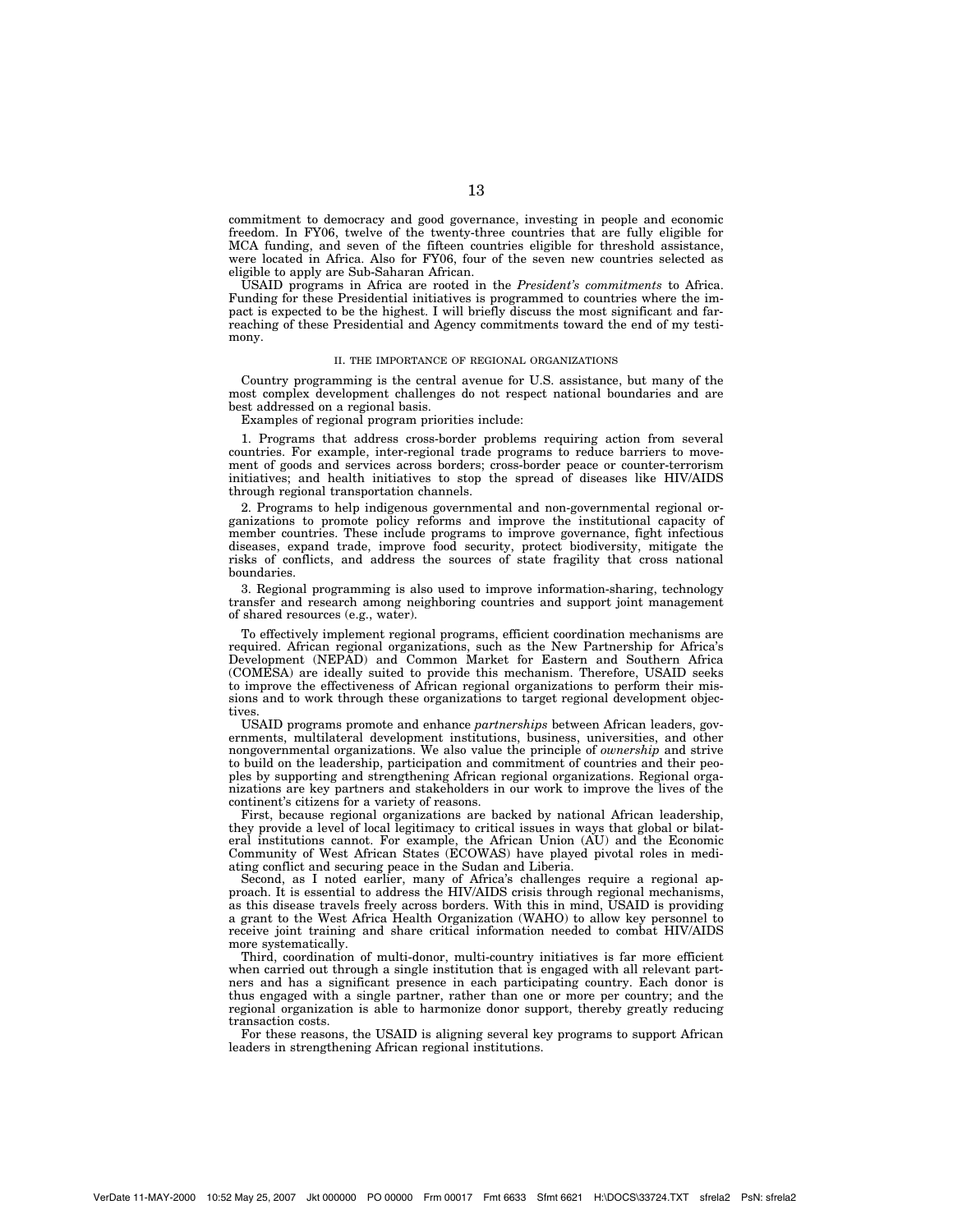African regional and subregional organizations were established and have evolved during different time periods and for distinct purposes. As you are aware, there are organizations that encompass the continent, such as the African Union (AU) and the New Partnership for Africa's Development (NEPAD), as well as those that operate within small geographic regions, such as the Economic Community of West African States (ECOWAS) and the Common Market for Eastern and Southern Africa (COMESA). They currently possess varying levels of capacity and do not always coordinate their efforts.

The Africa Bureau is collaborating with regional organizations in an effort to achieve mutual goals and objectives. We, along with other international and bilateral donor agencies, see great promise in these institutions as they continue to increase their capacity to bring about peace and security, and improve the policy environment for sustainable development in Africa. I will highlight several examples in which African leadership and ownership of a regional initiative contributed to the overall positive outcome.

#### *A. Democracy and Governance*

We are beginning to see the genuine results of African regional leadership in the area of democracy and governance. One innovative instrument introduced by African leaders through the *New Partnership for Africa's Development (NEPAD) is the African Peer Review Mechanism (APRM).* NEPAD was launched in July, 2001. Its mission is to "establish the necessary conditions which enable the continent to play its rightful role in the global economy and in international negotiations'' and to ''promote sustainable development at the economic, social and cultural levels as well as the integration of African economies.'' NEPAD falls under the African Union (AU) umbrella of regional organizations and is both a framework and a vision for sustainable development in Africa. As part of NEPAD, African leaders have made a commitment to seek the end of conflicts in Africa and improve political, economic and corporate governance to foster a better climate for transformational development.

*The African Peer Review Mechanism (APRM)* is designed to monitor progress in improving political, economic and corporate governance. This Peer Review process began in late 2004 in Ghana, Mauritius, Kenya and Rwanda. As of today, 24 African countries have agreed to undergo peer review. The NEPAD Secretariat oversees the process, with participation from African institutions such as the U.N. Economic Commission on Africa, the African Development Bank, the Africa Commission on Human Rights, and the Africa Institute. Representatives from these institutions serve on Peer Review Teams assigned to the countries volunteering for review. Though the implementation of the review process is proceeding much slower than expected, the results of the reviews of two countries—Ghana and Rwanda—should be made known soon.

While recognizing that Africans have the principal responsibility for the continent's development, African leaders look to their development partners—primarily donor countries, multilateral organizations and international financial institutions to help create a more enabling external environment for African development. Specifically, they seek to increase Official Development Assistance (ODA) with lower transaction costs, greater access to markets in the industrialized countries, a reduction in the debt burden, and expanded foreign direct investment. NEPAD refers to these African commitments and desired changes by donors as ''mutual accountability.

The United States has expressed its support for the commitments that African governments have made to improve political, economic, and corporate governance. As an active participant in the G–8 African Personal Representatives Meetings, the United States is involved in assessing the progress in implementing the G–8 African Action Plan.

*The Southern African Development Community (SADC)* was founded in 1979 as the Southern African Co-ordination Conference (SADCC), to harmonize economic development among the countries in Southern Africa. In 2001, SADC reorganized to focus on trade and finance, infrastructure, food and agriculture, and social and human development.

USAID has supported SADC initiatives since the early 1980s in areas such as strengthening regional transportation systems, agricultural development through research and food security and environmental and natural resource activities. With the end of apartheid in South Africa, SADC has placed an increasing priority on regional economic integration. USAID has provided assistance, particularly in the implementation of the SADC Trade Protocol, which lays the groundwork for a free trade area among SADC member states by 2008.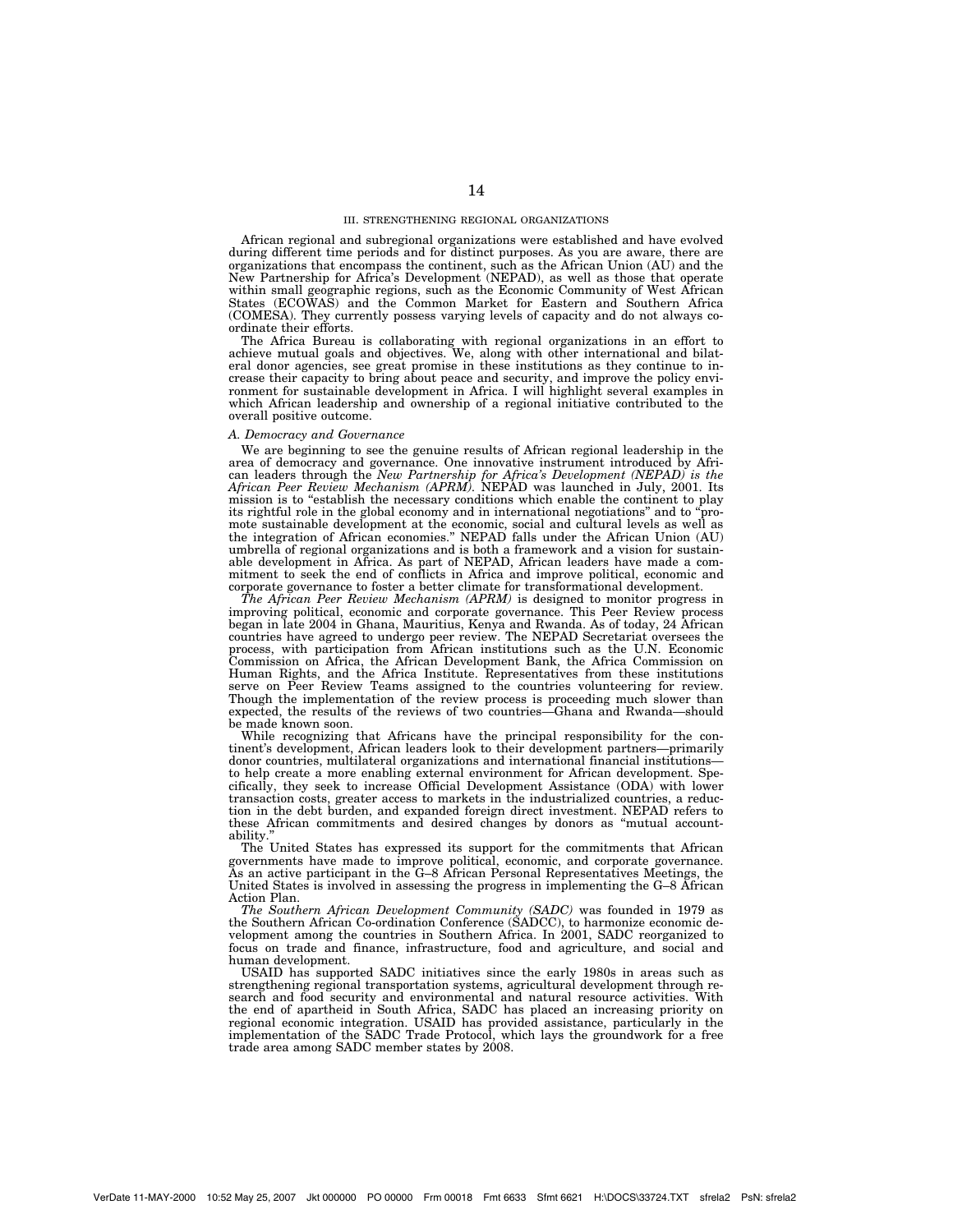Our current relationship with SADC can best be described as strained. In 2003, the SADC Secretariat decided to cease official cooperation with USAID because U.S. policy and legislation restricts assistance to Zimbabwe, a SADC member. For our part, we were disappointed that SADC did not support our position on Zimbabwe. However, we continued to support regional integration in Southern Africa by working directly with the SADC technical working groups and independent units. For ex-ample, USAID has supported the SADC Parliamentary Forum, an autonomous unit, to promote compliance with regional norms and standards for free and fair elections.

#### *B. Trade and Economic Development*

USAID actively supports African regional and subregional organizations in the area of trade and economic development. For example, USAID is playing a major role in supporting NEPAD by funding and facilitating the implementation of the Comprehensive African Agricultural Development Program (CAADP). One of NEPAD's major initiatives, CAADP was established by African Heads of State, who have committed the resources and leadership of their governments to support its implementation.

USAID's support for the *African Union* is channeled through NEPAD, as just noted, to establish a CAADP process and investment plan. CAADP is a growth-oriented agriculture program, aimed at increasing agricultural growth rates to 6 percent per annum to create the wealth needed for rural communities and households in Africa to prosper. The CAADP has four key components: (1) Extending the area under sustainable land management and reliable water systems; (2) improving rural infrastructure and trade-related capacities for market access; (3) increasing food supply, reducing hunger, and improving responses to food emergency crises; and (4) improving agricultural research, technology dissemination and adoption.

We will also support AU/NEPAD's CAADP implementation through other regional economic communities that will build the regional capacity needed for achieving agricultural growth and increase the availability of and access to food within regions. CAADP will enable the AU to build a global multi-donor partnership that will align with African agriculture resources and country and regional contexts, help African leaders create the conditions needed to achieve a 6-percent agricultural growth rate per year and finally break the cycle of famine.

USAID will support the CAADP in up to six countries that are meeting their pledges to increase support for and attention to the agricultural sector. In addition, we will collaborate on efforts in hunger hot spots to develop a process and plan to address the policy and technical barriers that make countries famine prone and ultimately integrate them into the CAADP. This past year, USAID, through the President's Initiative to End Hunger in Africa (IEHA), actively facilitated NEPAD's leadership to organize five regional meetings—along with a continent-wide summit, which was held in Accra, Ghana in May of this year. This was a featured G–8 action promised at Sea Island. The meetings engaged almost every African country and over 1,000 stakeholders took part. Subsequently, the G–8 members at Gleneagles committed to supporting CAADP. NEPAD and its Regional Economic Communities continue to look to USAID for leadership and advice on CAADP, and we expect this initiative to yield tangible results in the very near future.

At a subregional level, the *Economic Community of West African States (ECOWAS)* was founded in 1975 to attain regional integration through cooperation and development in all fields of economic activity that would raise the standard of living and increase the stability of West African countries. ECOWAS works toward creating region-wide policies and programs in key sectors including energy, transportation and agriculture, as well as on developing a common external tariff for the region. ECOWAS also has been actively engaged in mitigating conflict in the region in order to enable stronger economic ties.

In the energy sector, USAID is currently assisting ECOWAS to create a West Africa Power Pool (WAPP) for energy trading and to build linking lines throughout the region to integrate the fragmented national electric power systems of West Africa, increasing access to affordable, reliable electricity. USAID's technical assistance was a deciding factor in the World Bank's June 2005 approval of a \$350 million adaptable program lending facility to support the WAPP. We plan to continue our collaboration with ECOWAS to speed development of this critical sector.

USAID is also helping ECOWAS to enhance regional economic integration by increasing trade and reducing customs barriers. In addition, we are currently providing financial and capacity building support to ECOWAS in the areas of agriculture, humanitarian concerns such as trafficking in persons, health, and organizational development, primarily in financial management and manpower systems. Prospects for ECOWAS' continued growth and development are good primarily because there is widespread recognition in the region that an effective regional organi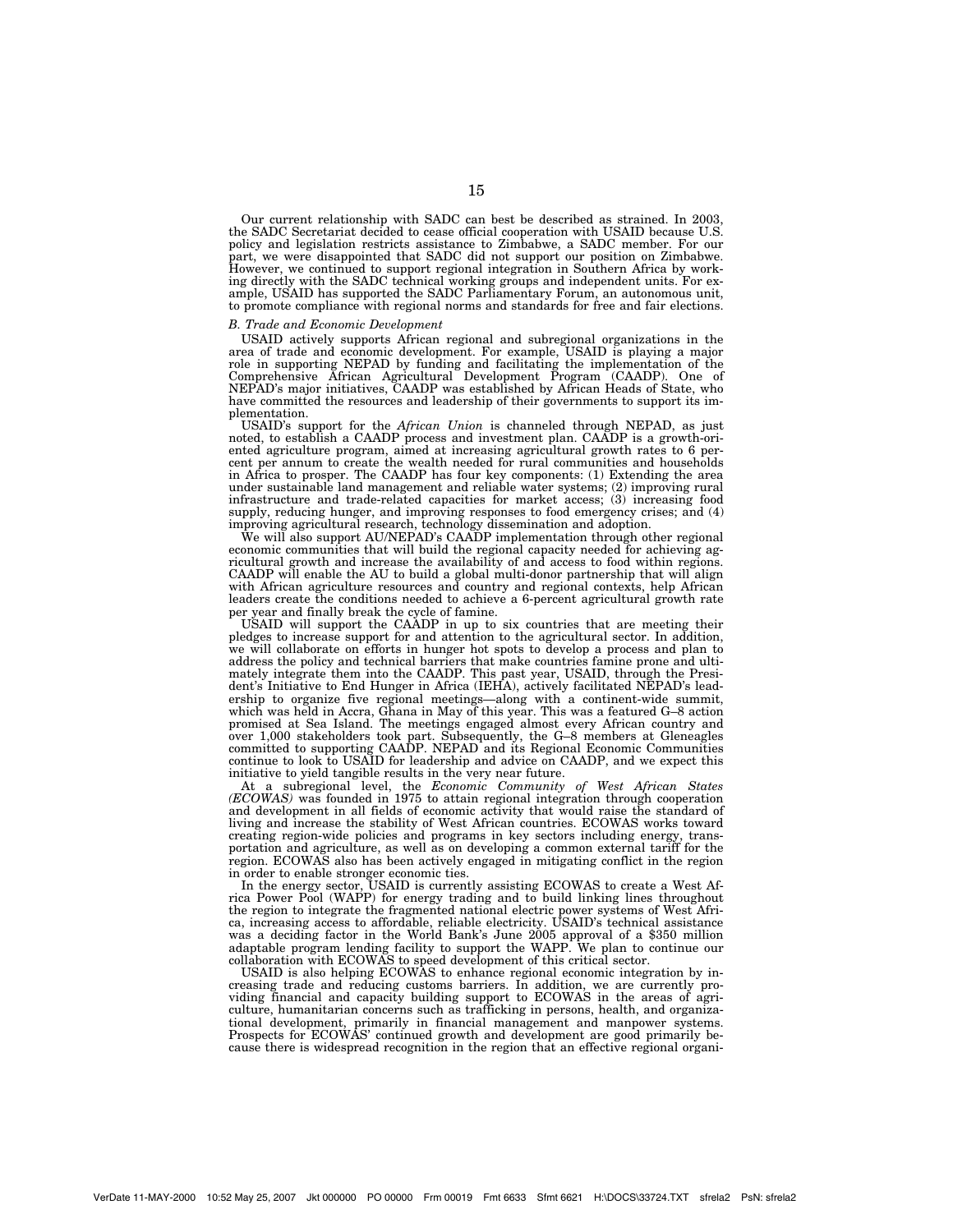zation must exist if economic and political integration is to occur and, within the donor community, there is a willingness to collaborate and to coordinate assistance efforts, with an emphasis on capacity building.

In another sub-region of the continent, the *Common Market for Eastern and Southern Africa (COMESA)* is a group of 20 African nations which agree to promote integration through trade, natural resource and human development for the benefit of their respective populations. The primary objectives of COMESA are to create a Free Trade Area, establish a Common External Tariff among member states, and to remove structural and institutional weaknesses of member states to attain collective sustainable development. With a combined population of 385 million and a mar-ket of \$388 billion, the COMESA region constitutes an important potential market

for the United States.<br>Since 1998, USAID has viewed COMESA as a key development partner, providing Since 1998, USAID has viewed COMESA as a key development partner, providing approximately \$25 million in assistance to support capacity building for COMESA in the areas of (1) trade and institutional strengthening and (2) mitigation and response.

COMESA is a principal USAID partner in promoting and fostering U.S.-Africa trade relationships. Our programs seek to help the private sector and governments<br>in the region understand the challenges of the global marketplace and take advan-<br>tage of the opportunities stemming from the World Trade Or proach to biotechnology and biosafety, harmonization of telecommunications policy, development of a common investment area, and the creation of a regional customs bond guarantee program. It should be noted that in 2002 COMESA member states experienced an intraregional trade growth rate of 22 percent. Finally, USAID funding is helping COMESA to develop stronger linkages between the Secretariat and the relevant Ministries in member states to improve capacity in financial management, human resource development and information technology.

#### *C. Security Sector Reform*

USAID is aligning its efforts in security sector reform to complement the extensive initiatives of the State Department and other USG agencies. For example, USAID is working with ECOWAS to develop its conflict prevention and mitigation mechanism, which involves setting up a central unit at headquarters, establishing Observation and Monitoring Centers and setting up ancillary entities for conflict resolution. While progress toward achievement of its economic objectives has been slower, ECOWAS has established a strong track record in its peace keeping operations in conflict-prone areas, which substantially improves the regional economic climate and sets the stage for sustained growth. For example, ECOWAS had a pivotal role in brokering peace in Togo, Cote d'Ivoire, Liberia and Guinea Bissau in recent years. ECOWAS and the African Union were instrumental in overturning the coup in Togo earlier this year.

USAID is also working with COMESA in conflict prevention and mitigation to provide governance skills training for parliamentarians and civil society organizations throughout the region. Support was also provided to the COMESA Court of Justice to adjudicate cases and disputes at a regional level. In addition, USAID funds are being used to design a protocol and accreditation system for private sector and civil society organizations, along with the establishment of a Peace Desk to advise the Secretariat on peace and security issues among member states.

Finally, I would like to note our work with the *Intergovernmental Authority on Development (IGAD).* Comprised of seven member states (Djibouti, Eritrea, Ethiopia, Kenya, Somalia, Sudan and Uganda) located in the Horn of Africa, IGAD was established in 1986. Its focus is on three priority areas: food security and environmental protection, conflict prevention and management, and economic cooperation and integration.

Although USG funding for IGAD is complicated by statutory restrictions regarding Sudan and Somalia, both IGAD member states, IGAD is a significant partner. Most concerns have abated since Uganda took on the rotating Chairmanship of IGAD in 2003. Currently, we assist IGAD in three critical areas.

IGAD provides the platform for the organization of the peace talks for both Sudan and Somalia. Kenya has been designated by IGAD as the member state to lead these negotiations. The IGAD Secretariat has played a substantial role in mobilizing financing for both initiatives; without the contribution of IGAD, these regionally led negotiations might never have taken place.

A second major IGAD activity is the implementation of a conflict early warning mechanism (CEWARN). From its inception in 1987, this initiative has been financed<br>jointly by USAID and the German Technical Cooperation Organization. While<br>CEWARN had no actual response mechanism, it has the near-term pote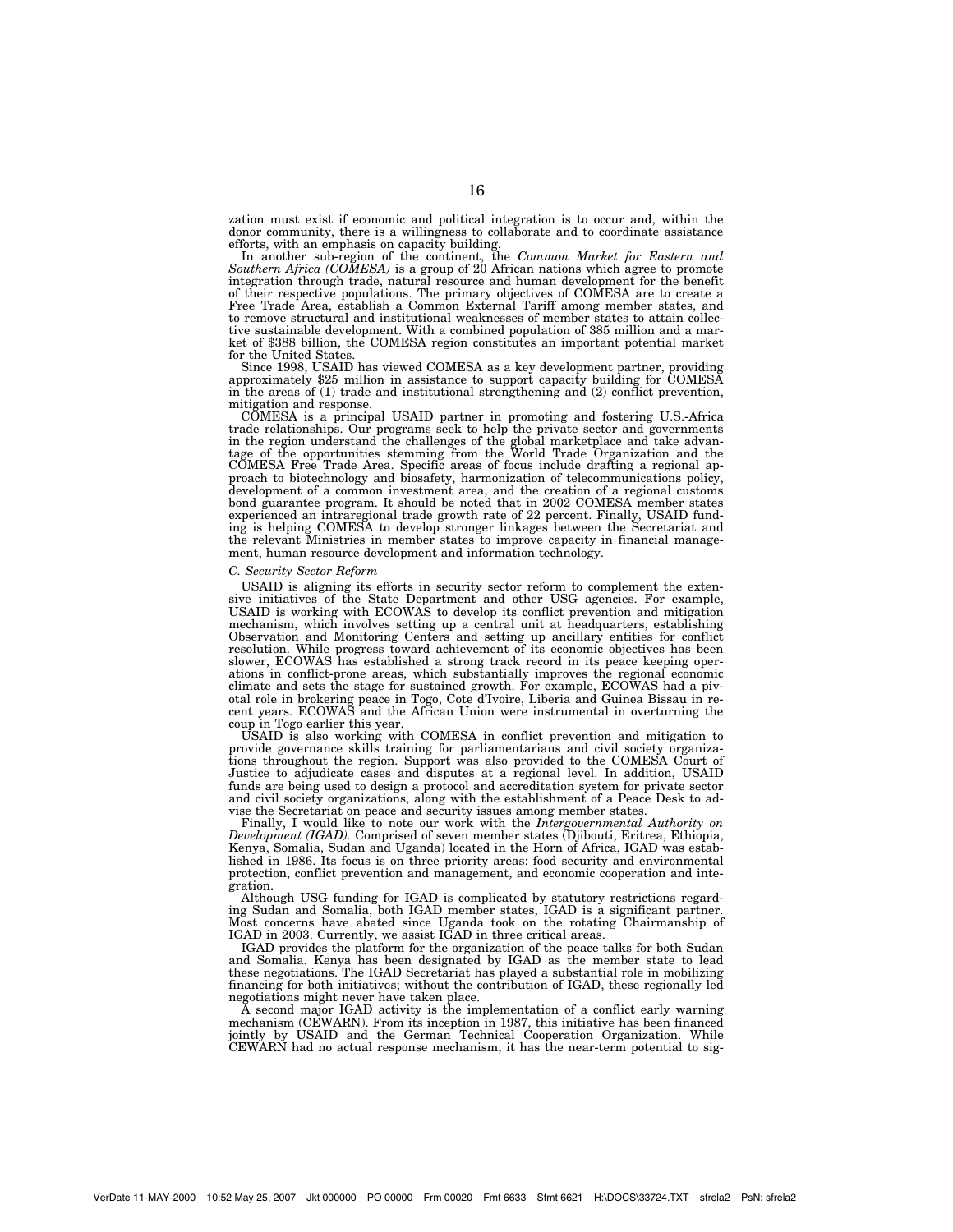nificantly reduce the level of livestock theft, conflict, violence and death in transborder areas by providing information on causes and events that will permit IGAD member states to intervene in local conflicts before they escalate. If successful, this

activity will help moderate conflict in a severely conflict-prone region. The third IGAD activity supported by USAID is the Drought Monitoring Centre based in Nairobi. IGAD member states have assumed responsibility for financing<br>the operational costs of the center, which was previously operated through the<br>World Meteorological Organization. The Centre's reports on droug production projections and forage conditions are essential for the planning of food and other emergency assistance in the region.

Each of these regional organizations cited in this testimony has assumed a critical coordination and technical role to advance economic development and trade, improve conditions conducive to democracy and good governance, and to bring about an end to violent conflict and to secure peace in Africa. By supporting activities to increase institutional effectiveness and improve the enabling environment in which they operate, USAID support enables these regional partners to fulfill the missions that their members have laid out for them.

#### IV. KEY PRESIDENTIAL AND AGENCY INITIATIVES FOR STRENGTHENING REGIONAL ORGANIZATIONS

As I noted in my testimony before you last March, over the past 4 years, USAID has significantly expanded our level of official development assistance in Africa. Our strategy in Africa is shaped by new thinking about the role of foreign assistance that has crystallized since the millennium began. First, U.S. strategic and foreign policy interests are front and center, in keeping with USG recognition that development—along with diplomacy and defense—is one of the three tools of foreign policy and is consistent with the joint objectives laid out in the State Department-USAID Strategic Plan.

Second, our strategy reflects a new paradigm for foreign aid focusing on the distinction between ''transformational development'' and ''fragile states.'' Africa has tinction between "transformational development" and "fragile states." Africa has more "top performing" transformational states and more "fragile" states than any other region. And many of the transformational development countries have important vulnerabilities that, if neglected, may cause them to slip into fragility.

Third, we are exercising a more directive role in USAID/Washington, to ensure that funds are allocated to those country and regional programs and toward those sectors and goals with the greatest likelihood of significant impact. For its part, Washington will align its staffing, operating expense and programmatic resources to assist recipient Missions to achieve that impact. A significant portion of our assistance will be channeled through six Presidential Initiatives.

The *President's Emergency Plan for Aids Relief* provides major funding to address the most serious effects of the HIV/AIDS pandemic;

Another health initiative, the *President's Initiative on Malaria,* will expand malaria prevention and treatment programs in up to 15 African countries where the incidence is highest by 2008. USAID is the lead managing agency of this program;

In the area of education, the *Presidential Africa Education Initiative* supports training of new teachers and provides more textbooks and scholarships for children throughout Africa;

The *Presidential Initiative to End Hunger in Africa* focuses on programs to improve the use of modem technology and increase agricultural productivity and income for small-scale farmers, thereby increasing food availability;

Formerly known as the Africa TRADE Initiative, the *President's African Global Competitiveness Initiative* is working to improve the trade and investment environment and promote the fuller integration of Africa into the global economy;

The *Congo Basin Forest Partnership* supports efforts to conserve the outstanding forest and wildlife resources of the Congo Basin Forest, which is the second largest remaining tropical rain forest in the world; and finally,

The *Africa Bureau Anti-Corruption Initiative* is designed to reduce corruption in sub-Saharan Africa and to lend specific support to recent efforts by African leaders to link good governance with sustainable development practices.

#### V. CONCLUSION

As the largest bilateral donor in sub-Saharan Africa, we must actively collaborate with our African counterparts in order to achieve our common goal of a better quality of life for all Africans. Regional organizations are key development actors in the countries they serve. Their successes contribute to overall levels of peace and secu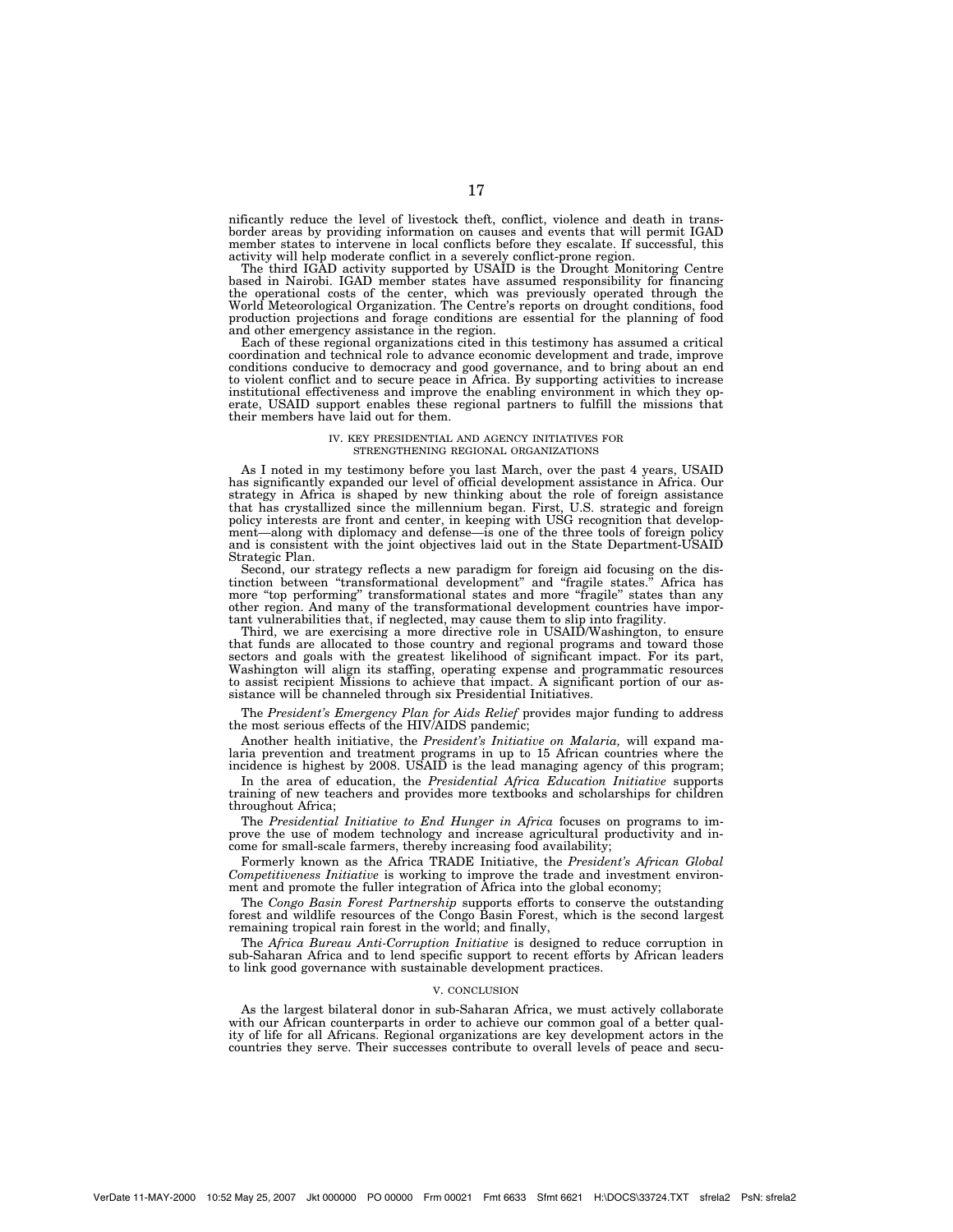rity, and economic development. As they strengthen their institutional and technical capacity, their potential impact will only increase. By supporting discrete regional activities and by helping to strengthen these regional organizations through training and well-targeted technical assistance, USAID will continue to play a leadership role in this process.

Mr. Chairman, I sincerely appreciate this committee's continuing interest in Africa and USAID's critical role in the continent. I would be happy to discuss these and other issues of concern in Africa with you and members of the committee at this time.

Senator MARTINEZ. Thank you, Mr. Pierson, very much.

Senator Obama, do you have an opening statement you care to make?

Senator OBAMA. Well, I just want to thank both of you for the services you are rendering to the country, and I think that all of us recognize that, given the enormous problems and enormous opportunities in Africa, that it is absolutely critical that we build up institutional capacity in these areas, whether it is military capacity or peacekeeping capacity through the African Union or it is various institutional mechanisms to improve public health systems throughout the region or mechanisms to ensure that economic development is happening at an appropriate scale. These are all issues that would benefit from both institutions inside each country, but also regional approaches.

So I am just encouraged that we are thinking in those terms and I hope that our good intentions are followed up by strong action.

Senator MARTINEZ. Thank you, Senator.

Just a couple of questions to follow up. Secretary Frazer, I was intrigued by your mention of the Darfur and increased support role for the UN. I wonder if you might elaborate a bit on the Darfur situation and what you see. You mentioned also something about a mandate and I am not sure I understood what you meant by that. So if you could elaborate on that aspect of your testimony I would appreciate it.

Ms. FRAZER. Yes, thank you, Mr. Chairman.

What we have seen in Darfur is that the African Union has about 6,700 troops, the AMIS force in Darfur currently. The sense is that you need about 12,000 forces in Darfur. The African Union forces have played a fabulous role in deploying quickly and also in ending the type of organized, systematic violence. There is episodic violence that is taking place right now, but AMIS has effectively stamped down the massive human rights violations and killings that were going on last summer.

But what we have found is, both in terms of providing logistical support and operational command and control, that there may need to be some further assistance to the AMIS force as well as to increase the troop ceiling, to actually get to that target, about 12,000. What type of assistance are we talking about specifically? What we have found is that when you get beyond battalion and brigade level, you start going to brigade and division level, and coordinating the logistics and the operational understanding of the battlefield as a whole requires more headquarters planning.

So the UN is able to provide that capacity, that headquarters planning element, where the AU may be reaching the limit of its capacity. Also, they may not have enough forces sufficient to actually reach that 1se priority2,000 troop ceiling in Darfur, as AU mis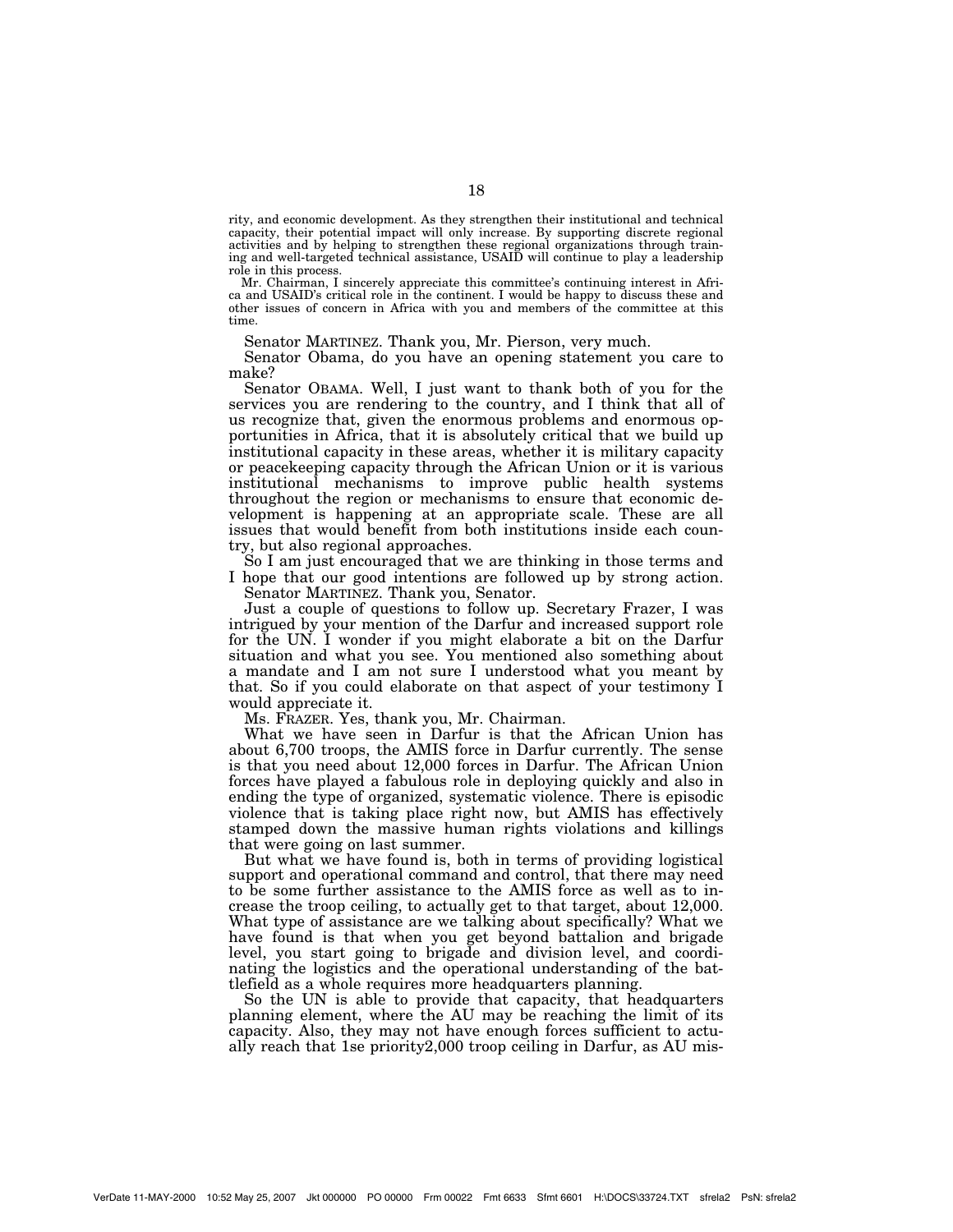sions currently are in Cote d'Ivoire, in Liberia, and still in Burundi and other places.

So what we are looking at is the possibility—we are discussing this with our colleagues in the AU—the possibility of the UN basically rehatting the forces that are there and then expanding those troops with new troop contributors. When I talked about a mandate change, I was talking about from an AU mandate to a UN mandate, basically rehatting the force.

Senator MARTINEZ. So it would be a UN force then rather than an AU force?

Ms. FRAZER. That is one of the options that is being looked at, to try to again increase the capacity, as well as the troop numbers. This is still under discussion.

Senator MARTINEZ. How many troops does the AU have currently deployed in the three or four nations that you referenced?

Ms. FRAZER. That is a good question, Mr. Chairman. I do not have those specific numbers. In Darfur alone it is 6,700.

Senator MARTINEZ. But it is reaching the maximum that they can deploy probably, which prompts the need for UN intervention——

Ms. FRAZER. That is exactly right.

Senator MARTINEZ [continuing]. At least in the sense of command and control and technical support, I suppose?

Ms. FRAZER. That is right, yes, sir.

Senator MARTINEZ. There seem to be a lot of organizations and hard to sometimes understand their responsibilities and whether or not they might even be conflicting and overlapping in terms of responsibility, objectives, and membership.

I just wonder if you could explain to us how formal the relationships are between the various organizations, ECOWAS and the African Union and all of these various groups that are all participating one way or the other. What are the agreements that govern them and how do we interact with them?

Ms. FRAZER. Yes. The relationship between the subregional organizations and the AU is rather formal. The subregional organizations, as I said, are the constituent architecture of the African Union and in particular, in the peacekeeping field, the standby brigades will be based on the subregional organizations, but they would be the standby brigades deployed by the AU. So the relationship between, say, ECOWAS, SADC, IGAD, and the East Africa community is rather formal. The overlapping relationship is where you get into the monetary unions, the economic communities, which often are broader. Let us say the COMESA overlaps East Africa Community, as well as the Southern African Development Community.

And they have to harmonize their rules for trade, for example, or the Southern African Customs Union and how it fits within the Southern African Development Community. So harmonizing the trade rules, the tariff rules, is important amongst these economic units. Then what started as economic organizations have taken on more of a political and military character or security character. The main ones are ECOWAS, SADC, IGAD, and the East Africa Community. Our relationship is more or less formal with those four. Our Ambassador in Nigeria also is accredited to ECOWAS. Our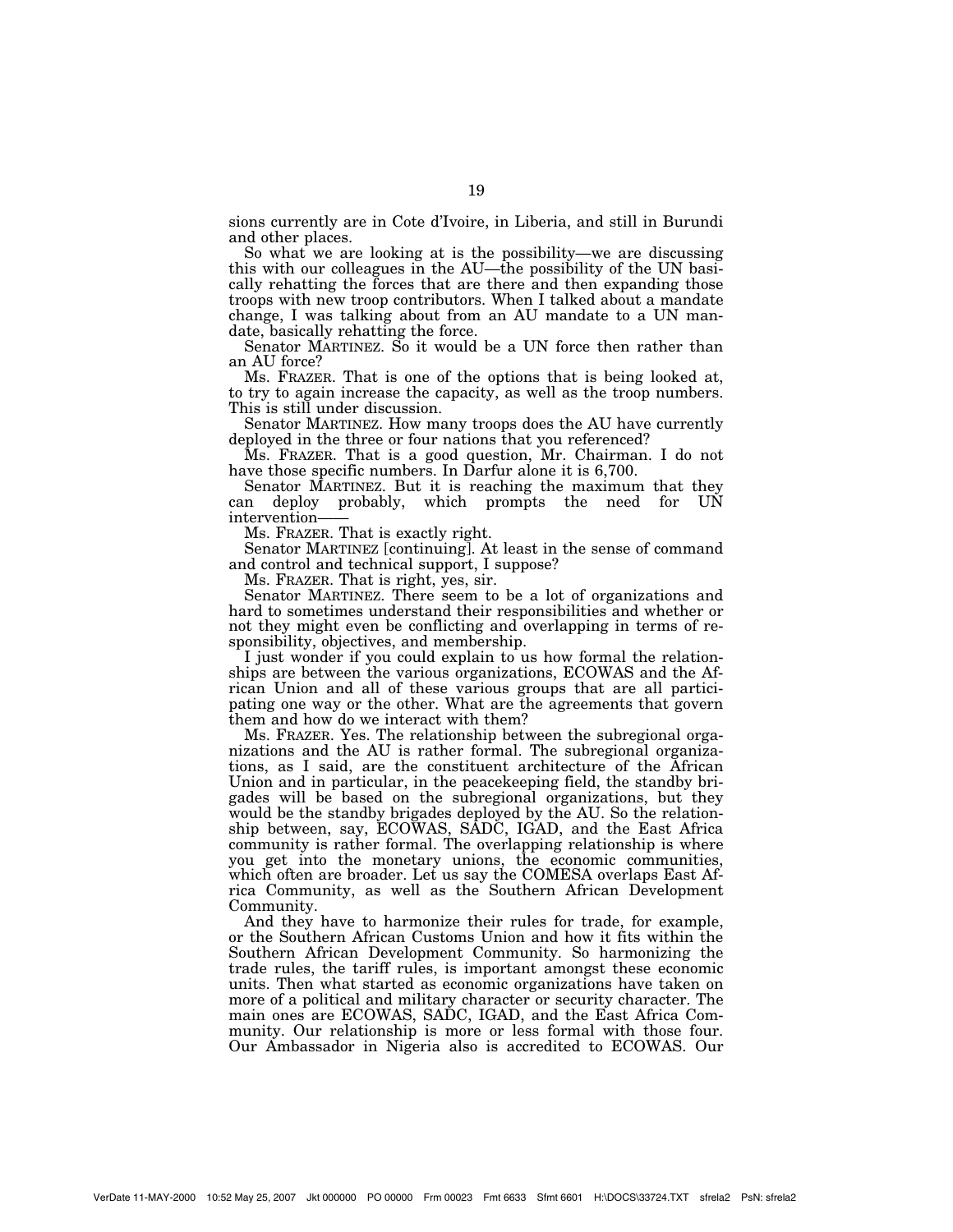Ambassador in Botswana also is accredited to the Southern African Development Community and serves as our liason to that organization.

Senator MARTINEZ. Thank you.

Administrator Pierson, I heard you reference Avian influenza. How big a threat does it appear to be in the African continent? Do we have a handle on that and what steps are we taking to respond to a potential outbreak?

Mr. PIERSON. It potentially is a major threat, Mr. Chairman Approximately 3 weeks ago all of our mission directors and regional mission directors in Africa were on a conference call with me and the director of the veterinary services for the Food and Agriculture Organization in Rome. What he told us at that time—this was approximately 3 weeks ago—that Africa was at very high risk and there was the potential, particularly in East Africa, that Avian flu could hit within a 2-week period.

That 2-week period has gone. There are no cases of which we are aware at this time. But what it did emphasize to us is the urgency of how we had to approach the problem. The migratory pattern of the birds as we understand put the East Africa area at the highest risk immediately. On a longer term, West Africa is potentially, what we are told, within a 6-month period.

The President has made Avian flu a very large priority. It is the number one priority for the Administrator of USAID. We have asked all—we have met with all of the African ambassadors in Washington, emphasizing the importance of preparation for Avian flu.

Senator MARTINEZ. Thank you, sir. My time is up.

Distinguished ranking member, we turn it over to you for your questions.

Senator FEINGOLD. Thank you, Mr. Chairman.

Secretary Frazer, clearly the AU demonstrated incredible ability and was vital in bringing steadiness in Burundi. What can we learn from that accomplishment that would help us address the terrible human rights abuses in Darfur and are there any shortcomings of the AU's approach that we ought to be careful to avoid?

Ms. FRAZER. Thank you for that question. Indeed, in Burundi, the AU again took a leadership role. They deployed early. They had tremendous challenges in terms of financing. The United States helped to finance them with about \$10 million, but over time what we ended up doing was exactly what is being looked at as an option for Darfur, which is eventually we blue-hatted the force in Burundi and it became a UN force, and that was partly to help to sustain that force. So I think that that model is also a model that we used in Liberia, in which the ECOWAS forces were able to deploy quickly into the crisis. These mainly were Nigerian forces, but there also were Ghanaian, Senegalese, and others, and over time we again blue-hatted them and brought in international forces to help sustain that mission. So I think that that is a lesson learned and a model both from Burundi and Liberia that applies very well to Darfur. Of course, the operational area is much larger in Darfur than was the case in Burundi, so the logistical challenge is much greater. So the importance of trying to build the capacity of the AU's headquarters—right now it is important for us to, as we said,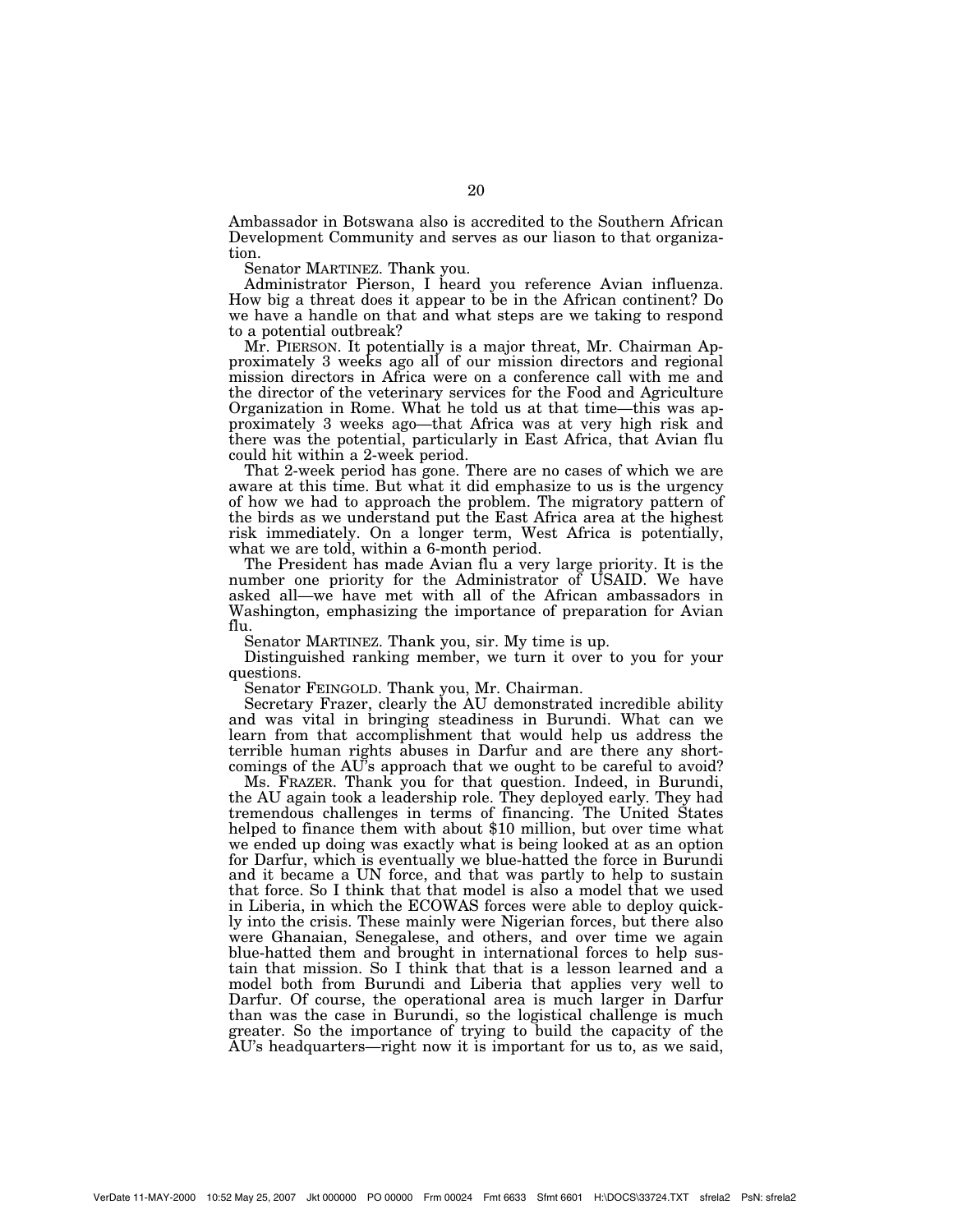look at blue-hatting that force, but it is also over the long term necessary to build that institutional capacity within the AU itself.

Senator FEINGOLD. In the examples you gave, were the AU force supplemented by international, other national forces, or did they displace the African forces?

Ms. FRAZER. In the case of Liberia they were supplemented. In the case of Burundi, it is basically the AU forces that stayed there and they were paid for as a UN force. But in the case of Liberia they were supplemented. Also in the case of Liberia, we found again this issue of headquarters planning support.

Actually, in the case of ECOWAS, the United States played a role putting military advisers into ECOWAS headquarters to give them that planning capability. So what we need to do over the long term is provide that capacity internally.

Senator FEINGOLD. When do you think the time frame would be for having this happen in Darfur, the blue-hatting that you are talking about?

Ms. FRAZER. Well, as I say, it is being discussed as one of the options. But if you look at the time line for UN deployments, the advantage of the AU and regional forces is that they can deploy rather quickly, but the time line for a UN force, where the Untied Nations Peacekeeping Office (DPKO) would have to actually get involved in coming out, doing an assessment, then doing the planning at UN headquarters, it would not be any earlier, I would think, than mid-2006.

Senator FEINGOLD. Would you talk about your sense of U.S.-AU relations? What is the status of the expected AU office in Washington here and will the U.S. appoint an ambassador to the AU?

Ms. FRAZER. I think our relations are excellent with the AU. We consult frequently with them. The United States, as you know, deployed troops to AMIS. We airlifted some of those troops to Darfur. So we have a very good diplomatic and operational relationship. We are expecting the AU office to open in Washington. We are looking forward to that. We have discussed it with Chairman Konare, as well as President Obisanjo, the chairperson of the AU right now. As for the United States appointing an ambassador, that is certainly under strong consideration by the administration, to appoint an ambassador to the AU to increase that strong positive relationship.

Senator FEINGOLD. When do you think the Washington office of the AU will open?

Ms. FRAZER. Any day. We are working with them right now to open that office. They have agreed to do it.

Senator FEINGOLD. OK. How are we helping on the border of Ethiopia and Eritrea? UNMEE has said that we are on the cusp of warfare there and I understand the AU hopes to have a preventative force, I think it is called the Africa Standby Force, ASF, in this region by next year. How quickly can this nascent ASF establish stability and where do the AU forces come into play here?

Ms. FRAZER. On the Eritrea–Ethiopia border, Senator Feingold, I have been focusing my attention on getting UNMEE back up and running. As you know, President Isaias has grounded UNMEE. We think it is critical that UNMEE be allowed to operate, and I have been really concentrating my attention on trying to get that mis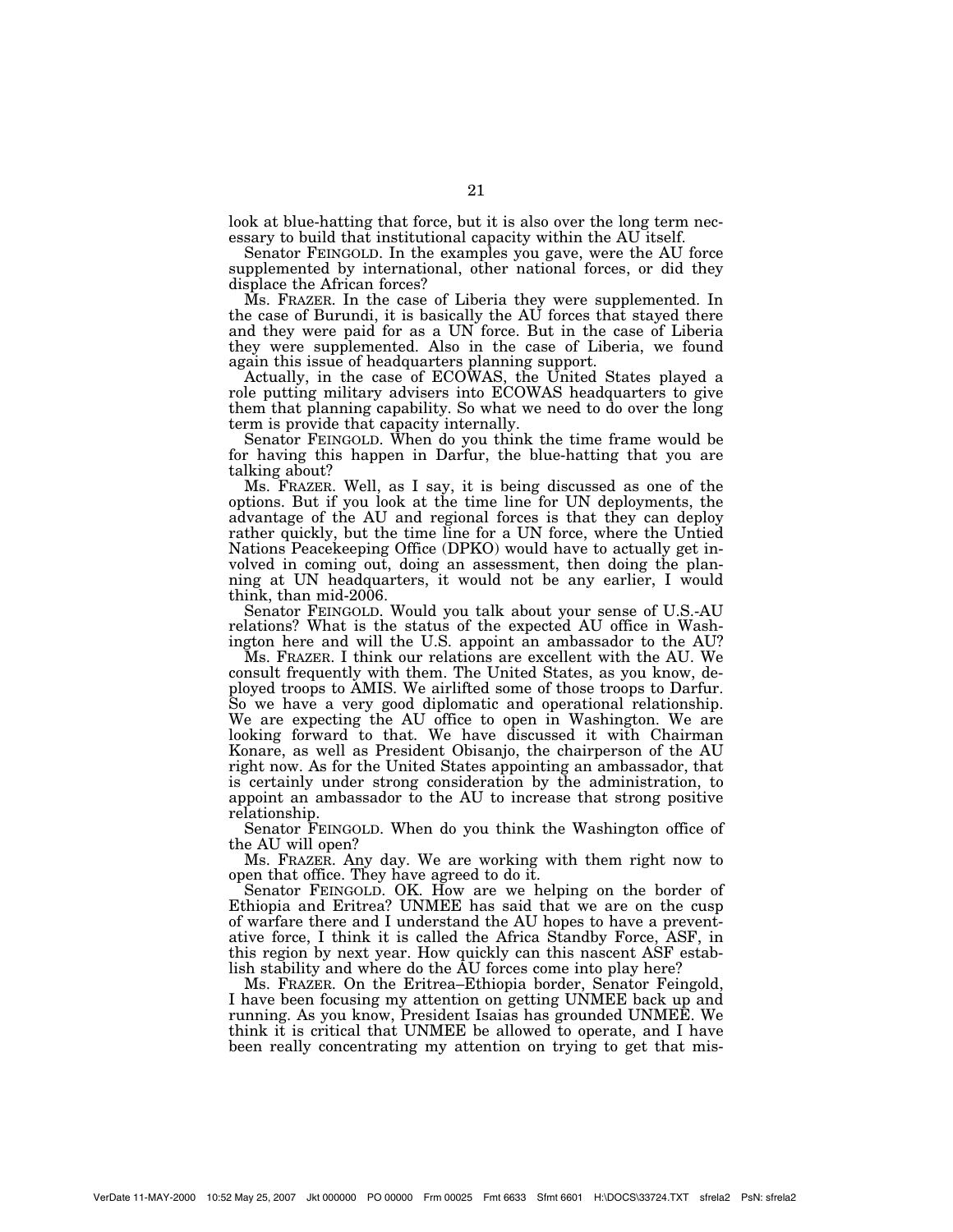sion back up and operating. So I am not certain about the time line for an AU force or specifically what role an AU force would play on that in terms of the boundary.

I think the important thing is to concentrate on the UN mission that is already there, that has the legitimacy, that has the mandate.

Senator FEINGOLD. Keep me informed, if you could, of whatever developments there are in that regard. You obviously noted that prevention and mitigation are important in assuring that tension does not erupt into a conflict here. Are we engaged in political diplomacy to prevent Ethiopia and Eritrean conflict?

Secretary FRAZER. We are, with Kofi Annan. He has talked often with Secretary Rice on this issue. We feel that it is extremely important to move towards demarcating the boundary. We believe that it is also important to get both countries to reduce the tensions between them, and we think it is extremely important, as I said, to get UNMEE up and operating again. So we are working with the UN. We have had conversations at a high level both with Ethiopia, Prime Minister Meles, as well as with Eritrea. So there is definitely quite a lot of diplomacy taking place right now to try to lower the tension.

Senator FEINGOLD. There have been very disturbing allegations, on another front, about the activities of peacekeeping forces in Africa. Reports have described evidence of rape and sexual abuse by peacekeepers and staff members in Congo, for example, and have suggested that such abuses are too often tolerated. What role has the United States played in supporting regional military training to ensure that peacekeepers do not engage in these kinds of abuses?

Ms. FRAZER. We certainly have—in our African Contingency Operations Training Assistance program, we certainly engage in human rights training. We have supported the development of codes of conduct in places like Mali. We support the work of UNDP, UNDPKO, and others also to try to develop these codes of conduct, that even soldiers can carry in their pockets. So this is integrated into our training programs. We also have to hold those who have committed these crimes accountable, and I think that the UN and UNDPKO are definitely focused on that.

Senator FEINGOLD. Thank you, Mr. Chairman.

Senator MARTINEZ. Senator Obama.

Senator OBAMA. Let me just see if I can close the loop here on the Darfur situation. Is it my understanding then that blue helmets—that the United States is currently and actively working with the United Nations to get UN troops to supplement the AU in Darfur?

Ms. FRAZER. No, Senator Obama, that would be going too far at this point. What we are doing is consulting with the African Union about various options for increasing the capacity of the AMIS force. One of the options is the possibility of blue-hatting them with the UN.

Senator OBAMA. OK. But the AU forces as I understand it—several months ago there was talk about ramping up to 12,000. That does not seem to be possible any time soon, am I correct?

Ms. FRAZER. That is correct. That is exactly right.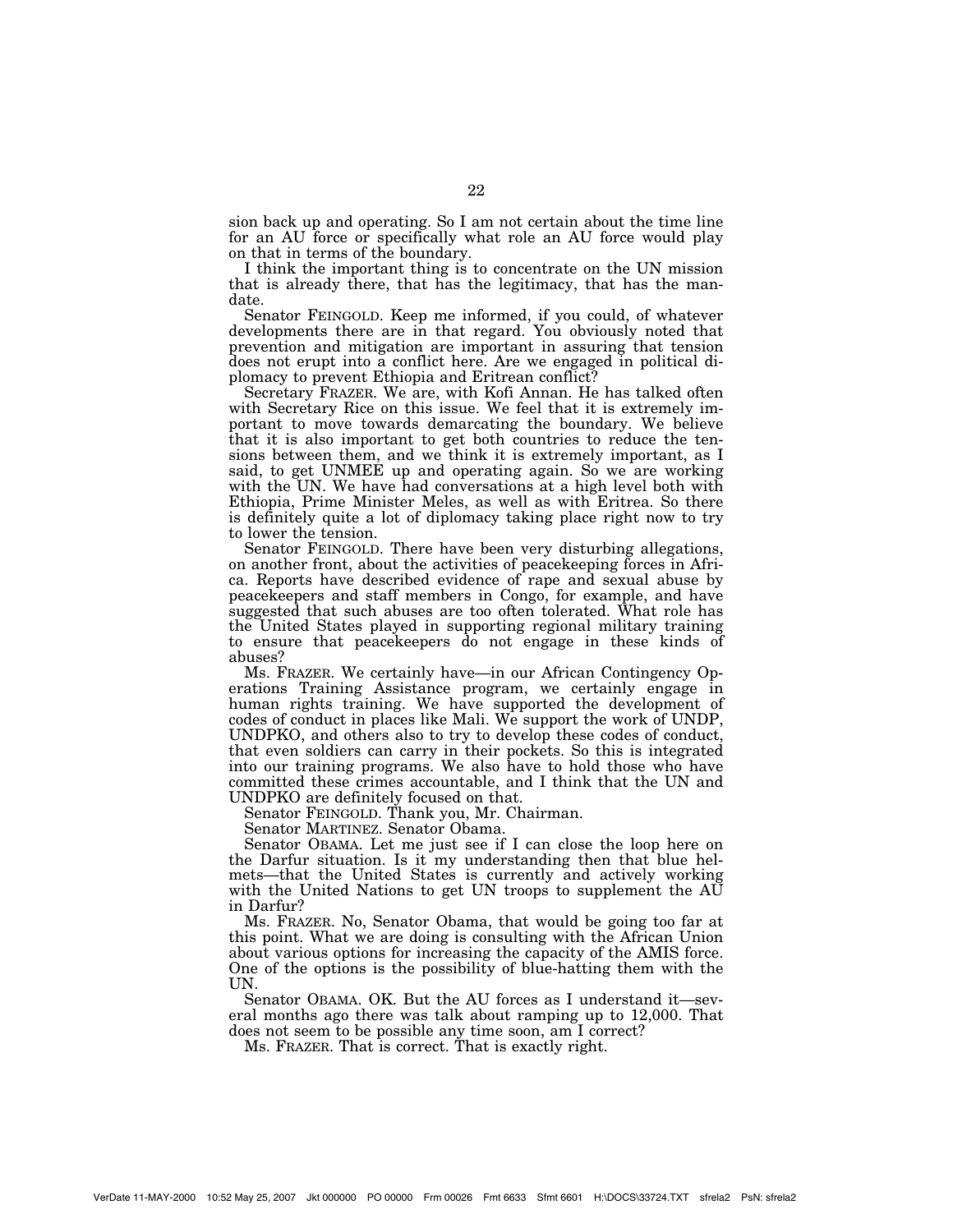Senator OBAMA. What also seems to be accurate is that with the 7,000 or so AU troops that are currently there we do not have we have sufficient coverage to essentially bear witness and perhaps stop some of the most egregious activity; we do not have the capacity to cover an enormous region, and so what is frequently happening then is that activities outside of the site of AU forces may intimidate populations. They are all displaced. There does not seem to be any prospect at this point, given the strength of forces there, that we are going to be able to actually start moving people back to their homes from the settlements that have developed. Is that accurate?

Secretary FRAZER. I think I would answer it in this way. We are working on three fronts. The most important front—and I am leaving this evening, going to Darfur to meet with SLM leaders. The most important front is to try to get a political solution. That ultimately is what will allow people to return home to create an environment of peace and safety and security, through a political negotiation. So we are working very hard on that track. The second is to continue to put pressure on all parties to adhere to the ceasefire, because frankly even 12,000 troops, given the size of the area, will not be able to stop all incidents of violence.

Senator OBAMA. Fair enough.

Ms. FRAZER. So we really do need to get a commitment out of the government of Sudan, out of the SLA, the JEM, and force the government to control the activities of the janjaweed to adhere to their ceasefire. Then yes, indeed, on the final front, we need to increase the number of monitors. The important point here is we can do a lot now even with the 6,700. Part of that is for the AU to clarify the mandate of those forces. It seems to be that some units-

Senator OBAMA. Sorry to interrupt, but is that a problem of the AU clarifying the mandate or is that us forcing Sudan's hand in order to clarify the mandate?

Ms. FRAZER. No, I think that what I was saying is that it is the AU. It is the AU mandate. Some units of the AU, the AMIS force, understand that they can protect civilians, for example, and that is within their mandate to do. Others think that they have to stand back and do nothing and just observe and report.

Senator OBAMA. Yes, but are they not also constrained by what the Sudanese government is willing to grant them; there has been a consistent issue of whether the mandate is too weak, and that we should be forcing the Sudanese government's hands even as the parallel negotiations are taking place with the rebel groups and the Sudanese government, that we also have somewhat hamstrung the AU? So it is not entirely a mistake on their part to assume that there is some ambiguity to that mandate.

Ms. FRAZER. No, I think there is a mistake on their part. I think that that has been a discussion here, but it is my understanding that the AU mandate is quite clear and they do have the capacity under their mandate to protect civilians, but that that word has not gotten out to the units uniformly.

Senator OBAMA. OK.

Ms. FRAZER. So part of it is absolutely clarifying that mandate to the various units. Some units, national units, act one way; oth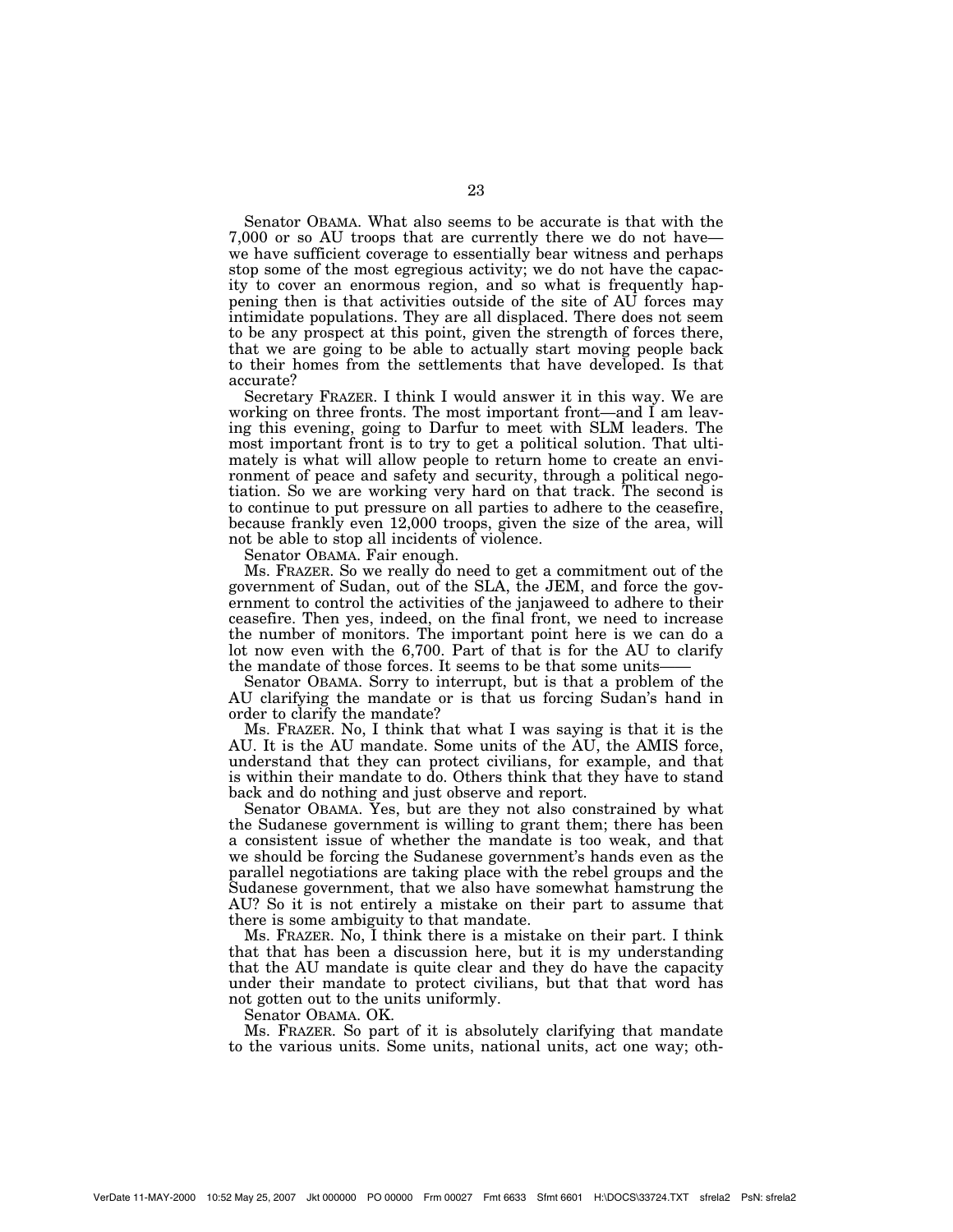ers sit back. We need to make sure that the force commanders out there-

Senator OBAMA. So I just want to be clear. Under your understanding, under the existing mandate that exists, they can protect civilians against janjaweed and the Sudanese government has authorized such intervention?

Ms. FRAZER. That is right.

Senator OBAMA. That is your understanding?

Ms. FRAZER. That is right. Part of the problem for the AMIS forces in protecting civilians is getting the equipment that they need, which is why we are trying to get the armored personnel carriers in there, because then they can have greater mobility and security for themselves. So we do need to increase their capacity. But in terms of the mandate, it is my understanding that they have the sufficient mandate to protect civilians.

Senator OBAMA. When I met with the AU countries at the UN, part of—speaking to the resource issues that you are talking about, obviously they were hoping, I think, for more money from the UN and from the United States. My general view is I want to make sure that money is well spent and that there is accountability and transparency in terms of how that money is spent. Having said that, it does seem that these forces that are deployed are real strapped. So my question is what are we, either as the U.S. Government or through various UN bodies or through NATO or other mechanisms, what kinds of support are we giving them in terms of airlifts, food supplies, equipment, and so forth?

Secretary FRAZER.We have spent about \$160 million and we have set up 32 base camps for the AMIS forces. So we have been a major contributor to them. We obviously also airlifted the Rwandan forces into Darfur. So we continue to support them materially. We have contractors out there working very closely with them. So I think that we are supporting them and if they need additional support we will look at how we can do that with the resources, if we can get the resources.

Senator OBAMA. My time is up. Let me just say this. The administration generally has been better on this issue than a number of European countries. I have said that to Secretary Rice and I have said that to Ambassador Zoellick. I still do not get a sufficient sense of urgency at the highest levels on this issue. There is a lot of stuff going on in the world and I recognize that our foreign policy apparatus is rightly busy with Iraq and Afghanistan and the situation in the Middle East. But I have to say that I am getting a sense of drift right now in terms of the policy in Darfur. My hope would be that we start ramping up activity, including putting more pressure on other countries to get involved in this issue, because right now we have an enormous number of people who have now for a year, year and a half, been living in camps, and there is a crisis that is going to explode at some point if we do not catch it now.

Thank you, Mr. Chairman.

Secretary FRAZER.Senator Obama, if I might, I understand exactly what you are saying, and I think that we do feel the urgency. Ambassador Zoellick, our Deputy Secretary, has been there four times. He just returned. I have been there three times in the last month, or I am going tonight, so it will be three times in one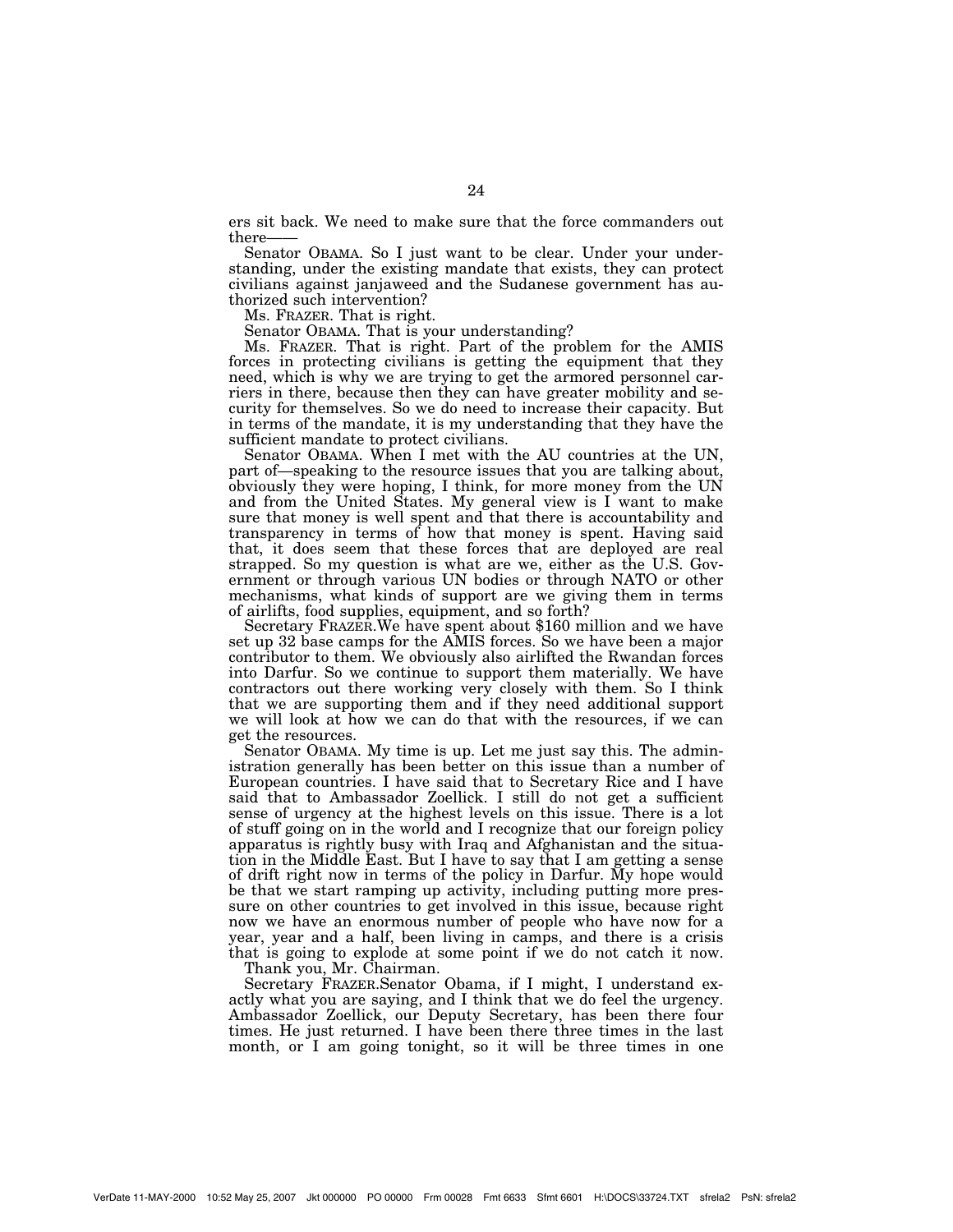month that I am going out to Darfur. I can assure you that this is getting the highest level attention from President Bush, Secretary Rice, Deputy Secretary Zoellick, myself and others, Andrew Natsios and others. So we do need to fix this. But as I said, a lot of attention has to be focused to support the AMIS force, but also to really push hard for a political settlement, which is why I am getting on a plane tonight.

Senator OBAMA. Absolutely. That is not just true in Darfur, that whole political settlement issue.

Secretary FRAZER.Yes, sir.

Mr. PIERSON. Mr. Chairman, may I also add——

Senator OBAMA. Please.

Mr. PIERSON [continuing]. To what the Assistant Secretary has said in terms of urgency? By far the majority of time, effort, and money in the Africa Bureau at USAID is spent on Sudan-related issues. In this past fiscal year, approximately \$850 million got strong bipartisan support, but approximately \$850 million has been spent in Sudan by the United States, both in terms of humanitarian assistance and development assistance in the south. That number we expect to go up in the next fiscal year.

We do understand your comments, sir, but I will assure you I think both from the Department of State, throughout the administration, and USAID, we view those problems, as well as a number of issues in Africa, that we are trying the address them on a very urgent manner. I have been to Darfur, I have been to the South, and when you see the suffering there and understand some of the complexities of the issues, you can only come away thinking of it in terms of human life and you have to deal with it urgently.

Senator OBAMA. Mr. Chairman, I know I am out of time and I am not trying to get the last word here, but I just want to say, a lot of the activity you are talking about has to do with the North-South issues. Those are important and we want to preempt additional problems—and obviously Garang's death increased those problems. So we have been dealt a bad hand. You guys personally, I know, have been putting time into this issue and I very much appreciate it. But the spotlight is not being shown on this right now. There is not sufficient discussion in my view, not simply in the press, but in the UN. We are not pressuring our allies more vigorously to get involved and engaged in this process. So I know it is tough, and I know you personally have been committed to this issue, but we need to ramp it up.

Senator MARTINEZ. My intent was to perhaps delve a little longer with this panel, but we are going to move along to the second panel. I want to thank you both for being here. Madam Secretary, I want to wish you very great success in your trip today. I know how important that is. I know with Secretary Zoellick's continued, repeated visits that it is hard to conceive of how we could be adrift. I think you have shown great interest and concern. So I commend you and wish you well on your trip this evening.

Secretary FRAZER.Thank you, Mr. Chairman.

Senator MARTINEZ. We want to at this time, because of the vote upcoming, move to the second panel and welcome them to the table. Thank you. For our second panel we have Victoria Holt, a senior associate of the Henry L. Stimson Center here in Wash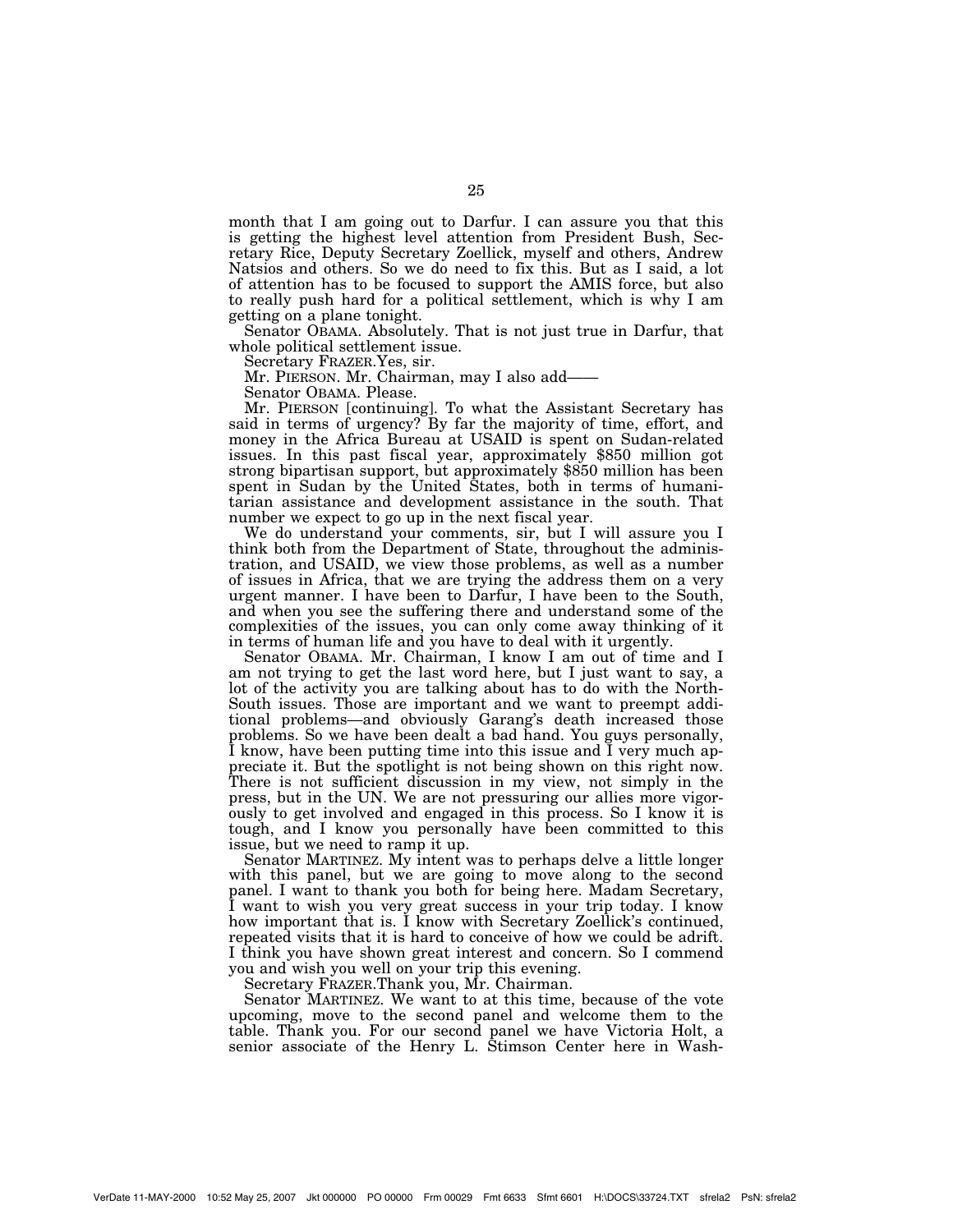ington, and Jennifer Cooke, co-director of the Africa Program at CSIS. We welcome you both and thank you both for being here. The last time we went from right to left, so this time we will go from left to right and, Ms. Cooke, we will hear from you first for your opening remarks.

## **STATEMENT OF JENNIFER G. COOKE, CO-DIRECTOR, AFRICA PROGRAM, CENTER FOR STRATEGIC AND INTERNATIONAL STUDIES**

Ms. COOKE. Chairman Martinez, Senator Feingold, I am grateful to you for the opportunity to speak today on the important subject of African regional organizations. I am going to concentrate my remarks primarily on the launch of the African Union and how best the United States can assist it. I will give a brief summary of my written remarks.

Senator MARTINEZ. Your full remarks will be made a part of the record. That is fine.

Ms. COOKE. As we heard from Secretary Frazer, the formation of the African Union in 2001 signaled a new determination among key African leaders to take greater responsibility for shaping the continent's future. Most significantly, these leaders consciously committed the AU to play a more proactive role in ending Africa's conflicts and in setting credible new norms for economic and political governance.

This shift is still early and in its fragile stages and we should not be surprised if it is a little uneven and if it takes time to really consolidate itself. But it is already beginning to generate some early promising returns. It is being called upon to play a lead role in some of the continent's most formidable crises, among them Togo, Cote d'Ivoire, Mauritania, and of course Darfur.

Mr. Chairman, as the AU's new role has unfolded it has become increasingly clear that U.S. interests in Africa are in close alignment with and indeed interdependent with those of the African Union. We see this in Darfur, but also well beyond Sudan. Over the last decade there has been a dramatic rise in U.S. interests in Africa, in counterterrorism, energy, HIV–AIDS, answering the threat of genocide, promoting democracy, and ending chronic wars. There is increasing bipartisan consensus in Congress, in successive administrations, within the American public, to help address Africa's challenges and encourage and support promising trends. But to meet these rising U.S. national interests, we need competent, like-minded partners on the continent. The African Union is just such a partner. It is not without uncertainty, it is not without problems, but it is nonetheless a promising partner. It has embraced many of the same values and goals that animate U.S. policy.

Mr. Chairman, it is in the U.S. national interest to support the Nation's sense of collective African responsibility. This goal should be a long-term priority of U.S. foreign policy. For the United States to be successful in this arena, however, it will need to take three steps to build more systematic, reliable, bipartisan U.S. engagement. A critical first step is for the United States to appoint a fully accredited U.S. Ambassador to the African Union. I was pleased to hear that this is under discussion. I think this is an excellent idea. The United States has taken this step with other regional organi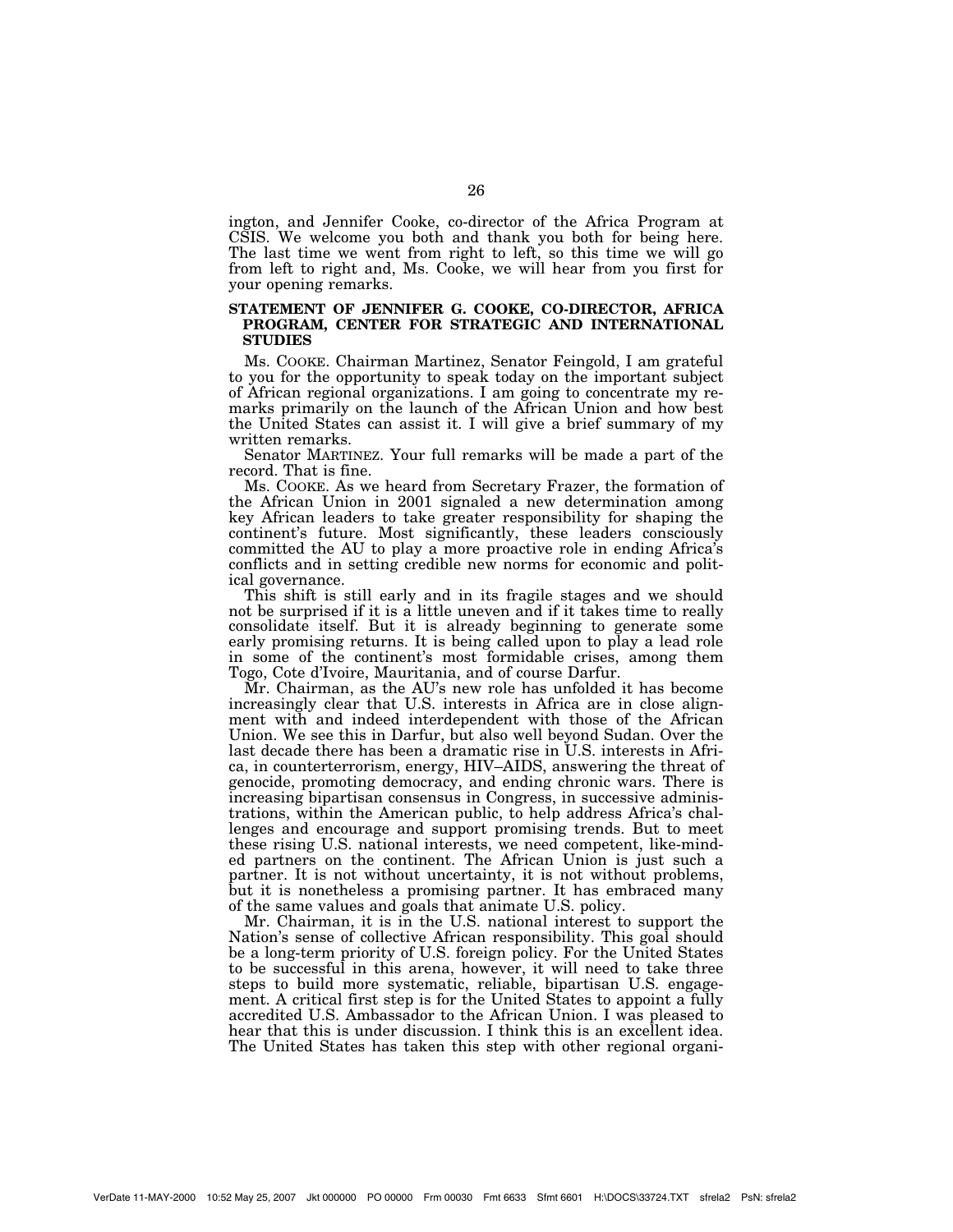zations, to the considerable benefit of U.S. foreign policy interests. Such an appointment will help ensure consistency of U.S. approach. It will signal the seriousness with which we take the AU and it will allow a single focus point for U.S. engagement, both on immediate priorities and on longer-term goals. It is not a costly step, nor is it premature. If anything, it will provide additional oversight over the multiplying streams of U.S. assistance to the AU.

A second critical step is for the U.S. to define a realistic, dynamic strategy of long-term engagement with the AU, tied, importantly, to reliable baseline year to year funding. The United States should be looking out at least a decade in this engagement and begin setting targets for support, either in absolute dollar amounts, or as a percentage of international support. Currently U.S. support to the AU is ad hoc, it is crisis-driven and it is very uneven and unpredictable from year to year. We need to fix this. To help the AU to work more closely with our European partners, we need to be more predictable in this.

Priorities for our support should include targeted training and flexible support to build mediation capacities, strengthening regional peacekeeping capacities—and we have heard some on that; I think we will hear more from Victoria—encouraging norms on governance and economic stewardship, both in our bilateral relations and in supporting emerging AU mechanisms, and helping strengthen AU action and consensus on infectious disease and environmental stewardship. In all these areas, the United States has special expertise to contribute.

Third, the United States has to respond more effectively to the ongoing emergency in Darfur. Beyond the evident humanitarian costs of the conflict, the current intervention is an early test of AU commitment, capacity, and credibility of future efforts. We cannot allow this mission to fail. The administration is to be commended for the critical high-level attention it has given to this crisis, but U.S. leadership should push for an expanded U.S. peacekeeping role in Darfur. This request has to come from the AU if it is going to fly within the Security Council. We need to urge AU leadership to put a direct and persuasive request to the Security Council to partner with the AU in Darfur.

The United States should also work to place greater diplomatic pressure on the parties to the conflict, potential regional spoilers, and international stakeholders. President Bush, for example, has a prime opportunity this week to signal to the Chinese government the importance he attaches to Darfur and to ask China for greater cooperation in resolving the crisis there. We also need to ensure, though, that in responding to this crisis we do not undermine efforts to build enduring AU capacities. U.S. support will be critical to the African Union's future and the African Union's success will be important to advancing U.S. stakes in Africa.

The administration is to be commended for its current support to the AU and to the negotiations in Darfur, but to build a long-term reliable partner, the United States can do more and should build an approach that is coherent, predictable, institutionalized, and well-led at a senior level. Supporting the trend towards African ownership and responsibility warrants such an approach.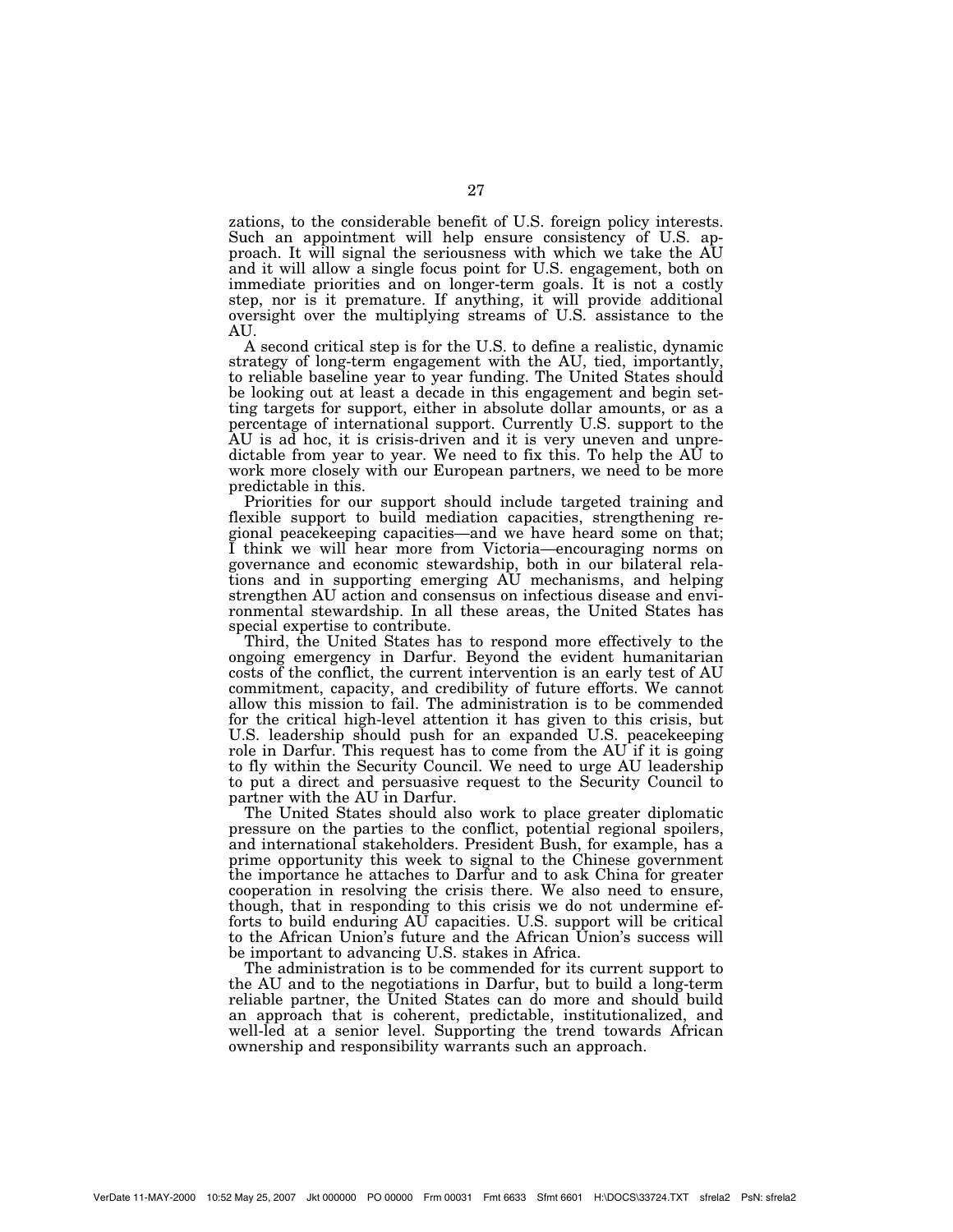Mr. Chairman, Senator Feingold, I want to thank you for your attention and for the opportunity to speak with you today.

## [The prepared statement of Ms. Cooke follows:]

#### PREPARED STATEMENT OF JENNIFER COOKE, CO-DIRECTOR, AFRICAN PROGRAM CENTER FOR STRAGETIC AND INTERNATIONAL STUDIES

#### INTRODUCTION

Chairman Martinez, and members of the subcommittee, I am grateful to you for the opportunity to appear here today to speak on the very important subject of the African Union. I will concentrate my comments on the launch of the African Union and how best the United States can assist it.

In 2001, the transformation of the Organization for African Unity into the African Union signaled a new determination among several key African leaders to take greater responsibility for shaping the continent's future. Most significantly, these leaders consciously committed the AU to play a proactive role in ending Africa's conflicts and in setting credible new norms for economic and political governance. They stirred the AU to come out openly in opposition to military and other forms of egregious misrule, to fight corruption, and to embrace the principle of self-criticism and peer review

This shift was a conceptual and political watershed. It emerged from the 1990s when a proliferation of African crises—in Somalia, Rwanda, the Democratic Republic of Congo, Sierra Leone, and others—wreaked untold misery on African populations, while the OAU stood on the sidelines, quiescent and utterly ineffectual, shielded by its founding principles of the sanctity of state sovereignty and non-interference. With the formation of the African Union, and a parallel initiative, the New Economic Partnership for African Development (NEPAD), a new consensus began to emerge around the paradigm of human—versus state—security, and the collective responsibility of Africans to protect that security. This has translated into a far greater willingness by African leaders to mediate conflicts among their continental neighbors and to begin to lay down standards of good governance, economic stewardship, and meeting basic needs in health, education, and other social services.

These steps led to the creation in 2003 of the AU Peace and Security Council, plans for the eventual creation of a continent-wide African Standby Force, and the ambitious embrace of a lead role by the AU in both brokering a peace settlement and putting in place a major peace operation in the Darfur region of Sudan. At the same time, the AU has assumed responsibilities for ending internal conflict and misrule in Burundi, Togo, Mauritania, and Cote d'Ivoire. On a parallel track, the AU is moving forward with a newly formed African Peer Review Mechanism to evaluate governance among states that volunteer for review.

This pivotal change is still at an early, fragile stage. The new norms are an aspiration. They are often violated, as the case of Zimbabwe shows only too clearly. Implementation of the change is uneven, and the AU remains heavily dependent on external support. The institutional architecture envisioned for the AU is ambitious and broad, and yet at the moment these ambitions remain largely a framework, with neither depth nor capacity. Nor has the AU fully sorted out how it will relate to the multiplicity of other African institutions and initiatives, many of which overlap: the regional economic communities, the African Inter-Parliamentarian Union, the African Commission on Human and Peoples' Rights, and others. Action often depends on the inclination of key personalities within the AU, and on occasion, rivalry for influence hampers effectiveness.

We should not be surprised that it takes time for a new regional body such as the African Union to launch itself. It took many years for other comparable regional bodies in Latin America, Asia, and Europe to acquire institutional capacity and build confidence both within and without their respective regions. The AU experience will not be fundamentally different. It is equally important to note that the advent of the AU has generated high expectations within Africa and in the international community and has begun to generate some early promising returns. Indeed, the AU is already being called upon to play a lead role in some of the continent's most formidable crises.

Mr. Chairman, as the AU's new role has unfolded, it has also become increasingly clear that U.S. interests in Africa are in close alignment with—indeed interdependent with—those of the African Union. That intersection is most poignantly seen in Darfur, but also reaches well beyond Sudan. Over the last decade there has been a dramatic rise in U.S. strategic interests in Africa: in combating terrorism, ensuring steady and reliable energy supplies, combating the HIV/AIDS pandemic,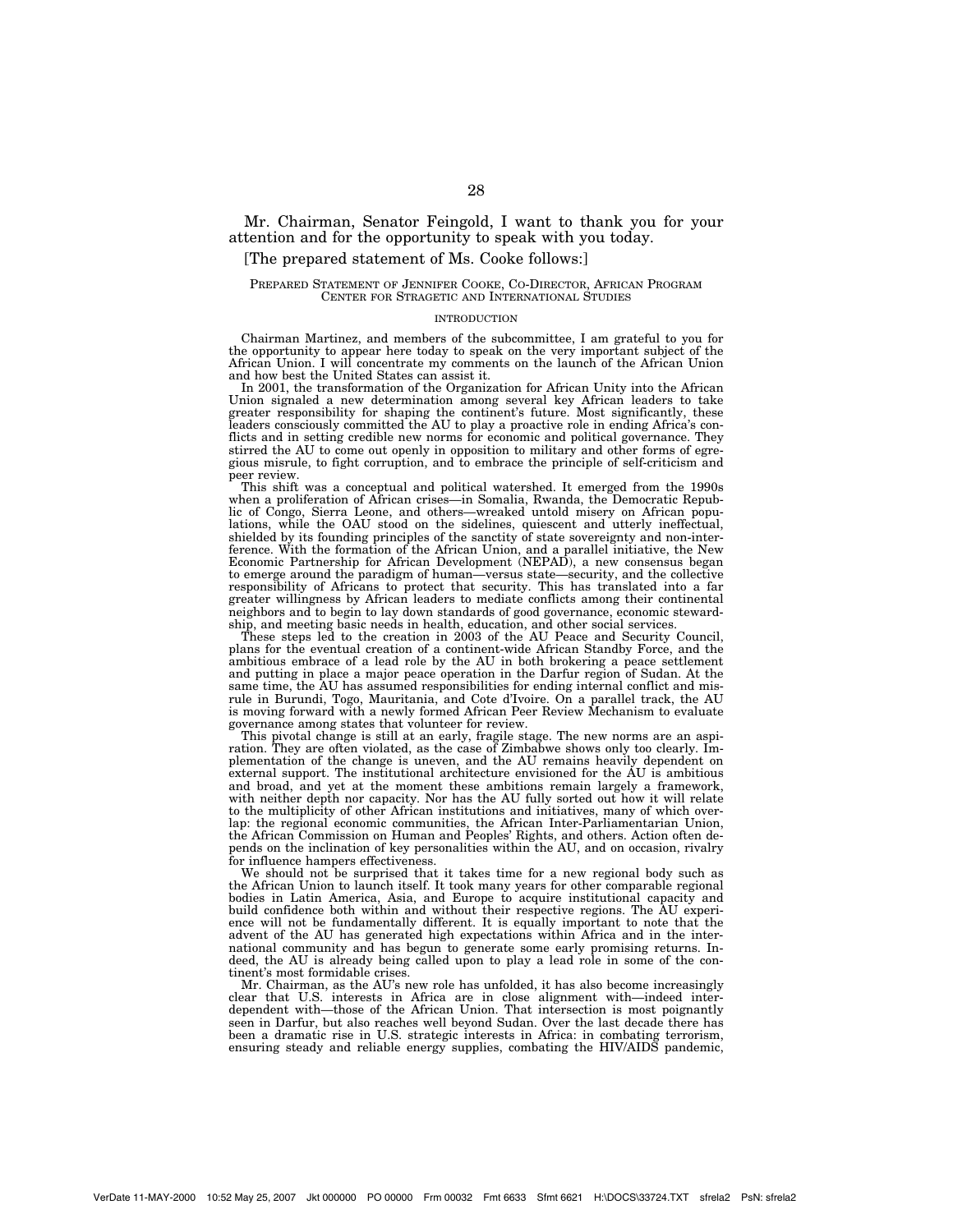preventing mass atrocities and answering the threat of genocide, promoting democratization, and ending Africa's chronic wars that undermine hope for economic growth and development within an expanding global economy. There is increasing bipartisan consensus, in Congress, in successive administrations, and among the American public to help address the challenges that Africa faces and to encourage and support promising trends and initiatives.

To meet these rising U.S. national interests in Africa requires an effective U.S. policy that looks out into the future and that identifies competent and like-minded partners on the continent. The African Union is just such a key emergent partner, not the sole option, and not one without uncertainty and problems, but nonetheless an important and promising partner. It has embraced many of the same values and goals that currently animate U.S. policy, and is showing early progress. Conversely, the African Union's continued future progress rests to a significant degree on its success in building effective external partnerships, most importantly with the United States and the European Union.

For these reasons, it is in U.S. national interests to support the nascent sense of collective African responsibility embodied in the African Union and to work assiduously to build a strong, enduring partnership with the AU. That goal should be a long-term priority of U.S. foreign policy.

For the United States to be successful in this arena, however, it will need to take three steps to build a more systematic, reliable, bi-partisan, and long-term U.S. engagement with the African Union.

1. A critical first step is for the United States to appoint a fully accredited U.S. Ambassador to the African Union. The United States has taken this step with several other regional organizations (NATO, OAS, ASEAN, EU) to the considerable benefit of U.S. foreign policy interests. Such an appointment to the AU, with adequate authority and staff support, will help ensure consistency of U.S. approach, signal the seriousness of U.S. purpose, and allow a single focal point for  $\hat{U}$ .S. engagement on both immediate priorities and the longer-term challenges that the AU will face. This is not a costly step, nor is it premature. If anything, it will provide additional valuable oversight of the multiplying streams of U.S. assistance to the AU.

2. A second, critical step is for the United States to define a realistic, dynamic strategy of long-term engagement with the AU, and to tie that strategy systematically to consistent, reliable baseline funding. The United States should be looking out at least a decade in this engagement and begin setting targets for support, either in absolute dollar amounts or as a percentage of support requirements. Currently U.S. support to the AU is ad hoc, crisis-driven, vulnerable to raids from other budget lines, and uneven from year-to-year. If the U.S. is to be credible and reliable in assisting the AU to acquire key new capacities, it needs to break consciously with current practices. Sectoral priorities for financial and technical support should include:

i. Helping build the AU's capacity to resolve conflicts though targeted training and support of mid-level mediators, expanding the competence of negotiating teams beyond the senior-most echelons; and strengthening regional peacekeeping capacities, notably the planned African Standby Force;

ii. Helping to standardize and strengthen emerging norms on governance and economic stewardship; and

iii. Helping strengthen approaches to chronic and infectious diseases (to include  $H\ddot{IV}/\ddot{A} \ddot{D} S$ ,  $T\ddot{B}$ , and malaria) and the environment. In all of these areas, the U.S. has special expertise to contribute.

3. Third, the United States must respond more effectively to the ongoing emergency in the Darfur region in Sudan. This will require (as outlined below) heightened U.S. leadership to facilitate an expanded U.N. peacekeeping role in support of the AU in Darfur and greater diplomatic pressure on the parties to the conflict. It will also require special care that the U.S. response to this immediate crisis does not weaken the U.S. resolve to build enduring AU capacities over the long-term. The United States should not mortgage the AU's future to finance its current, urgent emergency requirements. The United States and the EU alike suffer from this malady, and each needs somehow to learn how simultaneously to balance meeting immediate urgent requirements like those in Darfur while also addressing the AU's long term capacity requirements.

#### THE IMMEDIATE CHALLENGE: CRISIS IN DARFUR

The United States should use all its persuasive power to encourage the African Union to partner with the United Nations and request an alignment of AU and U.N.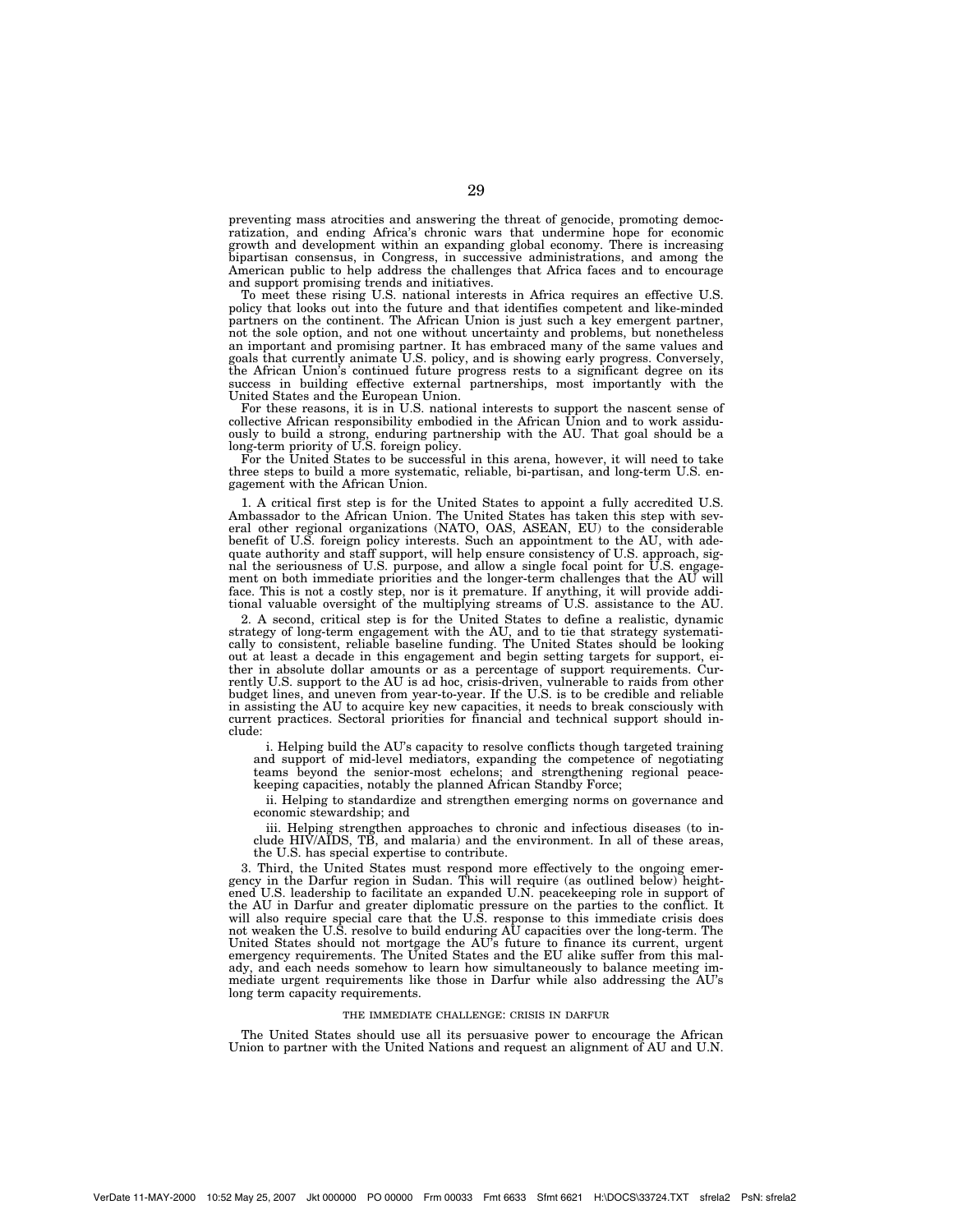forces in Sudan, and, together with the international community, to pressure the Government of National Unity in Khartoum to acquiesce.

The most immediate and pressing challenge for the African Union is the crisis in Darfur. Beyond the evident humanitarian costs of the conflict, the current security operation and mediation efforts under way are an early test of AU commitment and capacity. Success of this mission is critical, not only for the people of Darfur, but for the longer-term prospects of AU interventions. And right now that intervention is in crisis.

The world's first priority there must be to fix the security situation, which is disintegrating into an increasingly diffuse mix of banditry, retaliation, and breakdown of command and control both within the fragmenting rebel movements and on the government side. There can be no progress on political mediation until there is some restoration of order, some control over cross-border trafficking in arms and support, an effective clamp-down on Eritrean, Libyan and Chadian meddling in the conflict, and heightened pressure on Khartoum. This is clearly beyond the AU's current capacity.

The United States has committed \$167 million to the AU mission in Darfur. And as Deputy Secretary Zoellick stated earlier this month, in areas where they have deployed, security has improved. But the African Union itself, currently with just over 6,000 troops on the ground, has acknowledged that it will be near impossible to get 13,000 troops deployed in any reasonable timeframe. The recent kidnappings and killings of AU troops and continued insecurity in Darfur are proof that the African Union at this stage, despite commitment and commendable performance, does not have the capacity to fulfill this daunting task.

At this point, our best and most realistic option would be for the U.N. Security Council to enlarge the ambit of its Sudanese peacekeeping operation, to allow support for the AU mission in Darfur. It simply makes no sense to have 10,000 U.N. troops in Sudan, mandated to monitor and support implementation of the Comprehensive Peace Agreement, parallel to an AU force in Darfur, but forbidden from intervening in that area of the country that most needs security. But for the Security Council to take this step to merge the two missions, the request will need to come—directly and persuasively—from the African Union itself. A merger of this kind need not undermine or detract from the accomplishments, responsibility, or command structure of the AU forces on the ground, but rather will signal a mature acknowledgement of what is required to uphold the responsibility to protect.

The United States and other key players should lend political support to AU mediation efforts in Abuja by assigning senior, empowered advisers and mediators to the talks; by making available quick and flexible financing for training and technical assistance; by exerting diplomatic pressure to minimize the role of potential regional spoilers; and, in consultation with AU mediators, by continuing to build unified, international pressure on both the rebel groups and on Khartoum to make demonstrable progress in fulfilling their promises and negotiating in good faith.

The Darfur negotiations in Abuja will be stalled unless there is a change in the security situation on the ground. That said, since negotiations began last year, the AU mediation team has improved dramatically in competence, organization, operational capacity, and openness to external assistance. The African Union's Special Envoy for the Darfur Talks, former Tanzanian Prime Minister Salim Ahmed Salim, has proven an adept and able leader, and according to those involved in the negotiations has made a real difference. If the AU, with U.N. assistance, can exert a modicum of control over the security situation in Darfur, the AU talks, with focused multilateral support may be able to make some headway in reaching a negotiated settlement. But here too, they will need substantial support from the international community.

The division between the two factions of the SLM is both a threat to security and an obstacle to peace negotiations. Neither the U.S. nor the AU can dictate who should represent the SLM at the peace negotiations. However, until they resolve their internal differences, our only option is to recognize a de facto situation of two parallel movements. In the light of this, it is essential that the U.S. make clear that hostilities between the two factions are unacceptable. The African Union should not be tasked with sorting out the thorny question of SLM representation when the peace talks begin. Rather, the U.S. and other international partners should adopt a common position and do their utmost to ensure SLM agreement in advance.

#### MANY CRISES, LITTLE CAPACITY, MIXED RESULTS

Darfur is currently the most pressing challenge that the African Union's peace and security architecture faces, and the one that for many reasons has garnered the most international attention. But the organization has interceded in a number of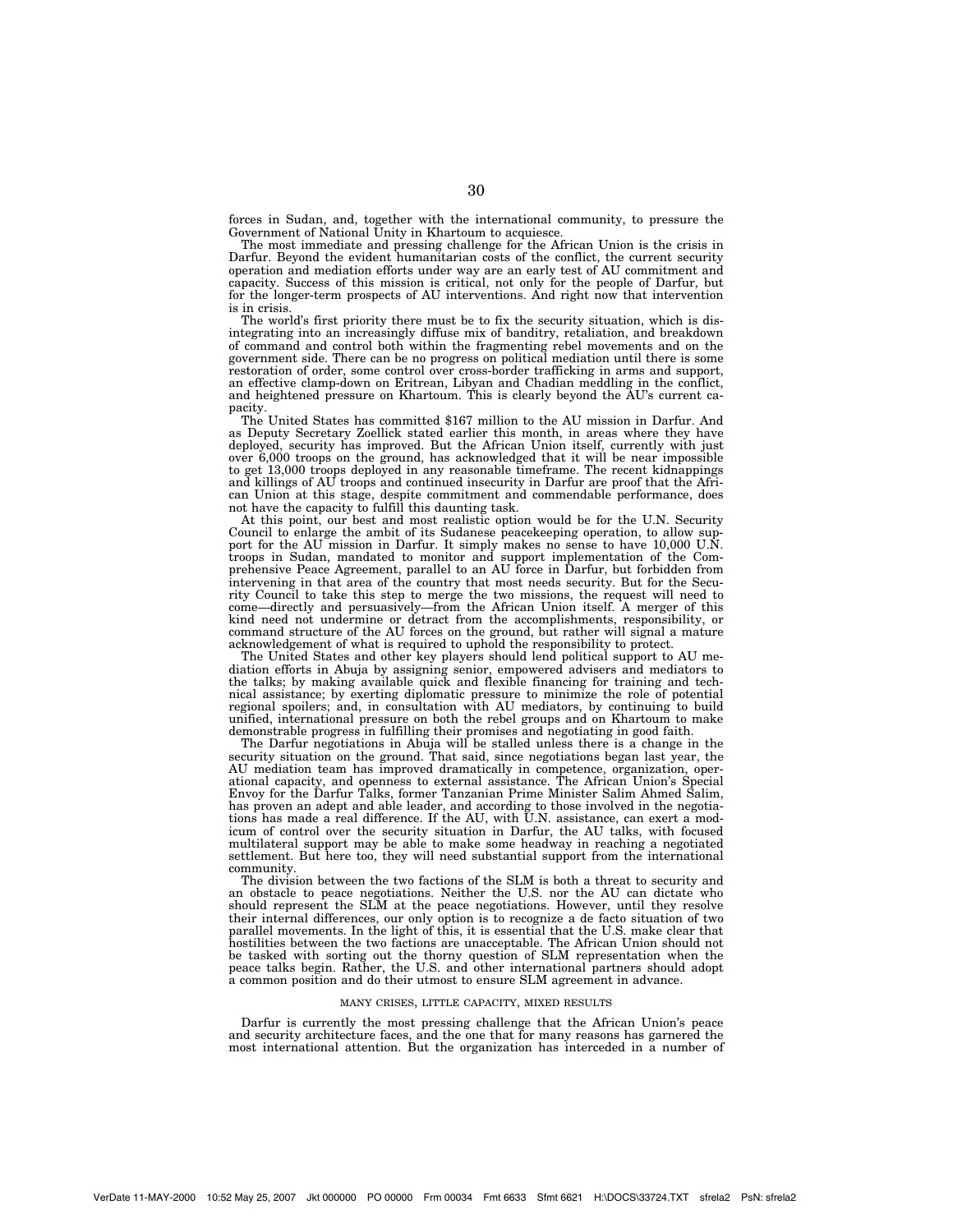other African crises and today continues to grapple with multiple complex crises. And for the foreseeable future, it will not lack for crises. The situation in the Democratic Republic of Congo, rising tensions between Ethiopia and Eritrea (and within Ethiopia itself), a deteriorating situation in Chad, and the failed state of Somalia, are among the situations where the African Union will likely be expected to play an increasingly active role.

Even in Darfur, notwithstanding the enormity of the catastrophe and the momentous international attention generated, the African Union mediation effort was slow in starting, initially disorganized, and divided on how much external involvement would be acceptable. Darfur and other interventions that have received much less international attention and support have illustrated the critical need for longer-term capacity building and institutionalization. A number of the most senior envoys in these efforts have been outstanding statesmen, and highly effective. But at more junior and mid-level echelons, there is often a lack of mediation, administrative, or managerial experience and capacity, making it difficult for the organization to prioritize, to manage external assistance, or adequately plan. The majority of AU interventions remain heavily contingent on the inclination of the most powerful AU leaders, most notably President Obasanjo of Nigeria and President Mbeki of South Africa, and the organization has not yet fully sorted out its relationship with re-gional organizations like SADC and ECOWAS in determining which body should intervene in given situations.

Finally, the African Union should not be expected to shoulder the responsibility for Africa's most intractable conflicts alone. In many of these conflicts, only a strong concerted multilateral effort will be able to generate the pressures and incentives necessary, with the AU as a key—or ideally a leading—negotiating presence.<br>Some examples from previous AU interventions point to the poten

gains from AU initiatives along with the need for greater international support to them.

*Burundi—*African Union engagement in Burundi was considered an important first test of the organization's commitment and capacity to promote peace and security in Africa, and by most accounts the AU's role was crucial in consolidating the Burundian peace process, as well as bolstering the organizations confidence in carrying out its new mandate. However, a number of considerations should be kept in mind.

First, the AU intervention in Burundi was driven largely by the personal leadership of then AU chair Thabo Mbeki, who saw the deployment as an opportunity to demonstrate the new AU commitment to the responsibility to protect. South Africa provided the majority of the AU troops.

Second, the African Union was not alone in the process. The Arusha Accord of 2000, a first major breakthrough in Burundi's peace process, called for a U.N. peacekeeping operation, but absent a comprehensive cease-fire agreement the U.N. would not authorize the mission. The AU peacekeeping operation therefore, deployed in April 2003, was conceived and implemented as an interim, bridging force. The 3000- plus AU troops were absorbed into a larger U.N. force of 5,650 little over a year later in June 2004, in direct response to a request from the AU. The transition from an AU to U.N. force was smooth, with the AU command structure left largely intact, and troops on the ground re-hatted as U.N. forces.1

Third, while the African Union mission paved the way for the U.N. deployment by bringing a modicum of security while cease-fire negotiations were underway, it by no means had the capacity—in numbers, equipment, or financial capacity to implement the robust mandate required—including protection of civilians, disarmament, demobilization, and reintegration. The process might have floundered badly had not the U.N. come in with the manpower, equipment, resources, and experience to get the job done. The African Union mission was blessed with the excel-lent negotiation skills and staying power of AU envoy Mamadou Bah, backed by senior South African leadership, but crucial to the mission's success was the close collaboration with, and generous support from, the United States, the UK, and the United Nations, all of which invested significant diplomatic and financial resources in the effort.

*Togo—*Among the most striking shifts since the establishment of the AU has been that coups within member states, once a fairly regular and unremarkable occurrence in the African context, are now deemed unacceptable and generally provoke<br>a strong condemnatory reaction from the AU membership. When Presi

See Kristiana Powell, The African Union's Emerging Peace and Security Regime, Institute for Strategic Studies, Pretoria, 2005.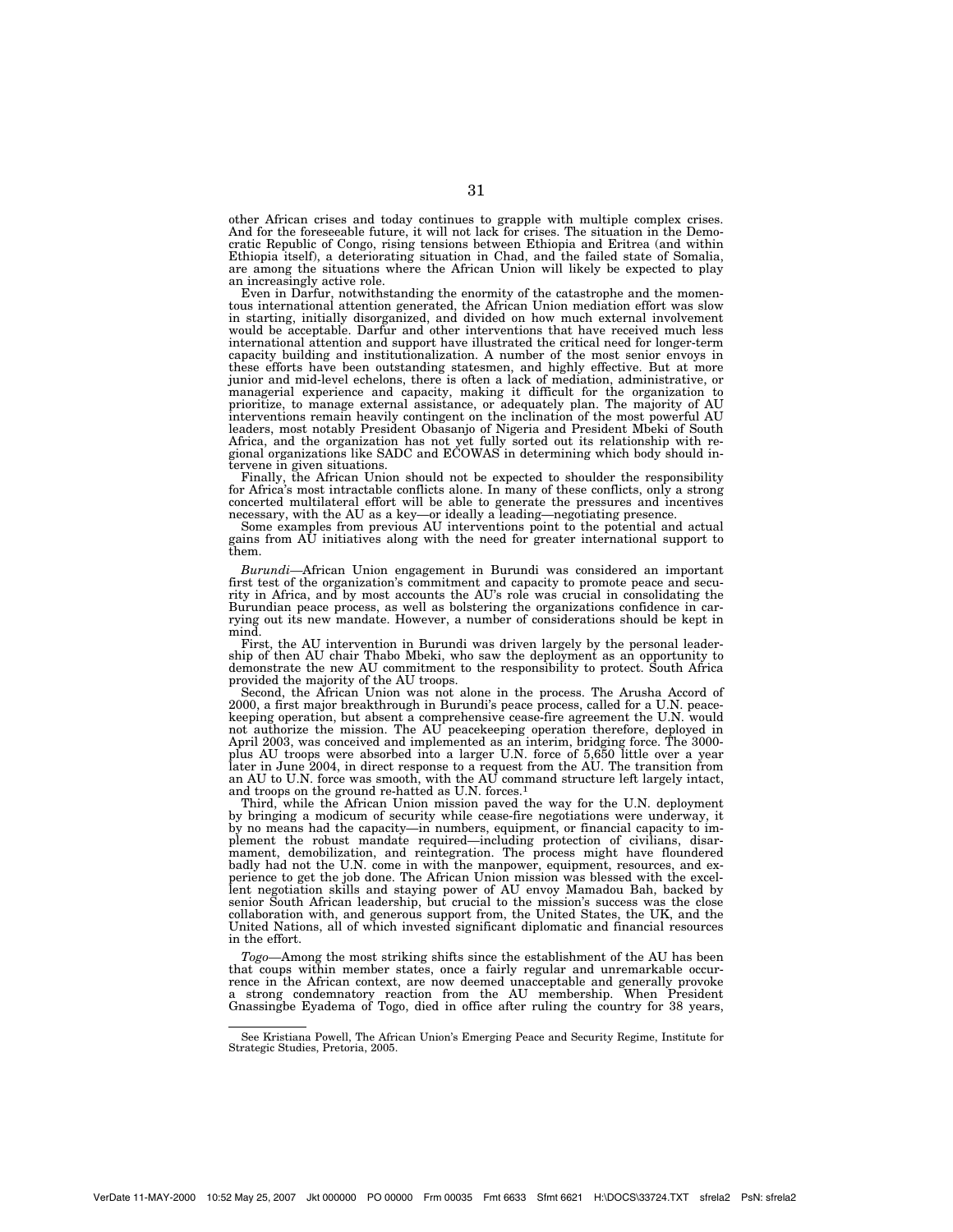the military appointed his son Fame Gnassingbe as president and pushed the national assembly to amend the constitution retroactively to make the move technically legal. The African Union acted quickly, labeling the move a coup and, with unanimous endorsement of the AU Peace and Security Council, imposed diplomatic, travel and arms sanctions on the Togolese state. Bowing to pressure by the African Union and regional leadership, Gnassingbe announced that Presidential elections would be held, and lifted, albeit partially, a ban on political activity.

The Togo example is not an unqualified success. Although the AU forced an electoral process, the elections were deeply flawed and political participation in Togo remains severely constrained. The African Union has yet to come to terms with the limits of national sovereignty, and so far has been loath to offer frank assessments of even the most blatantly shoddy election processes. Nor does the AU have the capacity or staying power to exert high-level, long-term follow-up pressure and attention in these instances.

*Mauritania—*When a coup in Mauritania in August 2005 unseated President Ould Taya, an unpopular autocrat, the African Union quickly condemned the move and suspended the country's membership from the organization. Although the AU did not push to have Taya re-installed, it has insisted on a timetable for elections and a transfer to civilian rule. The Mauritania coup illustrates a broader concern of how the United States can support the goals and the norms that the African Union is attempting to set. There is some conjecture that the United States' fairly uncritical embrace of Taya on counter-terrorism operations fueled popular discontent, since Taya used that engagement to legitimate his rule and sideline dissenters. This illustrated the broader point of how U.S. engagement with African leaders needs to be carefully calibrated to reinforce the governance norms that the African Union is seeking to promulgate. In coming years, the U.S. will need to grapple with how to integrate short-term security concerns with the longer-term challenges of democratization and popular participation.

*Zimbabwe—*Finally, Zimbabwe reveals most clearly the African Union's limitations. The AU—as well as much of the rest of the world—has relied almost exclusively on South African President Mbeki for a political solution to Zimbabwe's crisis, and Mbeki, for political and philosophical reasons, has been so far unwilling to take meaningful action. The AU is paralyzed; although some individual states—Senegal, Kenya, Ghana—have voiced cautious disapproval of Zimbabwean leader Robert Mugabe, many are loath to criticize an elder statesman and former front-line leader. Further, Mugabe has fairly skillfully appealed to populist sentiments in South Africa and elsewhere in Africa by portraying the opposition as merely a front for Western neo-colonial interests. U.N. Secretary General Kofi Anan's naming of Special Envoy Anna Tubaijuka to report on the mass housing demolitions in spring 2005 nudged Mbeki to name former Mozambican President Joaquim Chissano to mediate between Mugabe's ruling ZANU–PF and the opposition MDC. But President Chissano was rebuffed by Mugabe, and ZANU–PF has only intensified its efforts to silence the opposition.

Public opinion may be shifting in South Africa the housing demolitions, which were broadcast on South African television, were starkly reminiscent of apartheidera tactics—but the international community cannot rely on quick AU action. The United States and others will need to continue to seek common ground with the African Union, both in perception of the problem and in looking toward solution. But this should not stymie consideration of other options, for example, broadening bilateral and U.N. pressures through additional investigations and rapporteurs. The United States will need to prepare for the worst case scenario in Zimbabwe, a possible collapse of the Zimbabwean state, which would demand close cooperation between African states and international partners to address.

#### BEYOND CONFLICT: ESTABLISHING STANDARDS FOR GOVERNANCE

Perhaps the greatest role the African Union can play over the long-term is addressing the root causes of conflict, most importantly in setting norms for good governance, economic management, environmental stewardship, and investment in health and education. This will be a long and gradual process, but one that is wellworth supporting. A number of promising initiatives are today in their infancy.

The innovative African Peer Review Mechanism, for example, measures participating states' performance against political, economic, and corporate governance standards. To date, 23 countries have signed up for peer review; two of these reviews have been completed and several more are under way. Countries initially undergo a self administered internal review, followed by an outside assessment. A final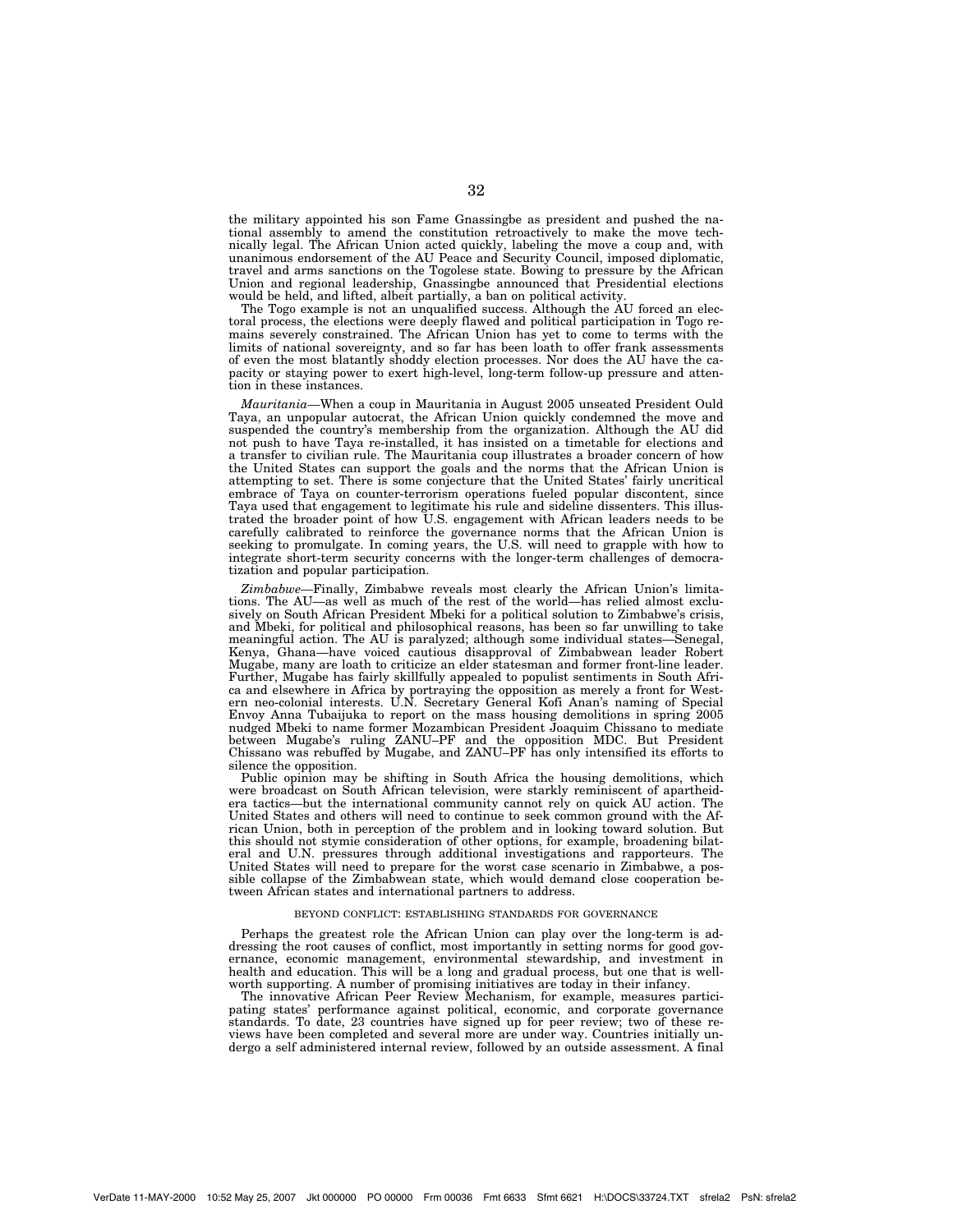report, including plans for corrective measures is discussed among AU heads of state, and countries volunteering for review.

The Abuja Declaration on HIV/AIDS, Tuberculosis, and other Related Infectious Diseases of 2001, was an important symbolic achievement. African leaders collectively acknowledged the exceptional threat HIV/AIDS poses to development, political stability, food security, and social cohesion, and pledged to set a target of allocating 15 percent of annual budgets to their countries health sector.

Other proposed measures include a continent-wide early warning system, intended to link regional early warning reporting with the AU Peace and Security Council; an African Productive Capacity Initiative intended to strengthen African industrial capacities and regional integration; and a post-conflict reconstruction commission. Today, it is difficult to guess which of these initiatives will eventually flourish, but the United States and international community can work with the AU leadership as the organization sets priorities and crafts longer-term strategies.

U.S. support will be critical to the African Union's future. And the African Union's success will be important in advancing rising U.S. stakes in Africa. The administration is to be commended for its current support to the AU and to the negotiations in Darfur. However, to help build a long-term, reliable partner, the United States can do more, and should build an approach that is coherent, predictable, institutionalized, and well-led at a senior level. Supporting the trend toward African ownership and responsibility warrants such an approach.

Mr. Chairman, I want to thank you again for bringing attention to these important issues and for the opportunity to speak with you today. Thank you.

Senator MARTINEZ. Thank you very much.

Ms. Holt, we will hear from you now. Thank you.

## **STATEMENT OF VICTORIA K. HOLT, SENIOR ASSOCIATE, THE HENRY L. STIMSON CENTER**

Ms. HOLT. I too will summarize my remarks, so I hope that— Senator MARTINEZ. The full remarks will be made a part of the record. Thank you very much.

Ms. HOLT. Thank you. Mr. Chairman, Senator Feingold, it is a pleasure to be here. I know we are a bit short on time, so I thought would hit some high points.

First, I will just put peacekeeping in context, look specifically at Africa and then make some recommendations as you look forward to your agenda for the coming year. First, congratulations, I think this is a very important issue. I think it is important for two reasons. The U.S. cares deeply about its own security and its national interests, and that is one reason we look at peacekeeping in Africa. We care about failed states. We care about ungoverned spaces. But we also have a humanitarian urge in this country and peacekeeping can serve that as well.

Just a quick reminder, what is peacekeeping, before I talk about it in the Africa context? It is an effort to move violent conflict into political expression. It is not the answer to everything. It is not the equivalent of going in and fighting a war. But when it is done right it can be a very useful tool.

What we have seen, which is quite impressive, is African leadership coming to take this on on their own continent in greater numbers, particularly with the African Union and with ECOWAS. But before I talk specifically about them, I should point out that peace operations and stability operations have grown worldwide. We see American troops in Iraq and Afghanistan and the Balkans. We see a military stretched beyond an area that we have seen before. So as a result, I think we also look at African leadership because Africa has been the host to more peacekeeping in the last few years than any other continent. Eight of the 16 UN operations today are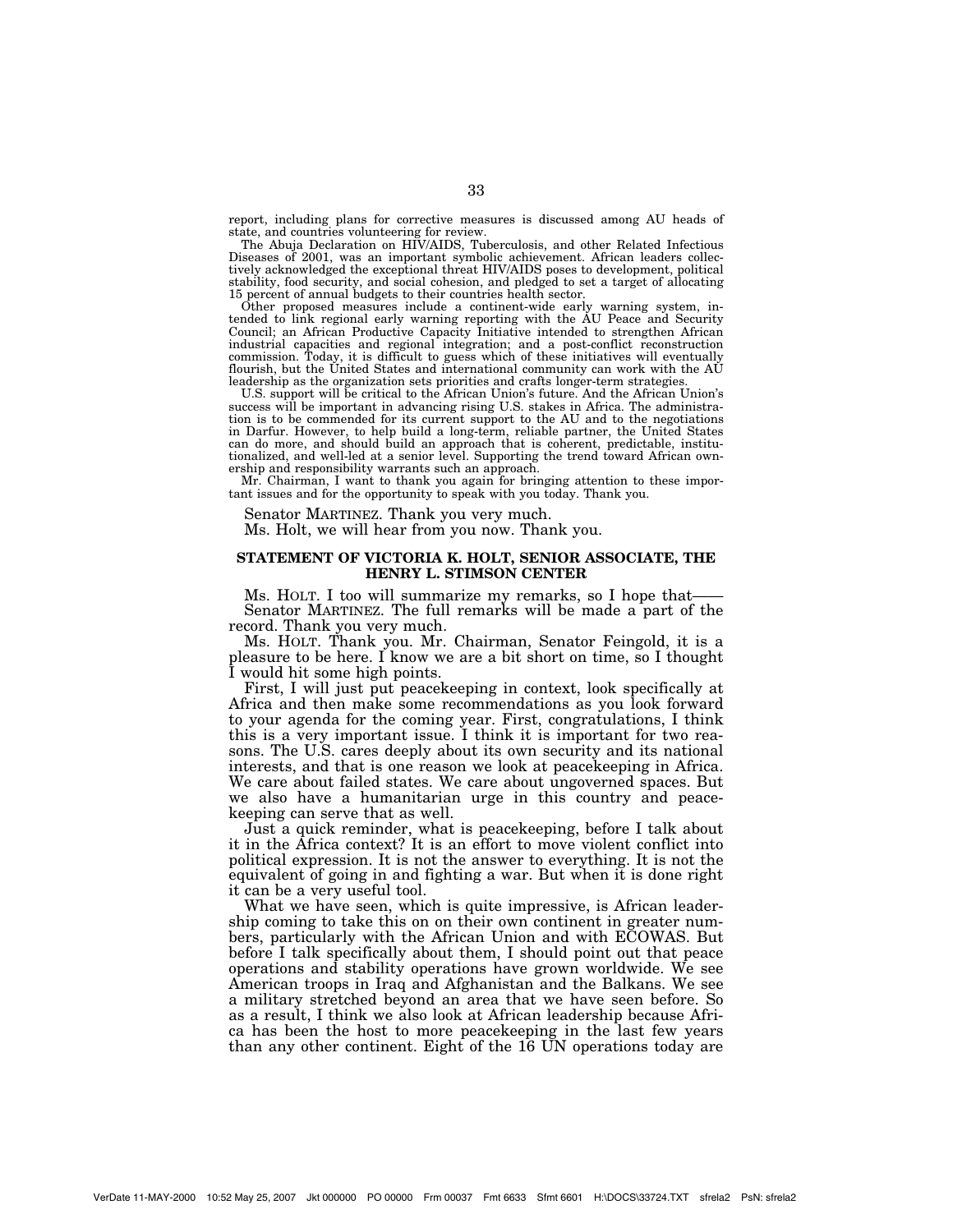in Africa. Seventy-five percent of UN peacekeepers now are working there. Some of these missions are large and complex.

So what does that mean in the context of the African Union? Well, since 2002 it has taken on, as we have already heard, two new peacekeeping operations, first in Burundi and now in Darfur. ECOWAS has had a longer history of peacekeeping through the 1990s, but has also taken on ambitious operations—Sierra Leone, Cote d'Ivoire, and Liberia—most recently. But we should not mistake their willingness, their personnel, and their speed of deploying troops, as well as their understanding of the regional issues and the willingness to live in difficult situations, which are all vastly important and critical, with the capability that we usually equate with successful operations. So just a note of caution.

Headquarters of both ECOWAS and AU are roughly two dozen people. This is a vast improvement over 5 years ago, when you might have found one or two people there. But this is why it matters. We need to think about how we help them with planning and management. We know well that their member states cannot financially support them at this time. We know also that they need logistics and transportation and many of basically what I call surround-sound, particularly the handoff to what the UN calls peacebuilding. We want rule of law to last. They need better expertise in how to convey that. For a long time, that is going to be reliant on the UN to come in and help them with that kind of work.

In general this is a good news story. I think that an excellent leadership effort has been going on. But I do not think this is a situation where at this point we can see them take on missions that we usually equate with the capabilities of the UN, and in some cases, NATO and the European Union, if not MNFs.

One more note on the UN and then I will move to U.S. policy options. One thing we could really do to assist better coordination, this sort of ''all boats rise'' approach, which I think would benefit us, is if we enabled the United Nations to work better with the African Union, ECOWAS, and with SADC and IGAD, as they emerge more into peacekeeping. What do I mean? The UN is designed to support UN operations. They do not have a mechanism currently, formally, to work with these regional groups. They were able to do it in Darfur, basically by using another device, a special political mission. But it would do us well to think about this and have a few people whose job it is to work with these organizations, to help them plan and then help with the inevitable handoff, which we may see in Darfur, but we have already seen in Liberia, Burundi, Cote d'Ivoire and other places; it could be smoothed out and work better. We would all benefit from that.

Real quick on U.S. policy: The United States, in general, does not do peacekeeping in Africa, certainly not since the last large mission in Somalia. So our strategy tends to be to support other actors. We do this through training, we do the support to operations, we do this through support to regional organizations and through paying our assessments to the UN and voting on the Security Council.

Two accounts that you need to look at that support all of this. The voluntary Peacekeeping Operations account in the State Department is around \$200 million this year. Appropriators cut about \$20 million out of it. That houses all of our Global Peace Oper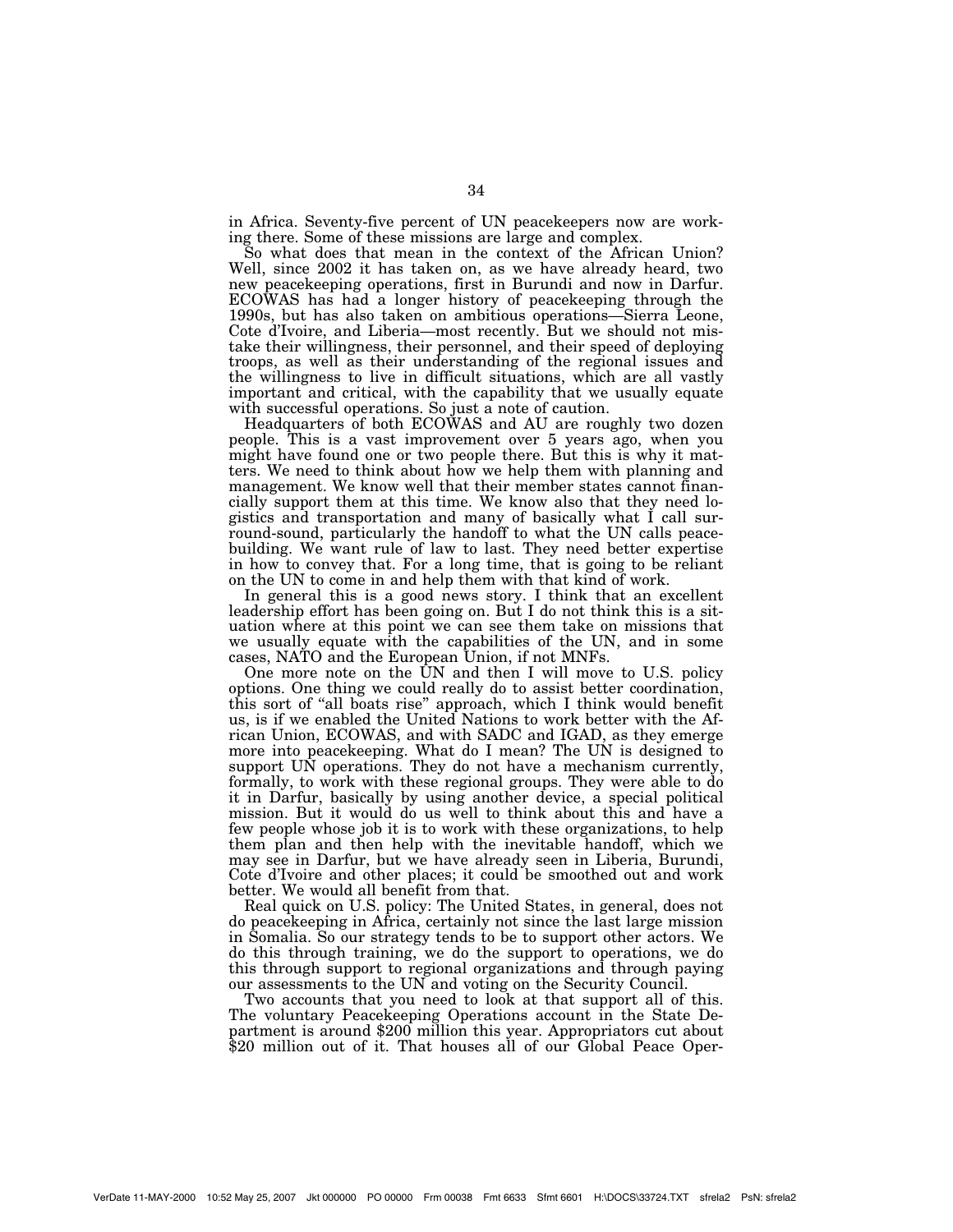ations Initiative and other training. It houses our bilateral support to operations and it hosts all of our bilateral support to ECOWAS and the AU, which is great work. But I worry that we need at least \$75 million for our support to Darfur for this year, so we already start out with a bit of a shortfall. Our dues to the UN certainly has caused some sticker shock up here. We are looking at over a billion dollars being required for the coming year. If State was candid with you, they would say that is about \$500 million short, what you just sent them, for what they are actually going to need. It is fair of us to ask hard questions about these peacekeeping budgets, but we vote for them on the Security Council. And if they work, then we will have a better chance of success, both on the peacebuilding piece and going in correctly. So I need to flag those two accounts to you and to suggest thinking about, in the coming year, how we can make those programs work better.

Finally, in addition to the UN mechanism and funding, I have to mention Darfur briefly. I agree that there is mission mandate language that talks about civilian protection. It is much like the language in most of UN peacekeeping operations. But the AU cannot do this without stronger political leadership and potentially a deterrent that can back them up. I think we have heard some good options in testimony in full committee. I do worry that Deputy Secretary Zoellick is correct, that Darfur remains a tinderbox and that we do need to look at the security question if we are going to get to a political solution.

Finally, it is never popular for Congress to ask for more reports, but I might suggest to the subcommittee it would be very helpful if you could ask the administration, particularly State, to come back to you and bring together these various programs that they are presenting. We did not touch on counterterrorism today, but much of the training we are going to be doing in Africa will overlap with peacekeeping. We have varied accounts, and excellent people working in the administration on this, but particularly as you start out the new year, it might be nice to have this in one place to help guide your discussions as we look at both our interests in security and our humanitarian concerns in Africa.

Thank you.

#### [The prepared statement of Ms. Holt follows:]

#### PREPARED STATEMENT OF VICTORIA K. HOLT, SENIOR ASSOCIATE, THE HENRY L. STIMSON CENTER

Chairman Martinez, Senator Feingold, members of the committee, it is an honor to testify before you today on the role of African leadership and organizations in regional conflict management and peace operations. I applaud the committee's attention to this topic, and hope this discussion will draw needed attention to Africanled endeavors, to our interests in the region, and to how the U.S. and international actors can better address and leverage success.

#### OVERVIEW: AFRICAN SECURITY AND PEACE OPERATIONS

First, let me offer some context. The world has increasingly turned to peace operations as tools to help support transitions from armed conflict to sustained peace. Today we see thousands of forces deployed worldwide, from Afghanistan to Haiti, from Iraq to the Sinai. As more civil wars end, regional crises calm, and democratic efforts look for support, peace operations are often the tool of choice for the international community. They are often sent to help prevent state failure, to support post-conflict reconstruction and to address aspects of humanitarian crises. Many of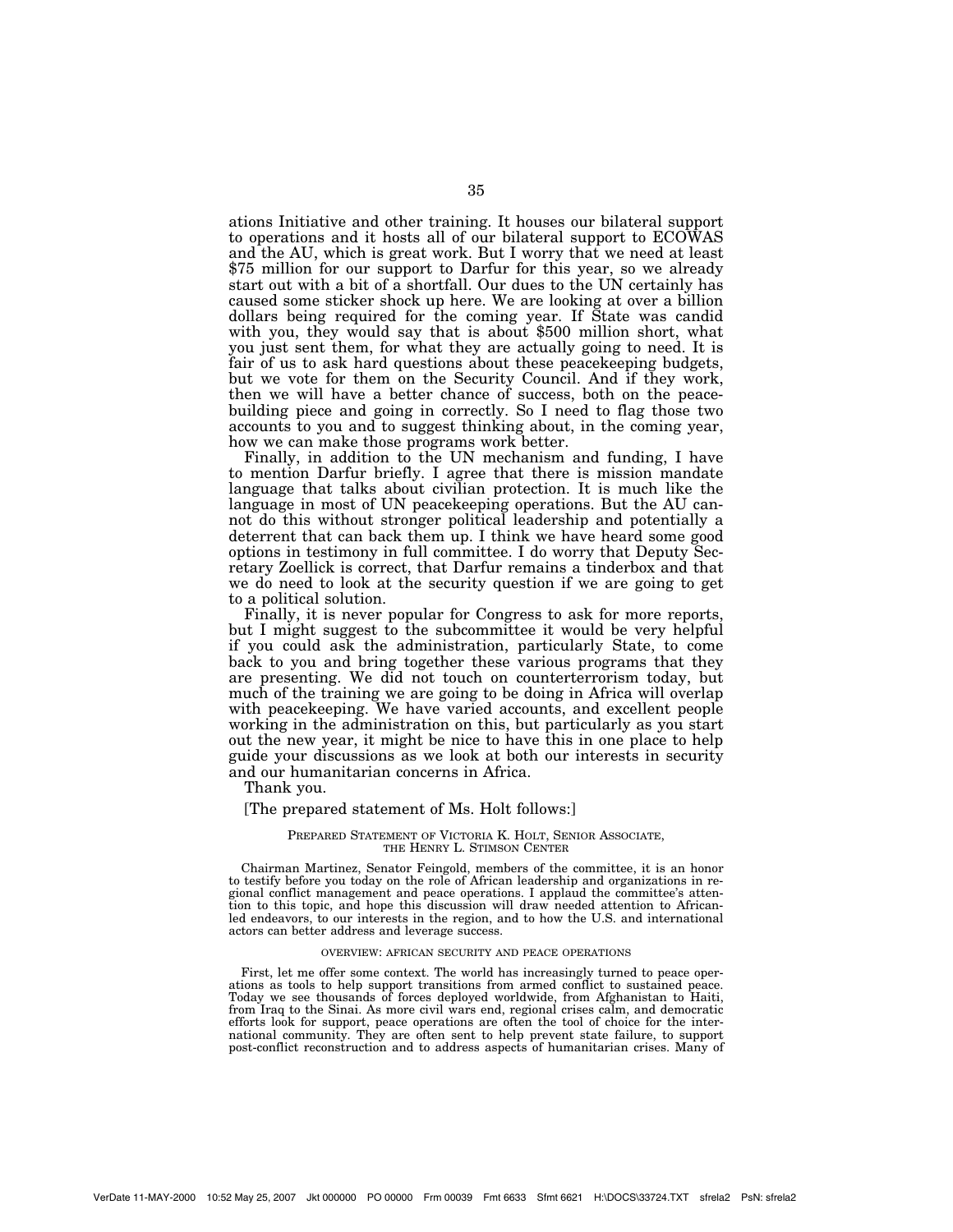these multinational missions are large and complex, led as coalitions or by NATO, but increasingly by the United Nations and African actions.

Africa has seen dramatic growth in peace operations over the last 6 years, hosting more peacekeepers than any other region. The United Nations currently leads eight such operations on the continent: in Burundi, Cote d'Ivoire, the Democratic Republic of Congo (DRC), Ethiopia/Eritrea, Liberia, Sierra Leone, Sudan and the Western Sahara.1 Over 30 African nations contribute personnel to these missions, and in most cases, make up from one-quarter to one-half of U.N. forces.2

With the increased demand for security providers, the spotlight has also moved to African organizations and their efforts to manage regional crises. We see new African engagement in resolving conflicts, promoting democratic regimes, and<br>strengthening multinational efforts. Fueled by ambitious leadership and prompted<br>by multiple conflicts, the African Union (AU) and the Economic Com African States (ECOWAS) are developing greater capacity to tackle issues of re-gional peace and security. Both groups have deployed troops and led new peacekeeping missions, as seen in Burundi, Cote d'Ivoire, Darfur and Liberia. Other organizations are more focused on conflict resolution, such the Intergovernmental Authority on Development (MAD), with its efforts in Somalia and Sudan.<br>More than a decade after the Rwandan genocide, the crisis in Sudan again

international attention to the questions of intervention and peace operations. Which African groups have the will and mechanisms to plan, deploy, manage, and sustain<br>peace operations effectively? What is their relationship to the United Nations and<br>other multinational organizations? What role can and shoul play?

My testimony looks at three areas related to African security and peace oper-<br>ations.<sup>3</sup> First, I will consider the emergence of African organizations in leading<br>peace operations. Second, I will look at how these African tions for Congress.

Second, let me argue that these issues are very important to the United States. As Americans, we view peace operations as serving U.S. strategic and security interests through preventing state failure, increasing stability, and moving conflicts into lively political expression rather than deadly armed warfare. We also view peace operations as a means to address our deep-felt concern for addressing humanitarian crises and supporting human rights, part of our commitment to act well in the world. These goals are inter-related, and serve both immediate and longer-term aims such as supporting democratic reforms and reducing terrorist havens, enabling trade and economic opportunity, and strengthening regional security and healthy governance.

#### *Defining Peace Operations—A Tool For What?*

Peacekeeping missions are intended to provide temporary security and enable political efforts to take hold for sustaining peace. Such missions range from military observers overseeing disputed border areas, as in the U.N. mission in Ethiopia-Eritrea, to more complex operations involving disarmament of forces and establishment of the rule of law, such as in Liberia. These operations should be married with concurrent *peacebuilding* efforts that continue after the troops have left.

Peace operations are never assured of success, however. Each mission is deployed with cautious optimism that a conflict can be brought to a conclusion—that peacekeepers will help the shift to a sustained peace—but the result ultimately rests with<br>local actors. Even after international forces deploy, crises can remain challenging,<br>as seen dramatically in Sudan and the DRC where con lions displaced, vulnerable and at risk of death. Peacekeepers should not be sent to wage war or substitute for political engagement, yet they often operate under difficult conditions, in dangerous neighborhoods with tenuous peace agreements, and with too little back-up. When peace operations are not ma

 $^{1}$  In September 2005 the U.N. reported 68,513 peace<br>keepers deployed worldwide, with 53,702 in Africa. Peace<br>keepers include troops, military observers and civilian police. These numbers do<br>not include civilian staff i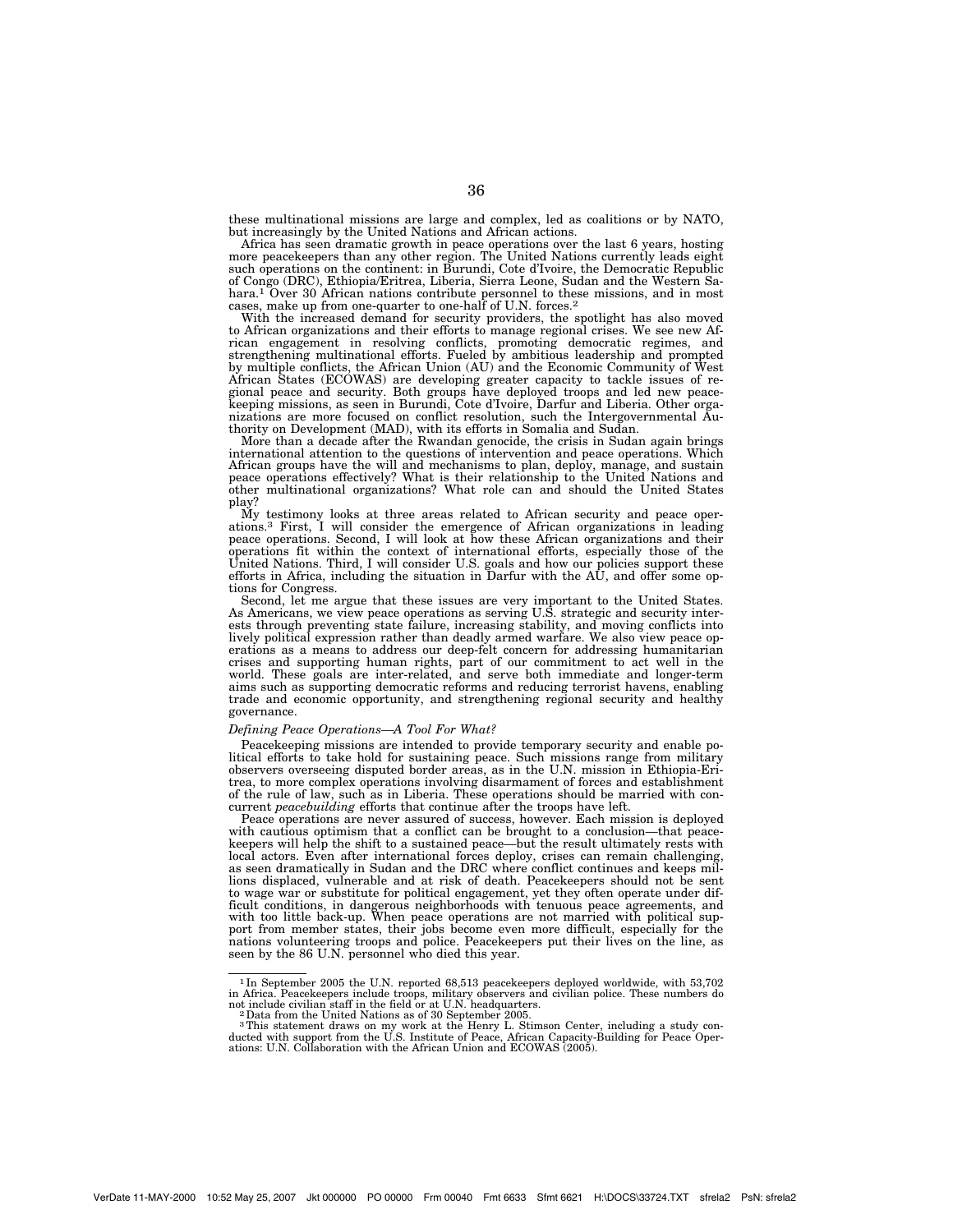#### AFRICAN ORGANIZATIONS AND PEACE OPERATIONS

#### *Matching Political Will and Operational Capacity*

African leadership has helped bring a new era of engagement in security and support for peace efforts. Leaders such as Olusegun Obansanjo of Nigeria, Thabo Mbeki of South Africa and Alpha Konare of Mali have played public roles to bring the African Union and other initiatives into the forefront, in contrast to the criminal actions of Charles Taylor of Liberia and Charles Mugabe of Zimbabwe. Many others have contributed to peace efforts, such as Nelson Mandela's engagement with Burundi, as well as countless leaders who work in national roles or serve as envoys, diplomats and military leaders.

As African nations develop greater capacity for peace operations, two multinational organizations stand out: the African Union and the ECOWAS. Both have adopted formal mechanisms with wide-ranging peace and security responsibilities, unparalleled in Asia, South America or the Middle East. Other regional organizations, such as the South African Development Community (SADC) and IGAD, can play a significant role in conflict resolution but are not yet able to deploy peace operations.

*The African Union.* The African Union was born from the Organization of African Unity (OAU) in 2002. With 53 founding members (all African nations except Morocco), the AU is headquartered in Addis Ababa, Ethiopia. It has more authority to intervene in matters related to peace and security than its predecessor, which valued non-interference. The AU Constitutive Act embraces international cooperation, but also sets out an AU role ranging from mediation to forceful intervention.

The AU has an ambitious agenda on the continent, and has already deployed two peace operations. In April 2003, the AU launched a mission in Burundi which would grow to over 3,300 peacekeepers, led by South Africa with troops from Mozambique and Ethiopia. The objective was to uphold the cease-fire agreement, support disarmament of armed forces, assist in establishing stability, coordinate with the U.N. and facilitate humanitarian assistance. More observers were supplied by Burkina Faso, Gabon, Mali, Togo and Tunisia. The AU mission in Burundi was established with the understanding that mission leadership would pass to the U.N. Indeed, the AU relied heavily on outside support from the U.N. and Western countries (including the U.S. and the United Kingdom) for logistics and funding. While there was cooperation among these actors, it was improvised, and the AU transitioned its mission to the U.N. in 2004.

Building off its success in Burundi, the African Union launched its second mission in Darfur in 2004. This mission was much more ambitious, with the aim of monitoring a cease-fire agreement in an area equivalent to the size of Texas, where conflict and a humanitarian crisis continued at a level considered genocide by the United States. Today that mission has grown to nearly 7,000 personnel, benefiting from both willing African nations and major financial, logistical and operational support from the West and other developed states. Even as it has succeeded at many tasks, the AU faces fundamental problems.

In addition, the African Union is also developing the African Standby Force (ASF), a force designed to be made of multidisciplinary contingents on standby in five regions of Africa. By 2010, the ASF forces are to be ready for swift call-up for missions ranging from observation to intervention against genocide. ECOWAS has endorsed a Standby Force, but has yet to develop specific doctrine or policies to support it. IGAD is slated to coordinate development of the Eastern African Standby Brigade (EASBRIG) and SADC is moving to create a standby brigade. Progress is slow, and coordination across the regions is challenging, reflecting the uneven distribution of support for the ASF and capability in regional groups.

*ECOWAS.* Made up of 15 West African states, ECOWAS is the most advanced regional organisation in Africa in terms of peace operations. Based in Abuja, Nigeria, ECOWAS put boots on the ground during the 1990s in Liberia, Sierra Leone and Guinea Bissau, with mixed reviews. ECOWAS' security-related responsibilities were further outlined in its 1999 Protocol. They include resolving internal and interstate conflicts, strengthening conflict prevention, supporting deployment of peacekeeping operations and humanitarian relief missions. ECOWAS has also deployed peacekeepers to Cote d'Ivoire in 2002 and Liberia in 2003.

ECOWAS forces deployed to Liberia in July 2003 with troops from Ghana, Senegal, Mali and Nigeria, backed up by U.S. Marines, and later by U.N. personnel and the multinational group, the Standby High Readiness Brigade. The ECOWAS forces made a strong impact, stabilizing the country even as they faced deployment delays, equipment shortages and limited communications and information systems. The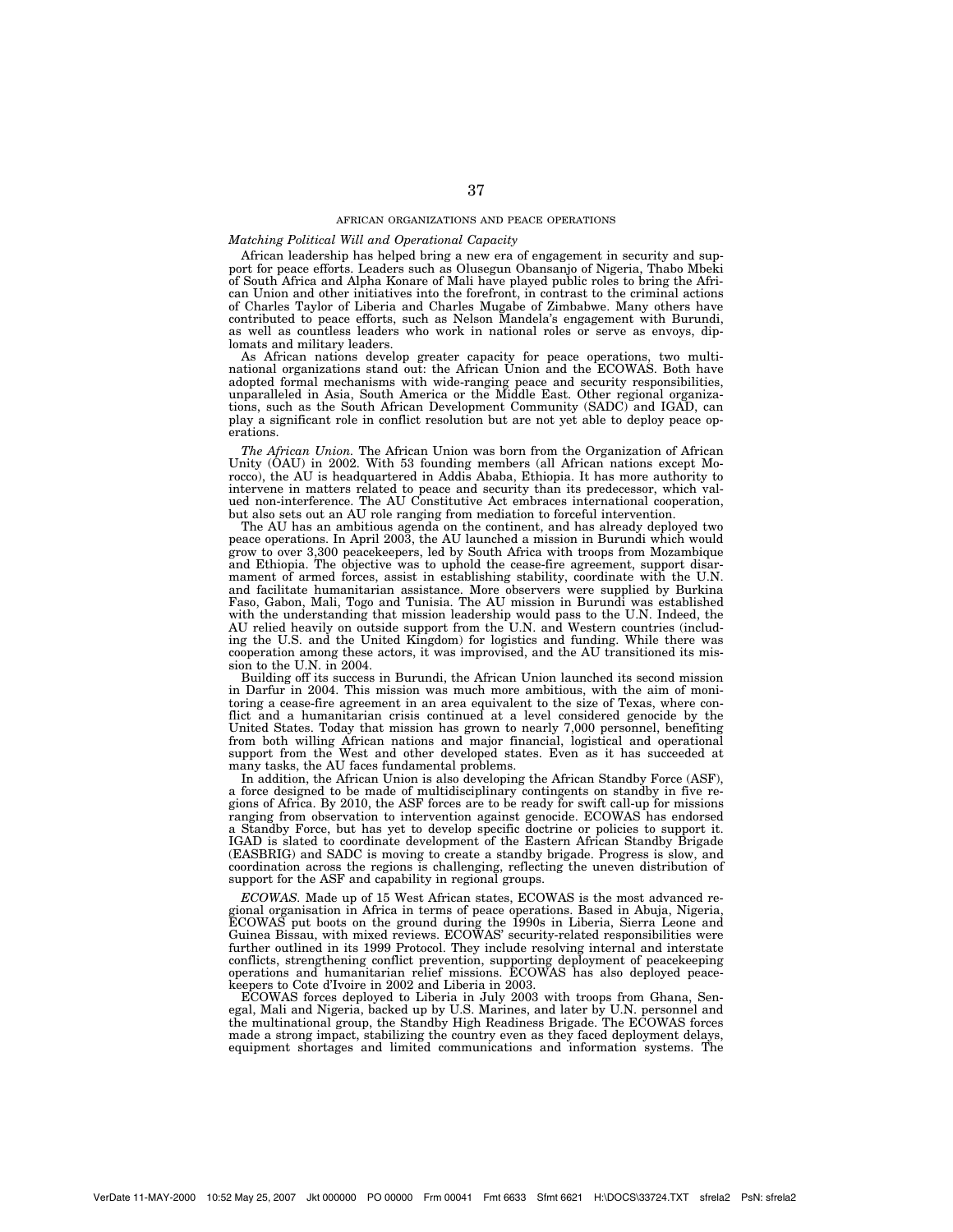mission later transitioned to U.N. leadership, with ECOWAS forces being ''rehatted'' as U.N. troops.

*Common Challenges.* With these operations, African organizations can be misunderstood as having more capacity than they actually possess. Certainly progress is clear: the AU and ECOWAS have adopted frameworks, increased their headquarters staff, built better planning capacity, and worked with member states and outside partners to organize, deploy and manage peace operations. But both organizations face substantial hurdles.

The AU and ECOWAS have deployed troops, but they are not self-sustaining and require outside logistical support. They face fundamental gaps in their planning and management capacity to lead peace operations. Their headquarters staff total a few dozen professionals; the most skilled are taxed by the requirements of their (often multiple) responsibilities. The AU and ECOWAS are reliant on external sources to finance their operations, since they lack sufficient funding from their member states. Ambitious plans for coordinating peacekeeping and peacebuilding missions are still in the early stages of being operationalized.

In short, there is striking contrast between the AU and ECOWAS willingness to deploy troops and their capacity to plan and support such deployments. For these African organizations to play a stronger role in peace operations, they require baseline capacities: management and planning, financing, logistics and transportation, command and control, skilled and available personnel, and clear leadership. The AU and ECOWAS would also benefit from clearer concepts of operations, mandates, leadership qualifications and doctrine for their missions, as well as from more development of deployable police and other personnel.

*Outside Partners.* Donor governments are looking to support successful efforts in Africa, and have offered bilateral support directly, through regional venues (e.g., the European Union, or EU) and via the G8 process, to leverage African national, regional and continent-wide capacities.4 The G8 nations are pledged to their 2002 *Africa Action Plan,* an ambitious effort to provide bilateral funding and support peace and security tools in Africa, especially the ASF and added forces for peace operations.

Outside partners can address some needs (e.g., logistics and transportation support). Other areas require development of skills within the organizations (e.g., command and control, leadership) and support from member states. Support from the West includes military training, such as the recent French-led RECAMP exercises, which involved 1,800 troops from 12 African nations, as well as training programs run by the United Kingdom, Norway and the United States.

ECOWAS and the AU have had difficulty responding to outside offers of assistance, however, and often partner countries can be unsure how to approach them. Bilateral donors could improve their impact with better coordination of competing bilateral efforts to train and equip African forces, which can lack coordination, be duplicative, and not focus on where real gaps exist. A headquarters data base and tracking system to handle incoming offers of financial, material and personnel support could be useful for partner countries, African organizations and the United Nations.

#### II. LINK TO INTERNATIONAL EFFORTS

How do African regional organizations and operations fit within the context of international efforts?

*African organizations are taking on a role in peace operations where few other multinational organizations act.* NATO and the EU, for example, have only recently become active in Africa, with NATO support to the AU mission in Darfur and the EU authorizing a peacekeeping operation, Operation Artemis, led by the French to help stabilize the town of Bunia in the DRC in the summer of 2003. The primary organization with a role in Africa is the United Nations.

*The Prominence of Africa in U.N. missions.* Africa dominates the U.N.'s peace operations agenda. Seventy-five percent of U.N. peacekeepers today are in Africa. The United States and other members of the Security Council have approved an unprecedented number of complex, Chapter VII peacekeeping operations since 2003, adding African operations in Liberia, Cote d'Ivoire, Burundi, and most recently, Sudan. The Security Council has also tripled U.N. forces in the DRC since 2000.

<sup>4</sup>The G8 includes Canada, France, Germany, Italy, Japan, Russia, the United Kingdom and the United States.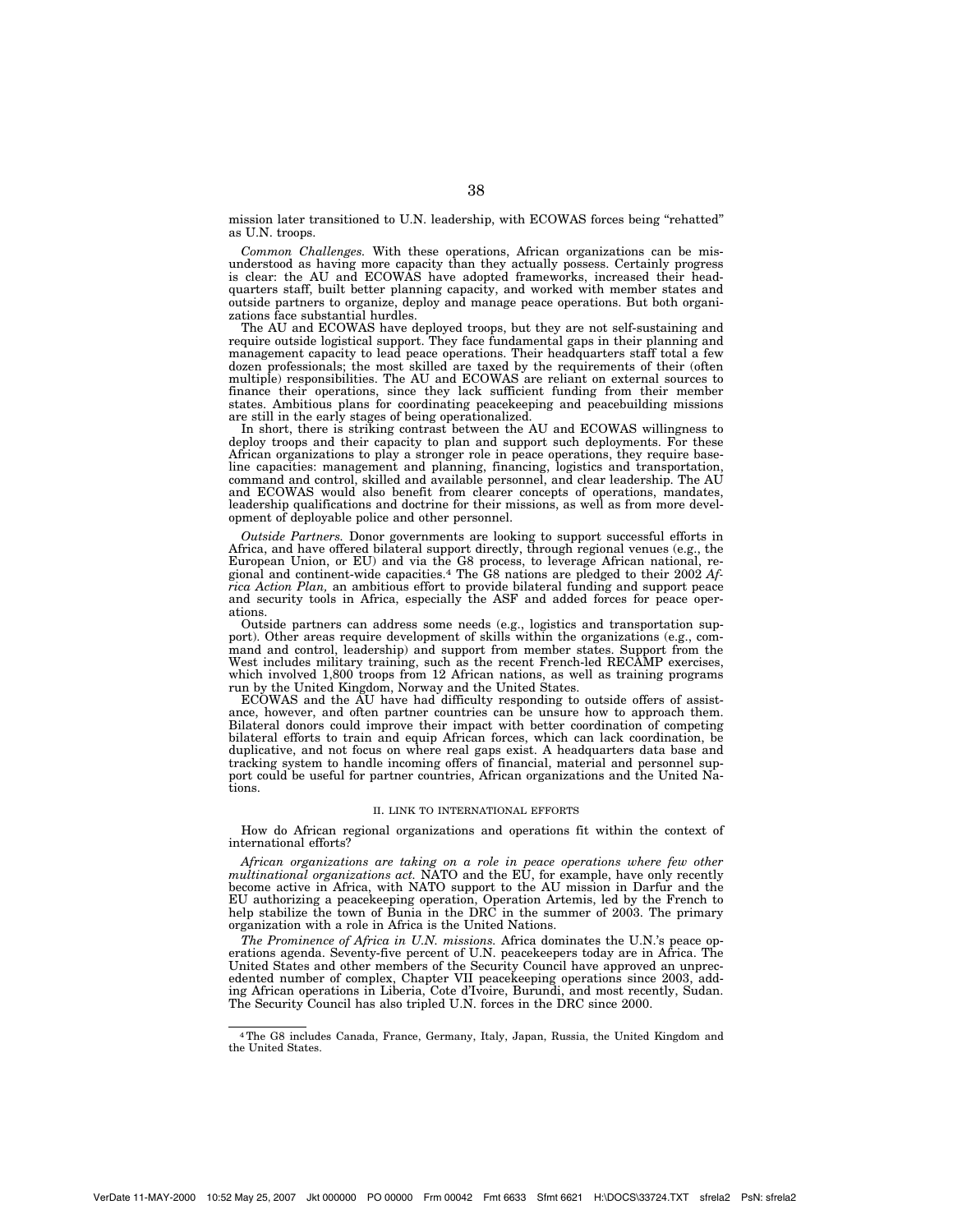The U.N. manages nearly 80,000 personnel around the world with a headquarters staff of about 600 people in the Department of Peacekeeping Operations (DPKO). While overstretched, the U.N. still has more political leverage and organizational reach to support peace operations and run multiple efforts simultaneously than any other organization. The U.N. has programs related to relief, development, health, and peacebuilding, for example. No African group has this breadth or the ability to yet leverage peacebuilding efforts, which are needed to sustain post-conflict security and support rule of law. This role continues to require U.N. engagement.

*UN Collaboration with Regional Efforts.* With the U.N. peacekeeping budget at about \$4 billion (and growing), the benefit of collaboration between African organizations and the U.N. is clear. Some progress has been made. The United Nations has held high-level meetings on regional cooperation; the Security Council has identified Africa as a priority; and varied U.N. initiatives have looked at collaboration. Last year the Secretary General's *High-level Panel on Threats, Challenges and Change* urged improving U.N. relationships with regional groups, developing a 10– year effort to support African regional capacities, and considering the provision of U.N. stocks and funding, to African-led operations.<sup>5</sup>

The U.N. has helped match countries offering troops for African-led operations with countries that can provide airlift to deploy troops, and assisted with mission planning. For the AU mission in Darfur, the U.N. Secretariat provided unusually strong mission planning support after the Security Council approved that role via a unique U.N. special political mission.

So far, however, collaboration is *ad hoc*. The United Nations is designed and funded to focus on *U.N. operations* rather than those led by other multinational groups even when such missions are authorized or welcomed by the Security Council which makes collaboration more difficult.

*Getting Serious: Create a Plan.* The U.N. needs two tools. First, the U.N. needs a strategy for providing support to regional organizations such as the African Union. Second, the U.N. needs a *mechanism to trigger support and a means to provide it* consistently.

This is straightforward. The strategic vision already is the working notion of many U.N. member states: create an international architecture of capacity for peace operations, and adopt an ''all boats rise'' approach to regional groups who are willing to take on missions relative to their capacity. The Security Council already has a trigger that could be brought to life: citation of Chapter VIII of the U.N. Charter, which recognizes the role of regional actors. Finally, the means is fairly simple: add a few personnel to the U.N. Secretariat whose job it is to plan and work with regional organizations effectively.

There are plenty of areas ripe for better collaboration. The U.N. could help facilitate improving AU and ECOWAS headquarters capacity, with a focus on mission planning and support. Other areas include: use of logistics sites (such as the U.N. Logistics Base at Brindisi and African depots); development of the African Standby Force capacities; integration of participation in the U.N. Standby Arrangements System, a data base of national capacities of member states; design of pre-deployment training; systems for hand-offs between African-led and U.N.-led operations; sharing of lessons learned; use of early warning and analytical information in Africa; harmonization of national training and doctrinal materials; identification of command and control issues; and coordination of funding.

In many areas, the continuing U.N. effort to modernize and reform its peacekeeping capacity is instructive. As U.N. missions have grown in numbers, size and complexity since 1999, the U.N. has scrambled to fill shortages in available, welltrained military and civilian personnel, funding, ready equipment and logistics. Lessons could also be learned from NATO, the EU and other member states.

#### III. U.S. LEADERSHIP AND POLICY ISSUES

The United States and other developed states are deciding how best to support peace operations and related efforts, as well as allocate resources to African-led efforts, the U.N. and other multinational operations, and their own initiatives to address such conflicts and transitions to peace.

*U.S. Approach.* Since the end of the cold war, the United States' only major peacekeeping role in Africa has been in Somalia. The U.S. remains very cautious about

<sup>5</sup> *A More Secure World: Our Shared Responsibility,* Report of the High-level Panel on Threats, Challenges and Change, the United Nations, December 2004, page 85. The Panel suggested collaborations ranging from information exchanges to co-training of civilian and military personnel to the use of NATO to help train and equip regional organizations.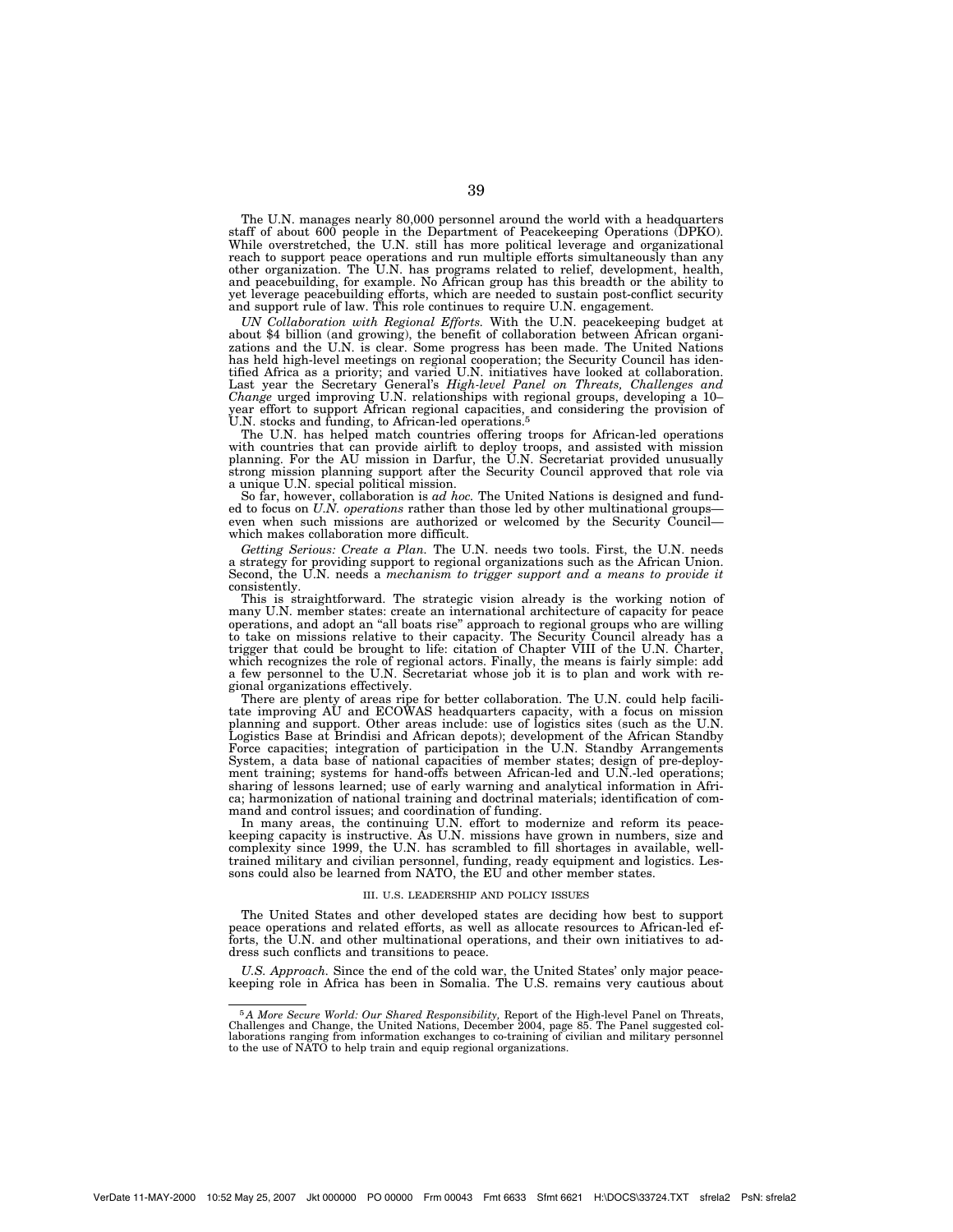participating in peace operations. With more attention after 9/11 to preventing state failure, helping prevent terrorism, and post-conflict reconstruction, U.S. policy has focused on supporting other actors to conduct and manage peace operations. There are four major approaches:

- *Training African Forces.* The U.S. has trained African military forces, primarily through the African Contingency Operations Training and Assistance (ACOTA) program, which began in 2002 and followed the earlier African Crisis Response Initiative. That program is expected to expand as part of the new Global Peace Operations Initiative (GPOI), which aims to train roughly 75,000 troops worldwide, with two-thirds in Africa.
- *Bilateral Support to Operations.* The U.S. has provided some bilateral assist-ance to African-led multinational operations in Africa, such as support to ECOWAS forces in Cote d'Ivoire, providing airlift to help Ethiopians deploy with the AU into Burundi, and offering contracted support for AU forces in Darfur today.
- *Direct Assistance to African Organizations.* The United States has provided some support to regional multinational organizations, such as funding a U.S. advisor at ECOWAS headquarters.
- Funding of U.N. Peacekeeping Operations. As a member of the Security Council, the U.S. supports U.N. peace operations and pays a percentage of the U.N. peacekeeping budget.

All of these programs are solid approaches to security challenges. But the State Department is chronically faced with difficult choices about resources due to its limited funding. U.S. budgets for these programs have not kept pace with the dynamic growth in African-led efforts, U.N. operations, and the need to accelerate support to such efforts. One exception is GPOI, which may bring substantial new resources to bear in the region, especially if it supports regional organizations and their operations, as well as training. Even so, the United States is unlikely to play a major role in this area of African security without more support for these programs.

*U.S. Programs & Funding.* Within the State Department budget, two accounts before the committee resource the current U.S. approach and deserve support:

- *The Voluntary Peacekeeping* Operations (PKO) account, requested at \$196 million for fiscal year 2006 (FY06), is the primary source of U.S. support to regional efforts and organizations worldwide. Funding for the African Regional account is requested at about \$41 million, to provide support to African operations, regional initiatives and African organizations, an amount insufficient to meet U.S. interests in this area. Also requested within this account is \$114 million in funding for the Global Peace Operations Initiative, with activities in Africa including the ACOTA program, for training of African forces.
- *The Contributions for International Peacekeeping Activities (CIPA) account,* requested at \$1.036 billion for FY06, provides the U.S. share of contributions for UN-led peace operations. The request is less than the \$1.3 billion projected as needed for the coming year—before taking into account the U.N. mission in Sudan, new or expanded missions. This budget lacks room for initiatives that invest in capacity-building and long-term reform efforts, which limits the U.S. ability to promote such reforms at the United Nations or within specific missions. To avoid new arrears for operations we support, Congress also needs to lift the "cap" on payment of our U.N. peacekeeping share, and realign our funding with the U.N. assessment rate we negotiated and agreed to pay.

*Enough Support?* When one considers all these two accounts are trying to accomplish in Africa, they are an excellent investment. Even in a time of limited budget resources, however, this funding is less than needed to meet our interests in the continent most faced with post-conflict operations. The PKO Africa Regional funding could easily be doubled for good use, such as providing some of the \$50 million needed to support the AU in Darfur, which many in Congress have sought to provide. The U.S. would also benefit and maximize its impact if the State Department office for the Coordinator for Reconstruction and Stabilization was fully supported and funded (which it is not).

The administration is also increasing U.S. training for counter-terrorism activities in Africa, first through the Pan Sahel Initiative and more recently through the Trans-Saharan Counterterrorism Initiative. Both programs offer training to African militaries in areas that include skills useful for peace operations. At the same time,<br>the U.S. has cutoff our International Military Education and Training (IMET) fund-<br>ing to some African countries, including South Afric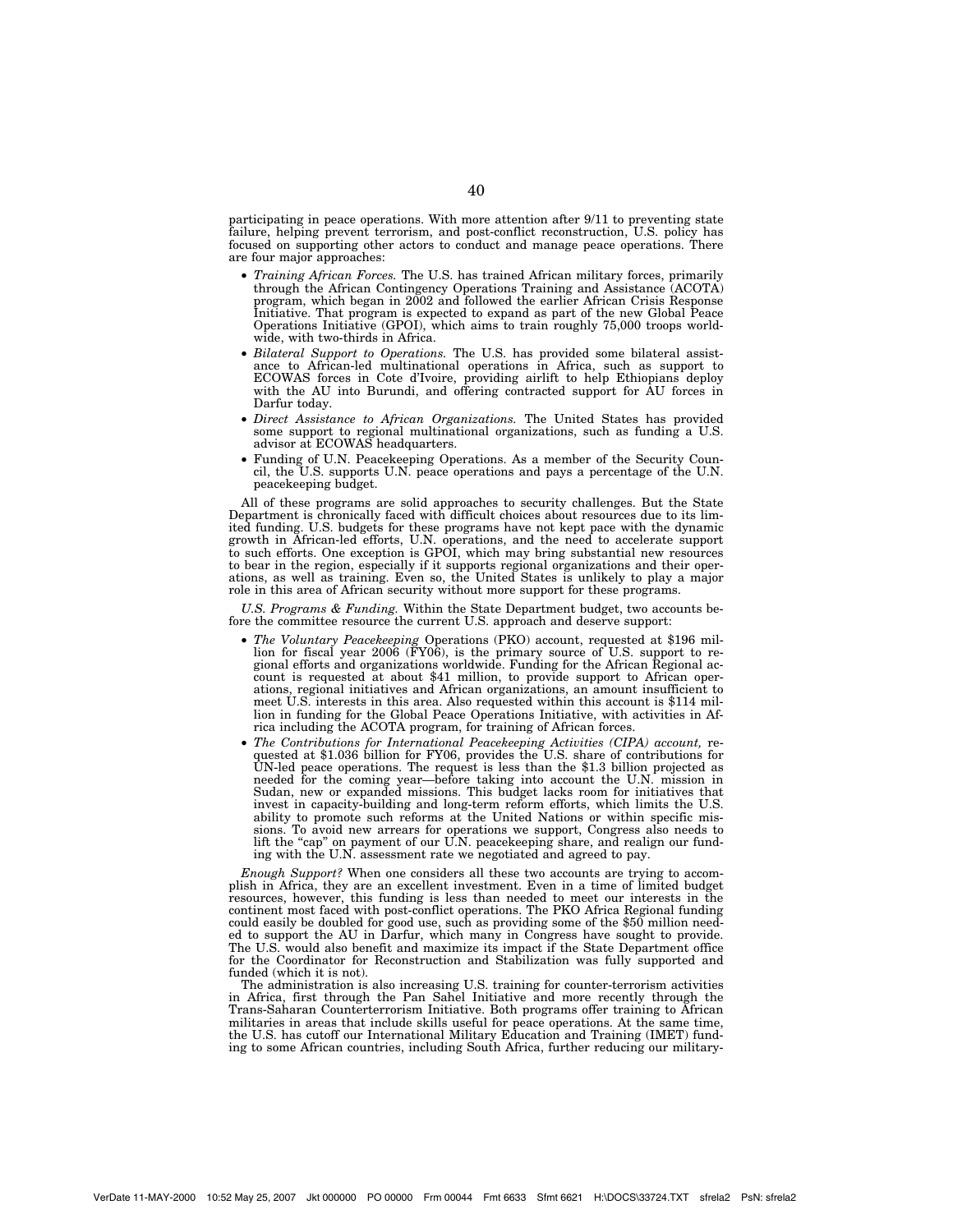to-military relations and preventing their leaders from participating in peacekeeping seminars hosted by the U.S. War Colleges and related programs. This is counterproductive to our goals.

*See the Bigger Picture.* As Africa draws greater U.S. resources and attention, a better strategic vision is needed to many disparate programs and objectives. This committee does not benefit from a single source of information on the varied U.S. efforts, put in the context of parallel international efforts. To understand where U.S. policy is leading us, this committee would be well-served to ask for a comprehensive review of U.S. security assistance in Africa, of U.S. funding for peacekeeping efforts and related U.S. counter-terrorism accounts, as well as the rationale for these programs, and hopefully, how they are coordinated and working together toward a shared strategic vision.

*Sudan.* In Sudan today we see an on-going crisis in Darfur, where the U.S. declared that genocide has occurred. Roughly two million people have been forced from their homes. The international community has supported deployment of peacekeepers in Darfur by the African Union, recognized as the only force likely to be acceptable to the government of Sudan.

By all accounts, the AU has achieved a great deal, providing eyes and ear on the ground and carrying out important work to report on cease-fire violations, offer presence and deter violence in the areas they are deployed, bolstered by Western support and funding. Yet the AU force is primarily an observer force with some deterrent ability. Their mandate gives them only a limited ability to intervene on behalf of civilians and offer them protection. Even as the AU operation grows to nearly 7,000 personnel, the force is too small and ill-equipped to effectively cover the area of Darfur. The peacekeepers there are hampered without greater mobility and communications. In short, the AU force is not a force prepared or equipped to help bring stability to a region with ongoing conflict and a tremendous humanitarian crisis. The U.S. has argued strongly for peace in Sudan and in Darfur, and backed up

the AU troops with funding and logistical support. We see renewed political atten-tion with Deputy Secretary Zoellick's recent trip to Darfur. The U.S. supported a U.N. team to work with the AU to develop its plans, including Americans with expe-rience and practical expertise. The U.S. has helped keep world attention on the crisis and organized with others governments to identify financial and materiel needs of the African Union. But no matter how much support the U.S. offers the African Union—and we could offer much more—the AU mission is fundamentally ill-suited to act as much more than a monitoring force in the region.

In short, the AU can do extremely well but still fail to solve the larger problem of violence against civilians in the region. No one wishes to see the AU fail, especially in a mission where it has staked its credibility. Until a political settlement takes hold, the AU force needs to be backed up by a credible deterrent against continuing acts of violence by the Janjaweed, the Government of Sudan and the rebels. These measures would also support humanitarian efforts, including the return of refugeesiind those displaced by the war to their homes. This job requires the mobility, command and control, support and credibility of a well-trained coherent military force.

Many options have been offered. Proposals include doubling the AU force and backing it up with better equipment, transportation, communications, and a credible military deterrent; creation of a no-fly zone to deter and police incursions; stationing of a rapid reaction force able to respond on short notice to attacks; and development of a NATO bridging force to support the AU better. Such options require action by the Security Council, clearly not an easy task. Nevertheless, the Council could use expansion of the current U.N. peacekeeping mission in Sudan to address the situation in Darfur. Otherwise, we need to be honest that the AU will continue to be limited in what it can do in Darfur. Where else in the world would we ask a new multinational organization with little experience to lead a mission that would be challenging to NATO?

*A few trends are clear.* There is genuine growth in African ambitions and willingness to deploy peacekeeping forces. There is greater multinational engagement in Africa, especially through the United Nations, which needs to be developed further. And there is increased support from developed states and the U.S. to support African capacity-building. The challenge is to support and leverage this political energy into tangible results.

*Strengthen U.S. Tools.* The United States has a vital role to play in Africa and in peace operations. We will benefit from increasing our funding of U.S. initiatives, especially those supported through the State Department's PKO and CIPA accounts, to train, support, and enhance African peacekeeping missions. We can and should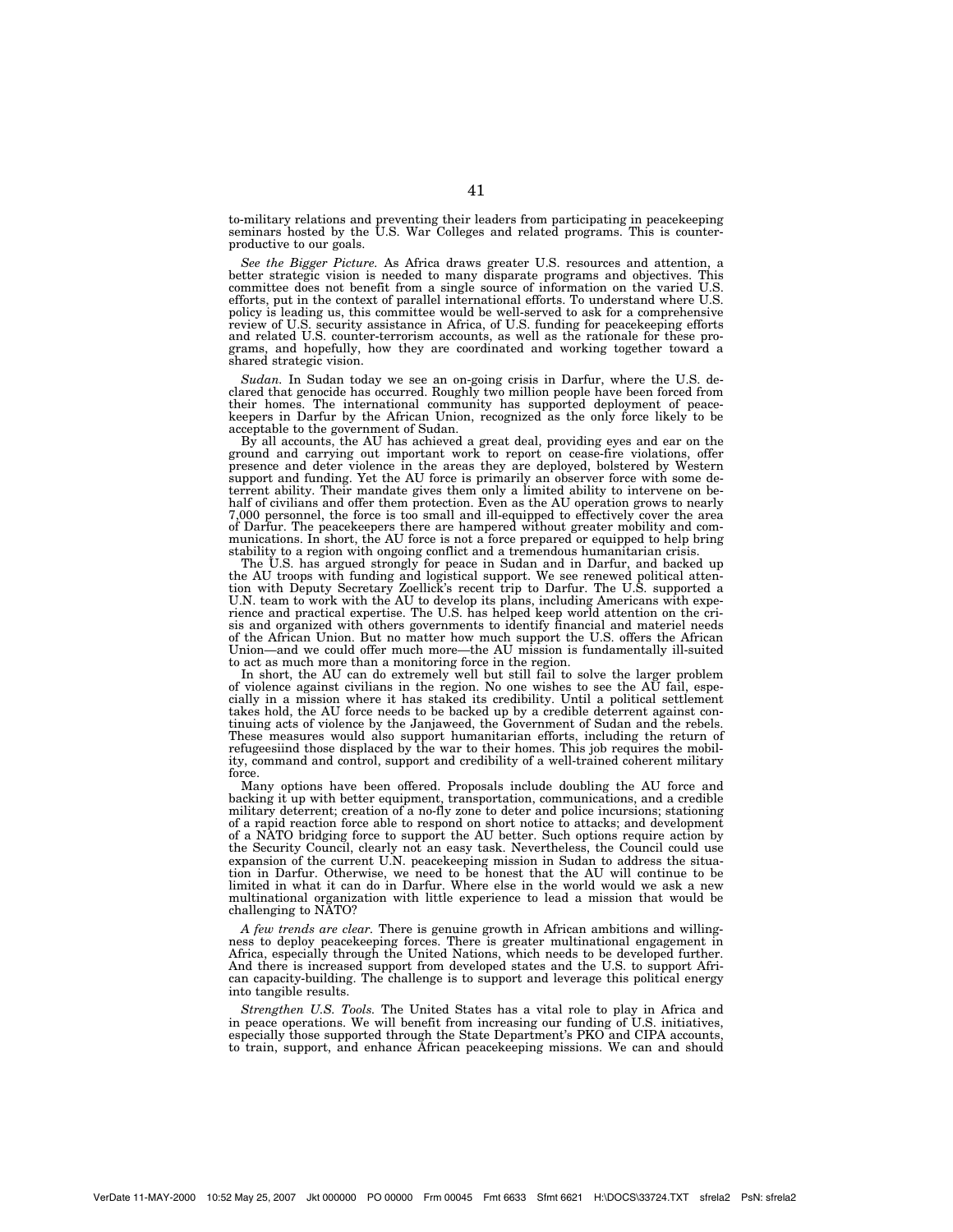offer political and materiel resources to Africa organizations and operations, to support lead countries and leaders in Africa, and to the U.N. and other multinational efforts to build capacity and a better-working international capacity. The U.S. also should take a leadership role in strengthening the capacity and effectiveness of the AU mission in Darfur.

*Understand U.S. Strategy and Policy.* This committee could benefit from a central source of information on the funding and programs in Africa in this area, since programs are spread across offices and even Departments. The committee should request a review of U.S. security assistance to Africa, including support for regional capacities, training and bilateral aid for peace and stability operations. This review should be put in the context of U.S. strategy toward Africa, to help consider policy options.

*Create a Mechanism to Enable Better U.N. Collaboration with Regional Groups.* U.N. mechanisms to work with regional organizations are still in their infancy. Even citation of Chapter VIII by the Security Council does not trigger U.N. collaboration. This should change. The U.N. needs a strategy and formal means of providing support to organizations such as the African Union and ECOWAS on a consistent basis. To identify these areas of potential support, the United States should urge the U.N. to conduct a full assessment of how it could work more effectively with African organizations in the early planning and startup phase of an operation; during the initial deployment and as forces ramp up; and, when appropriate, during hand-offs of leadership from regional to U.N. peace operations. U.N. member states should agree to use Chapter VIII of the U.N. Charter to trigger real support to regional peace operations authorized by the Security Council. On a case-by-case basis, the Council could also direct the use of assessed funding through the United Nations to support these missions.

Thank you.

Senator MARTINEZ. Well, thank you both for excellent remarks and very insightful comments. I think you have hit on a lot of key issues. With the time we have remaining, what we might just do is have a quick round, each of us, and we might repeat it again to make sure each of us gets a few questions.

Ms. Holt, I want to just follow up with you as to whether you and I do not think you discussed this specifically, but the African Standby Force, that concept. Please speak to that if you would.

Ms. HOLT. The African Standby Force is an idea that is the backing up of the African Union. The African Union is now going to be taking on missions that range all the way from mediation to intervention against genocide. Their concept is to create a standing force within Africa based in each of the five regions within Africa. It is ambitious. They wish to be operational by 2010. At this point ECOWAS is probably the most advanced. They have endorsed an idea for a standby force within the region. The last time I looked at their proposal it was about 6,000 troops. IGAD I think may be involved with EASBRIG, the eastern task force; and SADC in the South, I have heard that they are moving forward. But the reality is that these troops right now are not sitting at home ready to go.

I do think there is a question of connectivity between each of the regions and the African Union itself and the headquarters. So I think it is still evolving. I think it is something that the G–8 has endorsed with its Africa Action Plan, that the United States is also supportive of. But I think we are going to have to make a better connection between our training of troops, their headquarters capacity, and how they work within the continent to see this come to the fore.

Senator MARTINEZ. Let me see. I am going to let you get a question or two in. I think we are going to be called any time, and then I will come back.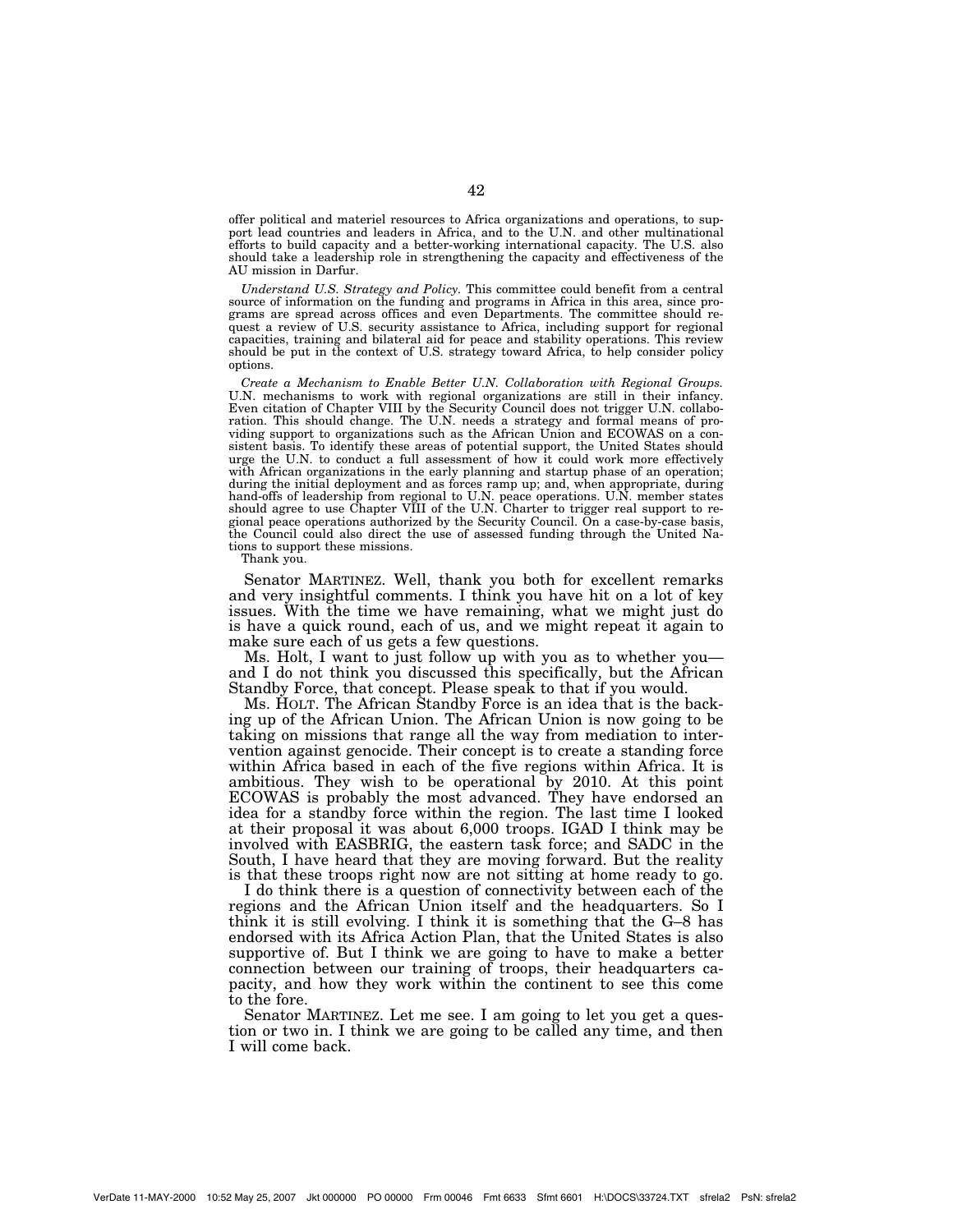Senator FEINGOLD. Thanks, Mr. Chairman.

To either of you or both of you, what obstacles are there to AU intervention in a political crisis? Does the AU have to wait for states to formally request intervention to restore peace and security or gain member consensus before restoring peace and stability in a crisis? What role does NEPAD's voluntary African peer review mechanism evaluation play into intervention? I just want a sense of how that works.

Ms. COOKE. Sure. I think currently one of the limitations of the AU is that intervention in particular crises is still hinged to a large extent on the inclination of particular leaders, so that when Mbeke decides or Obisanjo decides they can really drive that intervention. But if there is not that kind of high-level leadership, it is often much slower to come together. That said, there are many energetic African leaders and Cunairy, who is the current chair of the AU commission, is a superb statesman, former president of Mali, and I think we can see more activism there. However, it does go to the issue of institutionalizing and kind of setting standards for intervention and so forth. The Africa peer review mechanism, which grew out of NEPAD, which is part of or under the auspices of the AU, but it is somewhat parallel, does not play much of a role in these mediation efforts.

This is a mechanism to which countries voluntarily submit or join. They first undergo an internal review of their governance standards, then open it up to the broader group, come up with a policy for redressing whatever their weaknesses may have been. It is a voluntary system so far. Two countries have undergone the review. Twenty-three have signed up for voluntary review.

Senator FEINGOLD. Thank you.

Ms. Holt.

Ms. HOLT. I would just concur with Ms. Cooke's statement. Maybe just to add, if you mean intervention in the more military sense, theoretically at least the African Union can intervene, particularly in the case of genocide. It is the (h) clause in their Constitutive Act. But it recognizes that to do so it would probably ask a member state to lead an intervention, and obviously we have not seen this yet on the continent. So I would just flag that as something still to be developed. I cannot offer more than that on that point.

Senator FEINGOLD. Thank you, Mr. Chairman. Thank you.

Senator MARTINEZ. They have called us to a vote, but I want to just ask one last question if I may. Thank you, sir, for your participation. The interaction between NEPAD and AU, can you just deal with that and if you can in brief moments help me a little bit with that.

Ms. COOKE. Sure. NEPAD grew up—it was kind of the brain child of three or four key African leaders—President Mbeke of South Africa, President Obisanjo of Nigeria, President Boutaflica of Algeria, and President Wadd of Senegal. It grew up at the same time that the Organization of African Unity was reinventing itself as the African Union. So initially it was not meant to be part of the African Union, but the two have merged and it is somewhat under African Union leadership. So I think it is all part of this momentum of kind of taking greater responsibility that happened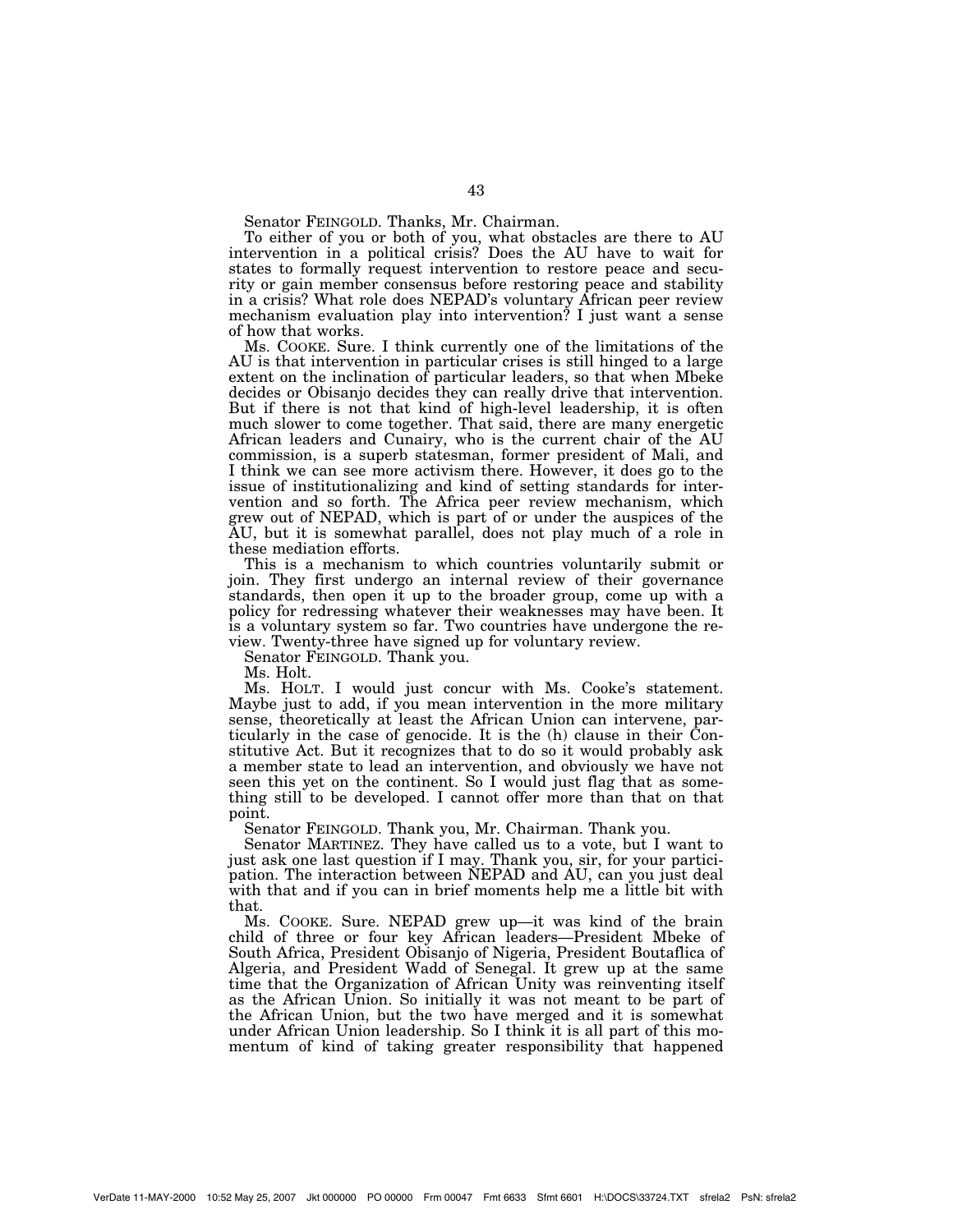within the AU. NEPAD is another expression of that. The two are more closely merged than they were originally.

Senator MARTINEZ. One of the things we did not get to today and I would love to have enough time for us to —first of all, I want to thank you both. You have done a great job and you have really added to our discourse greatly. So I appreciate your insights and your great knowledge and I wish we had more time to expand on all of this. But one of the things I wanted out of this hearing is for us to discuss all the good things that are happening. Unfortunately, we have talked too much about, still like always we do, about some negative aspects of it. But there is much going on that is good. I know that progress is being made in the fight against AIDS and I know that our government has played I think a leading role in the world. I was also pleased recently to have had an opportunity to talk with Prime Minister Blair and his great interest, right before Gleneagles, and his commitment to renewed effort. I hope we could on the next occasion talk about economic development, about growth, about ownership opportunities, about business creation, about trade and things of that nature. I would hope it would come to a day when a hearing like this would be held and we would talk about how the AU is managing all of the trade agreements that are being made between the countries. So anyway, with that hope and that bright future, I thank you for your participation today and look forward to coming together again another day to talk some more about this topic.

Thank you very much and the hearing is adjourned.

[Whereupon, at 3:41 p.m., the subcommittee was adjourned.]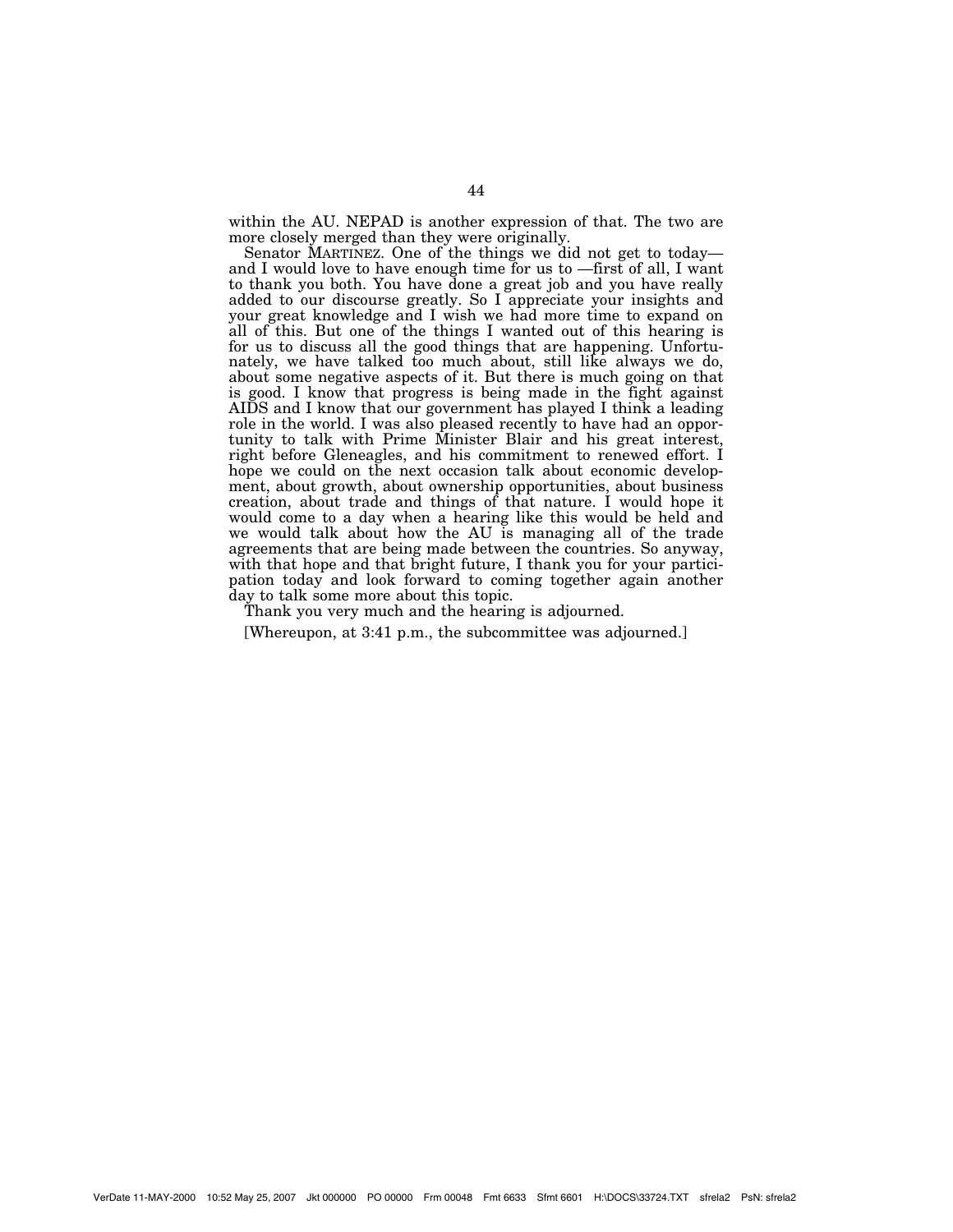## **APPENDIX**

## **Additional Material Submitted for the Record**

RESPONSE OF HON. JENDAYI FRAZER TO WRITTEN QUESTIONS SUBMITTED BY SENATOR RICHARD LUGAR

*Question.* Why hasn't a permanent ambassador been named to Ethiopia? How long has it been? When will the President name a permanent ambassador for Ethiopia? Has our ambassador to Ethiopia ever been a non-Foreign Service experienced official?

Answer. The White House remains engaged in identifying a chief of mission candidate for Ethiopia.

While the majority of past U.S. ambassadors to Ethiopia have been career Foreign Service Officers, there have been three non-career U.S. ambassadors to Ethiopia: Joseph Simonson served 1953 to 1957; Edward M. Korry served 1963 to 1967; and E. Ross Adair served 1971 to 1974.

Ambassador Brazeal departed Ethiopia on September 3, 2005. Since that date, Ambassador Vicki Huddleston, a retired career member of the Senior Foreign Service with the rank of Career Minister, has very capably represented the U.S. Government in Ethiopia as Charge d'Affaires.

*Question.* Although electoral advances have been made since the last election the brutality remains and the reform of the country's institutions is weak.

What are the determinant factors in U.S. policy toward Ethiopia with regard to the war on terror, cooperation on the Eritrean border dispute, economic, social, and political reform?

Answer. United States national security and national interests guide U.S. policy determinations on Ethiopia. Major U.S. objectives with regard to Ethiopia include countering any terrorist threats in the region; enhancing regional peace and stability; promoting democratization, rule of law, and respect for human rights; supporting economic prosperity; and providing humanitarian assistance to mitigate human suffering. Helping the people of Ethiopia address the effects of HIV/AIDS is also a key U.S. interest, as Ethiopia is one of 15 focus countries for the President's Emergency Plan for AIDS Relief (PEPFAR). These objectives are interrelated and one objective does not supercede others.

In all of these sectors, U.S. interests guide the policy formation process. The pursuit of each of these objectives reinforces the other by helping create an environment that supports a stable Ethiopia, prevents the conditions that breed and provide safe haven for terrorists, and builds our partnership with the Ethiopian government in addressing common threats. Our policy formation, however, must factor in how our objectives fit with Ethiopia's objectives, how much leverage the United States holds with Ethiopian decisionmakers, and in what areas we may be most able to achieve progress at any given time.

Ethiopia has been an active and receptive partner in the global war on terrorism. Our common objectives enable the United States to work closely with Ethiopia in pursuit of countering the terrorist threat in the region and building local capacity in support of that objective. Ethiopia is an active participant in the African Contingency Operations Training Assistance (ACOTA) program, and is one of the continent's major contributors to multilateral peacekeeping operations.

With regard to the Ethiopia-Eritrea border, the United States and Ethiopia agree broadly on the need for long-term regional stability, but may disagree on the tactics in pursuit of that end. We recognize that the parties themselves have determined that the Eritrea-Ethiopia Boundary Commission's (EEBC) decision shall be final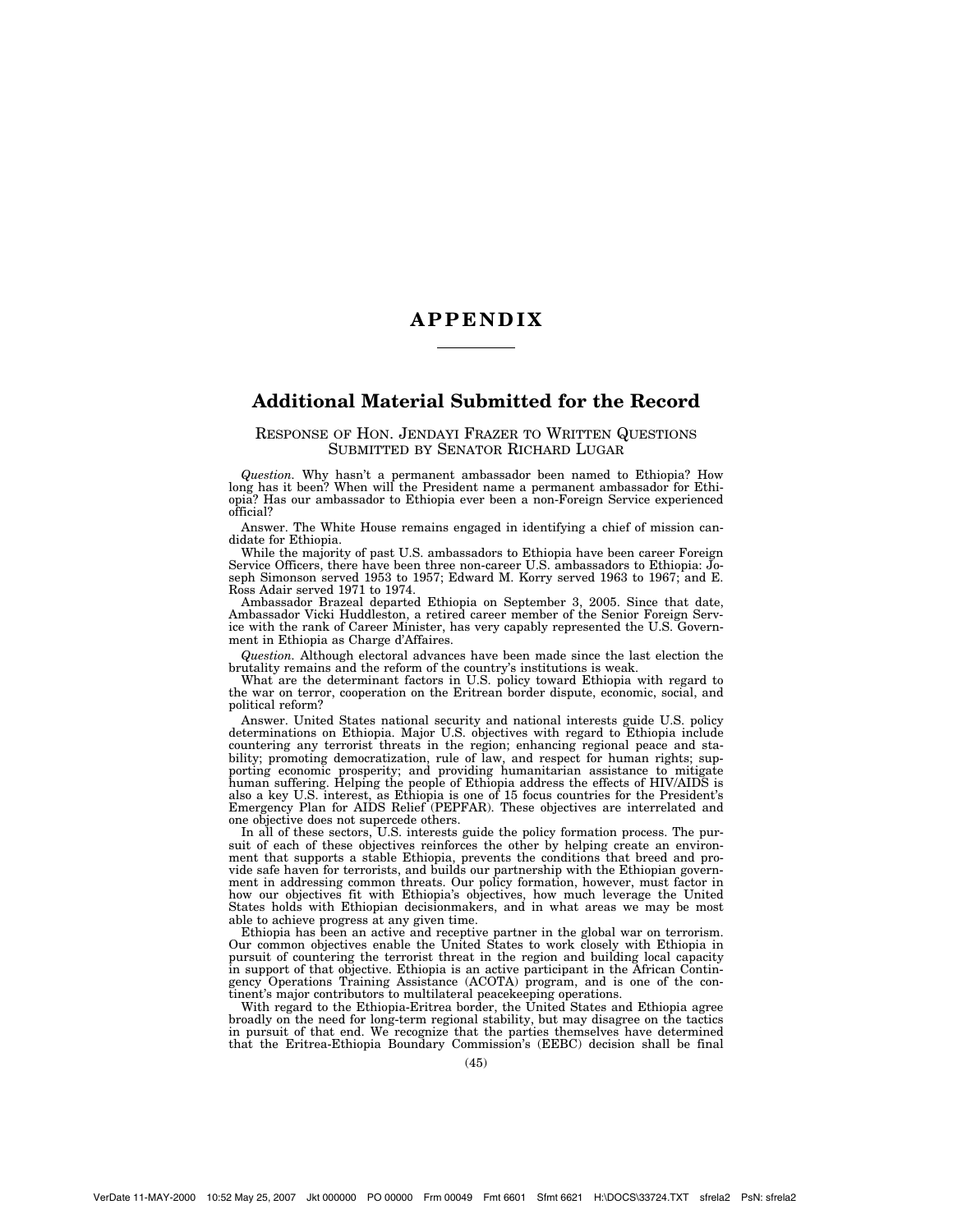and binding, and that it is incumbent on the parties to reach a lasting solution to the border standoff. Bilaterally, and through the United Nations, we have called on Ethiopia to start the implementation of demarcation, by taking the necessary steps to enable the Commission to demarcate the border completely and promptly and without preconditions. The Government of Ethiopia has affirmed that it will pull back troops deployed near the Ethiopian-Eritrean border to positions held in December 2004, as called for in U.N. Security Council Resolution 1640. Prime Minister Meles has also publicly pledged Ethiopia's full cooperation with the United Nations Mission for Ethiopia and Eritrea (UNMEE), the peacekeeping mission monitoring the Temporary Security Zone along the border.

The United States has encouraged Ethiopia to take steps to liberalize its economy since the Ethiopian People's Revolutionary Democratic Front government came to power in 1991. There has been some, albeit slow, progress on the economic front robust economic growth rates, progress in the investment climate, improved revenue collection, etc.—as a result of our economic assistance programs and U.S. and international advisors. We have been able to assist the Ethiopians to strengthen and diversify their economy.

Our interests in the areas of social and political reform include protection of human rights, fostering press freedoms, opening of political space for dialog, and the expansion of educational and health services.

While the dynamic and open campaign period in the run-up to the May 2005 elections showed promise, irregularities with the conduct and vote-tallying portion of the elections highlighted the fragility of this progress. Nonetheless, the opposition made tremendous gains as evidenced by the numbers of elected to Parliament. The post-election political violence and harassment of opposition leaders and supporters stand out as issues of particular concern in policy formulation deliberations. We are strongly encouraging the Government of Ethiopia to respect the human rights of all its citizens and to work with the opposition to ensure stability and an inclusive government.

The breadth of U.S. engagement with a country such as Ethiopia is great and factors in policy determination are complex. U.S. relations with Ethiopia have entered their second century and it is a relationship that the United States values. The United States and the people of Ethiopia share many common objectives and values and there are significant areas of mutual interest on which we can collaborate. In each of the realms of policy consideration noted in this question, however, there are areas for improvement. Some are greater than others, but these are areas in which we continue to engage. The United States continuously re-evaluates this relationship and neither takes it for granted nor stands by it at all costs. As such, we continue to engage the range of stakeholders in Ethiopia and within the United States. We value the input and perspective of each of these stakeholders and appreciate the Congress's close attention to this complex relationship.

*Question.* Is the U.S. policy one of advising the opposition to wait until the next elections to challenge for control of the legislature and executive?

Answer. Active political debate and representation of the range of positions is key in a democracy. United States policy is that the opposition, as well as the governing party, should pursue their political efforts through legal and constitutional means. All political parties should participate actively in the political process, but resorting to violent actions is unacceptable. The United States has consistently called on Ethiopian opposition parties to take up their elected seats in parliament and in the regional councils to represent the will of the public that voted for them. It is incumbent on these individuals to represent an active and vocal alternative voice to the governing party. The United States has also called for the Government of Ethiopia to release political detainees and to ensure that detained opposition leaders be accorded timely due process in accordance with the constitution.

The National Electoral Board of Ethiopia certified the final results of the May 2005 parliamentary elections. While there were significant irregularities in the conduct and compiling of results from these elections, the Carter Center's election observation team has stated that the majority of the results were credible. While the May 2005 elections were far from perfect, they do represent a milestone in Ethiopia's progress toward democratization. For the first time in history, average Ethiopians truly believed that they had a choice in their national leadership, opposition parties were able to campaign in cities and the countryside, large public demonstrations were permitted, and all parties were able to convey their platforms through the media. As a result, the total opposition representation in parliament increased from 12 seats in 2000 to 174 seats in 2005. If any party objects to these results, the United States encourages them to pursue their complaints through established legal channels.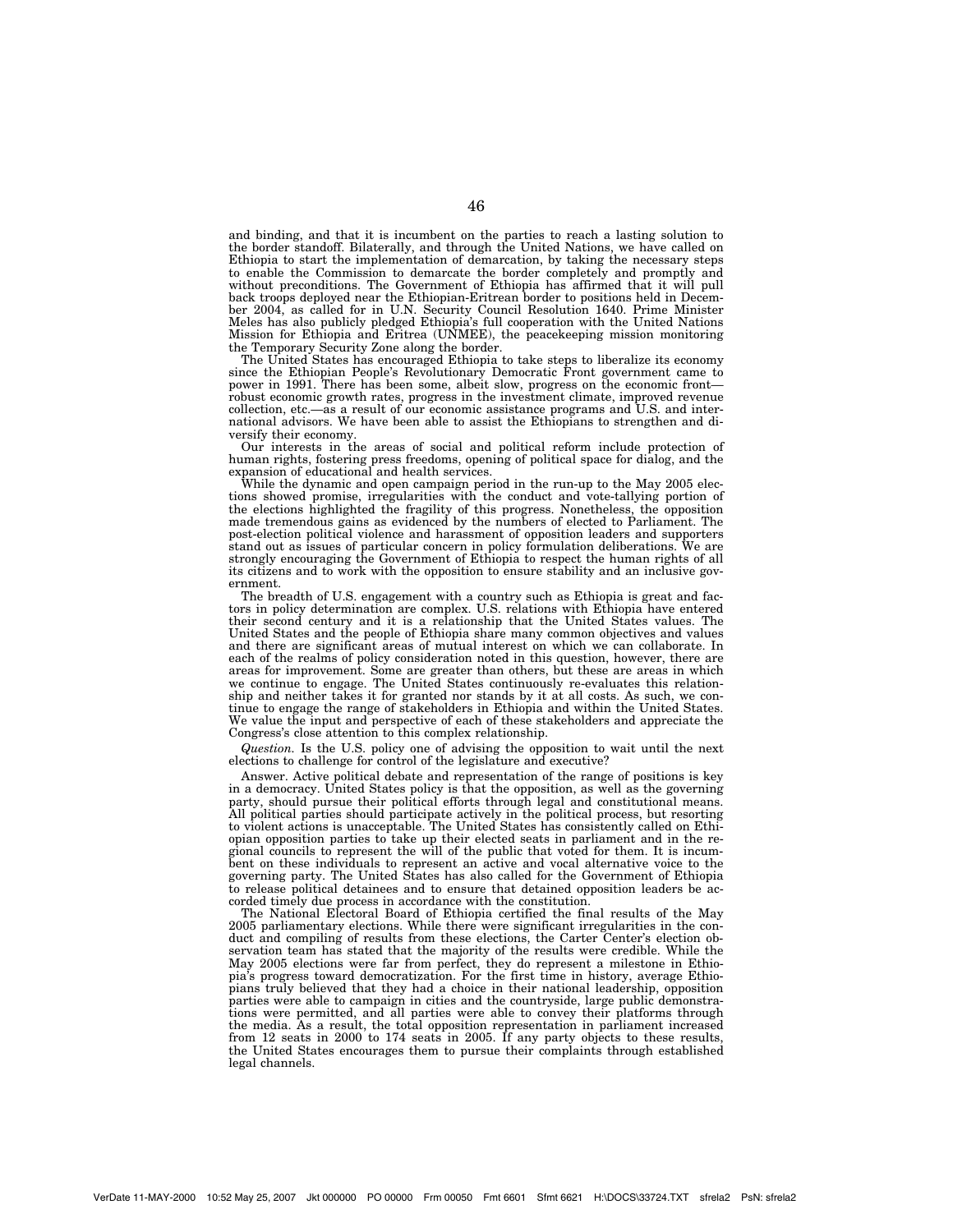Beyond this, the United States persists in pressing the Ethiopian government to open political space to allow the opposition to play a meaningful and active role in parliament, to enhance the transparency and capacity of the National Electoral Board, to end detentions of opposition supporters, and institutionalize the democratic gains evidenced in the campaign period. This can only happen successfully through the full and active participation of opposition parties in this process.

*Question.* What assistance is the U.S. prepared to offer for Ethiopians? What assistance will be made to those building on democratic gains? What assistance will be directed to the governing regime?

Answer. The United States has been very active in coordinating with the international community regarding assistance to Ethiopian governing and opposition parties to support the democratization process. Collective statements by the United States and other members of the international community calling for non-violence, encouraging the rule of law, and confirming the goodwill of both the Ethiopian government and opposition aided both sides to reach out to the other in the aftermath of the parliamentary elections to stem the violence and restore order.

Since the release of the final results of the May 2005 elections, by lending its good offices, the United States has played a key role in bringing the government and opposition together to bridge their differences in resolving the political stalemate. Because of this active diplomacy, the government and opposition came together for talks in late-September and early October, and a period of peaked political tension passed. U.S. encouragement resulted in major portions of the Ethiopian opposition taking their seats in parliament as an active alternative voice to the governing regime. Active U.S. engagement has also succeeded in the appointment of an independent commission to investigate the political violence of June and November 2005. We continue to push the Ethiopian government to accord expeditious due process to opposition leaders under arrest and to reach out to the opposition to move forward with reconciliation.

The United States has also coordinated with the broader international community in identifying assistance to support the democratic gains that these talks have achieved. The United States, working through the U.S. Agency for International Development (USAID), is currently providing assistance to new members of parliament on parliamentary procedure and legislative drafting to build their capacity to serve as strong representatives of their constituents. Following U.S. consultations with European partners, the international community has offered expert assistance from established parliamentary democracies on parliamentary rules of procedure to assist both the Ethiopian government and opposition in reviewing a major impediment to active opposition participation in parliament—rules changes governing the tabling of agenda items in parliament.

The U.S. Government is currently examining its fiscal year 2006 resources to determine the most appropriate use of technical and financial assistance to widen political space in Ethiopia. The U.S. Embassy in Addis Ababa stands prepared to provide media training and capacity building for both state-run and private media institutions in Ethiopia. Additionally, the United States is willing to provide technical assistance in any efforts by the Ethiopian government and opposition to develop new media laws and a media code of conduct.

Finally, the United States stands prepared to resume assistance to the National Democratic Institute, International Republican Institute, and/or IFES, in the event that they are permitted to return to Ethiopia. These organizations have the unique qualifications to provide technical assistance to the National Electoral Board of Ethiopia on the administration of elections, to civil society organizations on election observation, and to political parties to promote capacity development.

*Question.* The European Commission and the Carter Center have denounced recent elections in Ethiopia that were flawed by intimidation of opposition supporters, beatings, and killings of opposition candidates, and rigged ballot counting. Our own IRI and NDI and IFES observers were expelled prior to the election. Despite similar circumstances in Ukraine where a new election was called for by the international community, Ethiopia has not been encouraged to do so.

Is there a double standard here in not encouraging similar steps? Why or why not? What message is being sent to Ethiopia and the region?

Answer. There is no double standard. While the expulsion of NDI, IRI, and IFES was regrettable and protested by the United States, the Carter Center was able to field election observers to follow the May 15 parliamentary elections. Furthermore, the Carter Center was able to keep observers in place throughout the election complaints review process and the August 21 elections in the Somali region and re-runs of contested seats.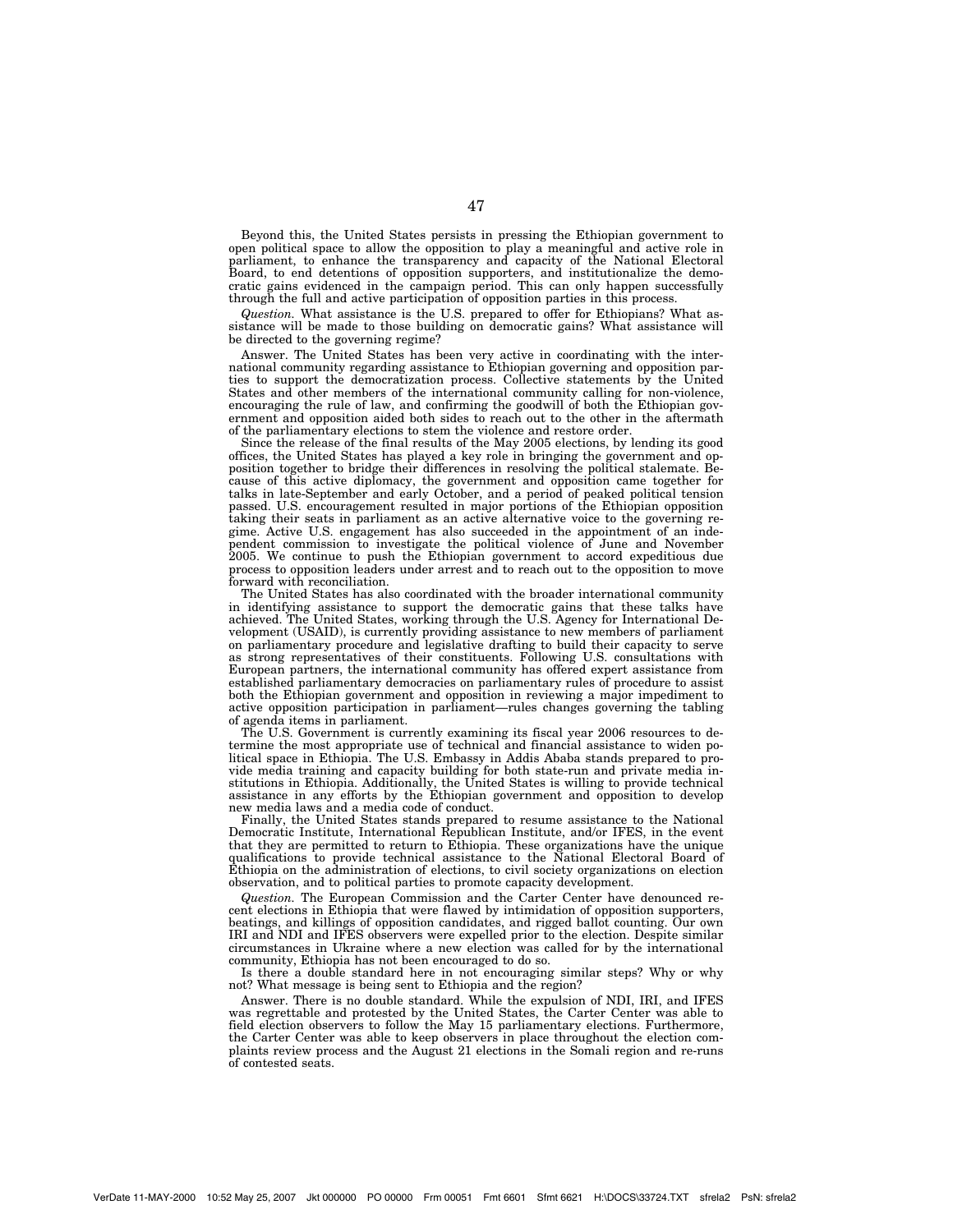The Carter Center has not denounced the May 2005 parliamentary elections in Ethiopia. While the Carter Center did highlight concerns and cases of intimidation and electoral irregularities, it also stated that these elections "offered Ethiopian citizens a democratic choice for the first time in their long history.'' While the Carter Center did note that some results based on the complaints review process lacked credibility, it noted that the ''majority of the constituency results . . . are credible and reflect competitive conditions.'' The United States believes that the Carter Center's assessment accurately reflects the conduct of this election.

The campaign period and many aspects of the May 2005 elections did show significant improvements over previous Ethiopian elections. Opposition candidates had an unprecedented ability to campaign actively and convey their messages through state media, and the record turnout and heavy pro-opposition vote show that the public truly felt that it had a choice in these elections. Certainly, irregularities were noted throughout the process, and these are issues that should be addressed by the Ethiopian people and political parties as the country further entrenches its democratic gains. The United States has encouraged candidates for office to challenge the election results which they dispute through existing legal channels and rejects pursuit of unconstitutional means as an acceptable strategy.

*Question.* The Meles regime has been in power for 14 years and during this time there has been little economic progress in Ethiopia.

Should the U.S. make economic aid contingent on land reform, privatization of nationalized businesses, and elimination of communist style economic policies?

Answer. Since the early 1990s, Ethiopia has pursued a market-oriented economic development strategy. It has eliminated discriminatory treatment of the private sector in areas such as taxes, credit, and foreign trade, and worked to simplify bureaucratic regulations and procedures. Ethiopia has participated in World Bank and International Monetary Fund structural adjustment programs that promoted reforms in macroeconomic policies and procedures, including public expenditure reviews, conservative management of the money supply, tax reforms, and customs and civil service reforms. Over 220 properties have been privatized since 1994, worth \$405 million, though the privatization effort has slowed since 2001. In 2003, Ethiopia formally applied for membership to the WTO.

While Ethiopia remains one of the world's poorest countries, the economic assistance that the United States provides to Ethiopia is contributing to the country's efforts to prevent famines and to promote economic stability and prosperity. The United States continues to encourage economic sector reforms by providing economic assistance that contributes to establishing an environment conducive to private sector led economic growth. With U.S. Government assistance, progress has made in the areas of reforming tax administration and operations, reducing the number of days to register a business, and improving land tenure security through land certification.

Other major non-humanitarian U.S. assistance programs focus on improving community level primary health care and primary education, especially for girls and mothers, fighting HIV/AIDS, increasing food security for households, enhancing agricultural productivity, capacity development for local government transparency, increasing exports and jobs, and counter-terrorism assistance. The U.S. emphasis on project support, rather than budget support, ensures that economic aid is targeted to bring about specific results on the ground.

Despite its macroeconomic challenges, Ethiopia has seen some notable economic progress in recent years. The Ethiopian economy grew by 11.6 percent in 2004. In September, a British publication rated Ethiopia first among African countries for cost effectiveness for foreign direct investment, noting the country's inexpensive labor and suitable infrastructure. The economy's dependence on agriculture has decreased notably. Industry grew by 5.1 percent per year between 1992 and 2004, while the service sector achieved a real growth rate of 6.8 percent per year during this period. Ethiopia has even begun attracting international investors away from other African countries in areas such as floriculture. The Ethiopian government introduced a value-added tax in January 2003, which has broadened the tax base and increased revenues. To attract foreign investment, Ethiopia has reduced the minimum required level of investment from \$500,000 to \$100,000 for foreign firms and lifted minimum capital requirements altogether for those exporting over 75 percent of their output.

The Government of Ethiopia is actively engaged in supporting Ethiopia's participation in the African Growth and Opportunity Act (AGOA) and has undertaken a number of programs and policies to promote exports, including a government credit facility, provision of serviced land, and tax incentives. The U.S. Government is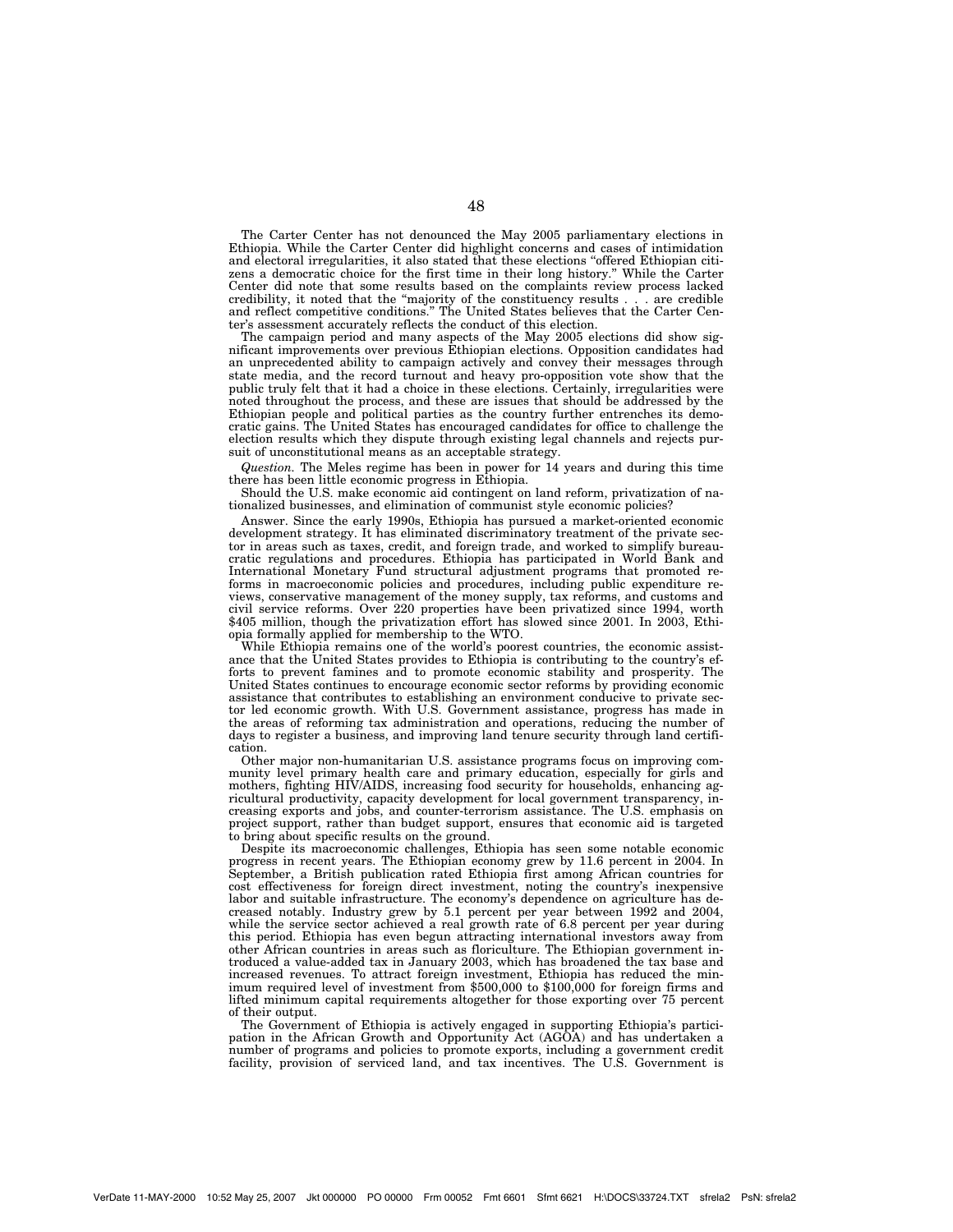working to support Ethiopia's participation in AGOA through outreach/promotion ef-

forts and technical assistance to the private sector. Greater economic reforms are certainly necessary for Ethiopia to achieve its full development potential—whether it be continued land reform to allow land to be used as collateral for investment, private sector involvement in telecommunications, opening the country to foreign financial institutions, or privatizing more state owned enterprises. Nevertheless, the withdrawal of economic assistance—which promotes a healthy population and workforce, bolsters basic literacy and numeracy, ensures a hearting permitted HIV/AIDS, promotes the adoption of improved agricultural production methods, provides assistance to chronically food insecure households, provides technical assistance for small-scale agricultural marketing, and greater trans-parency and good governance—would harm the Ethiopian people and do little to enhance economic progress.

We believe that continued bilateral and multilateral pressure on the Ethiopian government to adopt economic reforms and liberalize its economic and investment regimes for the country's own best interest will yield the greatest results toward broad-based poverty reduction and economic prosperity.

*Question.* What steps are the State Department and Bush administration taking or prepared to take to pressure the Meles regime to restore the rights of minority parties in Parliament?

Answer. Senior United States officials have met regularly with Ethiopian government officials to seek fair and constitutional treatment of minority parties. Under Secretary of State for Political Affairs Nicholas Burns has specifically urged Prime Minister Meles Zenawi to reach out to and work with the opposition.

Regarding the restoration of the rights of opposition parties in parliament, our Charge d'Affaires in Addis Ababa, and senior State Department officials have met numerous times with Prime Minister Meles, the Speaker of Parliament, and other Ethiopian officials to press for a reversal of the parliamentary rule changes made in July that imposed new constraints on opposition participation in debate. Prime Minister Meles has responded that he is willing to explore this matter; the subject

currently stands as an agenda item for on-going government-opposition talks. Ambassador Huddleston and Deputy Assistant Secretary of State Don Yamamoto have encouraged the Speaker of Parliament to set aside at least one committee chairmanship for the opposition to fill. The Speaker has expressed openness to this suggestion. With our encouragement the Speaker of Parliament has agreed to permit an oppo-

sition whip to participate in deliberations on setting the parliamentary agenda along with the Ethiopian People's Revolutionary Democratic Front's whip and the Speaker.

Recent parliamentary debates have shown that those opposition members of parliament who have taken their seats have had an opportunity to participate in debates on agenda items.

With respect to minority parties outside of parliament, there has been little progress. While representatives from all parties from which candidates were elected have taken their seats, a significant portion of MPs-elect from the Coalition for Unity and Democracy (CUD) have continued to boycott parliament. In early November, the Ethiopian government detained senior CUD officials for advocating a change in government through extra-constitutional means. CUD officials have complained since August that their supporters were being harassed by government and security officials, that their leaders were being followed, that the government had shut down various CUD offices in rural areas, and that thousands of CUD supporters were being detained by the police. The United States has taken every opportunity to investigate these allegations and protest such actions to the Ethiopian government. We have called for the government to release all political detainees, and either charge and accord due process to, or release, detained CUD officials. We have called for the Ethiopian government to cease all harassment of opposition officials and supporters. We have called on all parties to abide by the rule of law.

We will continue to push the Ethiopian government to permit opposition parties to actively participate in all legal political activities, to extend greater access for these parties to state-operated media, and to open the political space for opposition representatives to play meaningful leadership and minority roles in parliament and the regional councils to which they were elected.

*Question.* Has the Ethiopian government investigated the June 8, 2005 killing of civilians who were protesting? Why not?

Answer. After persistent pressure by the United States, including the specific request by Under Secretary of State for Political Affairs Nicholas Burns to Prime Minister Meles Zenawi, the Ethiopian parliament voted on November 14 to establish an